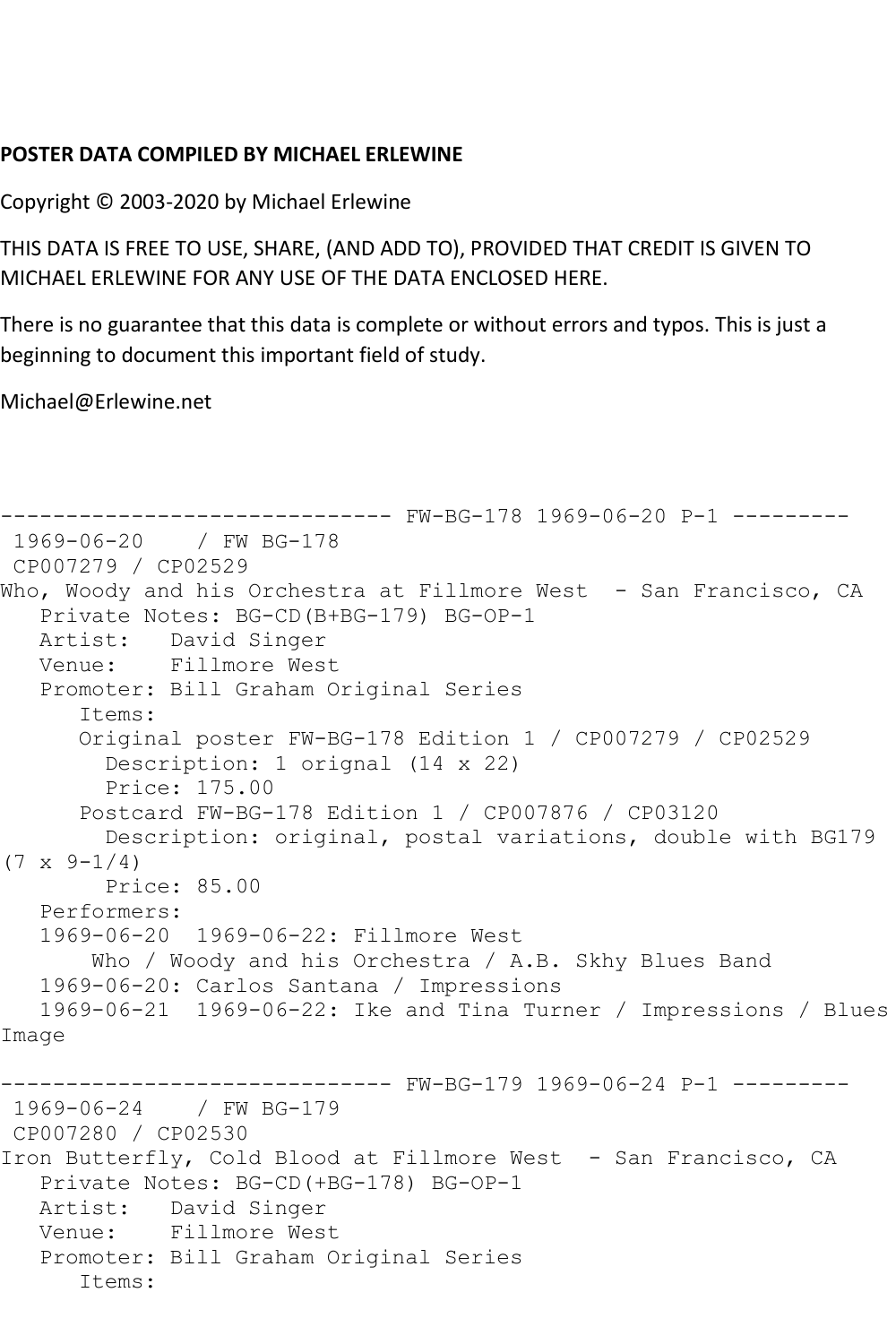```
 Original poster FW-BG-179 Edition 1 / CP007280 / CP02530
         Description: 1 original (14 x 22)
         Price: 150.00
       Postcard FW-BG-179 Edition 1 / CP007876 / CP03120
         Description: original, 1 variation, double with BG178 (7 x 
9 - 1/4 Price: 85.00
   Performers:
   1969-06-24 1969-06-26: Fillmore West
        Iron Butterfly / Cold Blood / Sanpaku
   1969-06-27 1969-06-29: Spirit / Lee Michaels / Pyewacket
                  ------------------------------ FW-BG-180 1969-07-01 P-1 ---------
1969-07-01 / FW BG-180
CP007281 / CP02531
Johnny Winter, Lonnie Mack at Fillmore West - San Francisco, CA
   Private Notes: BG-CD(B) BG-OP-1
   Artist: David Singer
   Venue: Fillmore West
   Promoter: Bill Graham Original Series
       Items:
       Original poster FW-BG-180 Edition 1 / CP007281 / CP02531
         Description: 1 original, 1 reprint (14 x 22)
         Price: 200.00
       Original poster FW-BG-180 Edition 2 / 
         Description: 3,000 copies repritned 1977-09-13. See Eric 
King's guide for complete details.
         Price: 100.00
       Postcard FW-BG-180 Edition 1 / CP007877 / CP03121
         Description: original, postal variations, double with BG181 
(7 \times 9 - 1/4) Price: 125.00
   Performers:
   1969-07-01 1969-07-03: Fillmore West
        Johnny Winter / Lonnie Mack / Rockin' Foo
   1969-07-04 1969-07-06: Eric Burdon and the Animals / It's a 
Beautiful Day / Cat Mother
------------------------------ FW-BG-181 1969-07-08 P-1 ---------
1969-07-08 / FW BG-181
CP007282 / CP02532
B.B. King, Aum at Fillmore West - San Francisco, CA
   Private Notes: BG-CD(B) BG-OP-1
   Artist: David Singer
   Venue: Fillmore West
   Promoter: Bill Graham Original Series
       Items:
```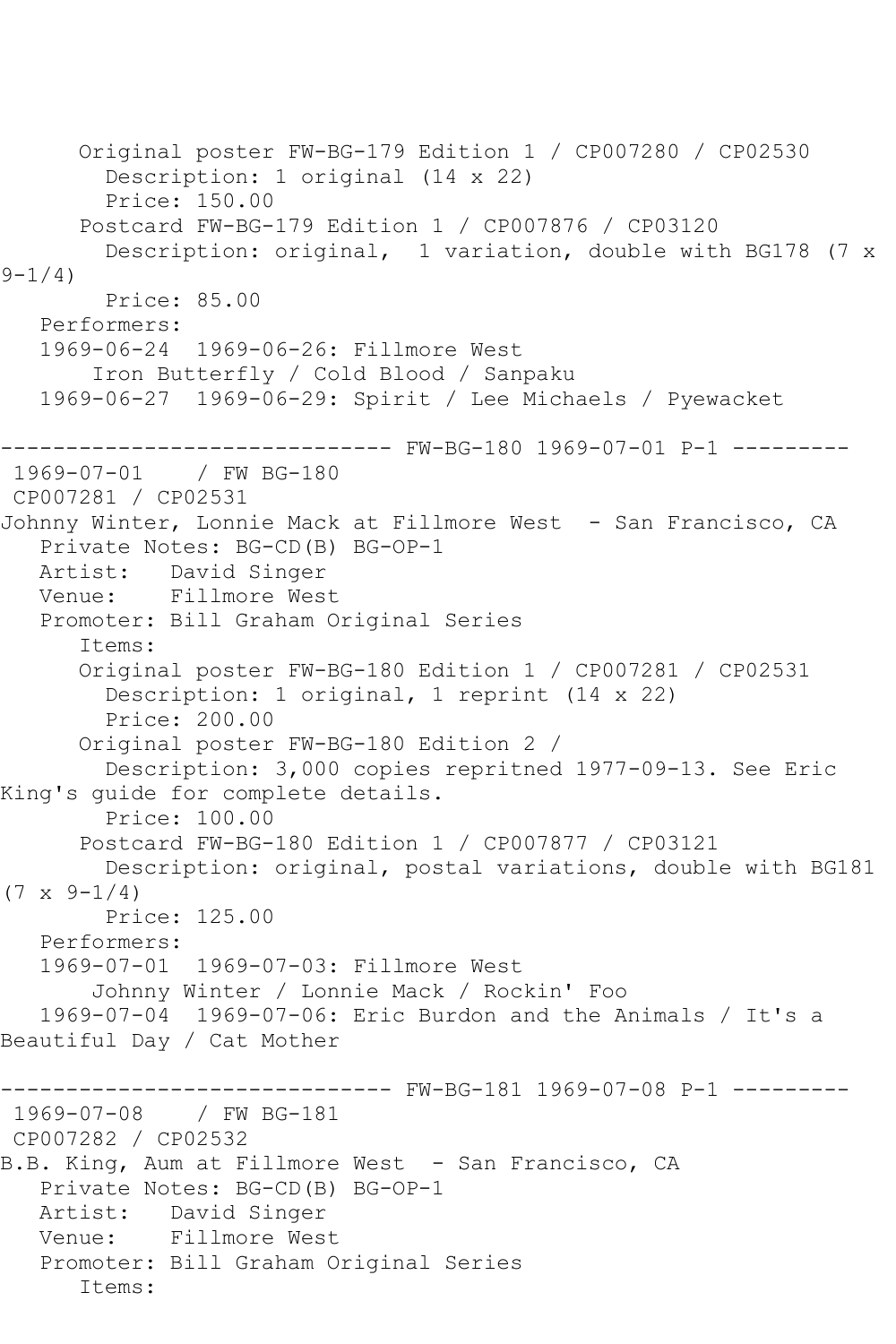Original poster FW-BG-181 Edition 1 / CP007282 / CP02532 Description: 1 original (14 x 22) Price: 300.00 Postcard FW-BG-181 Edition 1 / CP007861 / CP03105 Description: original, 1 variation, double with BG180 (7 x  $9 - 1/4$  Price: 125.00 Performers: 1969-07-08 1969-07-13: Fillmore West B.B. King / Aum / Frost 1969-07-11 1969-07-13: Carlos Santana / Taj Mahal / Flamin' Groovies ------------------------------ FW-BG-182 1969-07-15 P-1 --------- 1969-07-15 / FW BG-182 CP007283 / CP02533 B.B. King, Elvin Bishop at Fillmore West - San Francisco, CA Private Notes: BG-CD(B+BG-183) BG-OP-1 Artist: David Singer Venue: Fillmore West Promoter: Bill Graham Original Series Items: Original poster FW-BG-182 Edition 1 / CP007283 / CP02533 Description: 1 original (14 x 22) Price: 200.00 Postcard FW-BG-182 Edition 1 / CP007879 / CP03123 Description: original, postal variations, double with BG183  $(7-1/8 \times 9-1/16)$  Price: 85.00 Performers: 1969-07-15 1969-07-17: Fillmore West B.B. King / Elvin Bishop / Love Sculpture 1969-07-18 1969-07-20: Country Joe and the Fish / Joe Cocker and his Grease Band / Country Weather ------------------------------ FW-BG-183 1969-07-22 P-1 --------- 1969-07-22 / FW BG-183 CP007284 / CP02534 Ten Years After, Ike and Tina Turner at Fillmore West - San Francisco, CA Private Notes: BG-CD(+BG-182) BG-OP-1 Artist: David Singer Venue: Fillmore West Promoter: Bill Graham Original Series Items: Original poster FW-BG-183 Edition 1 / CP007284 / CP02534 Description: 1 original (14 x 22)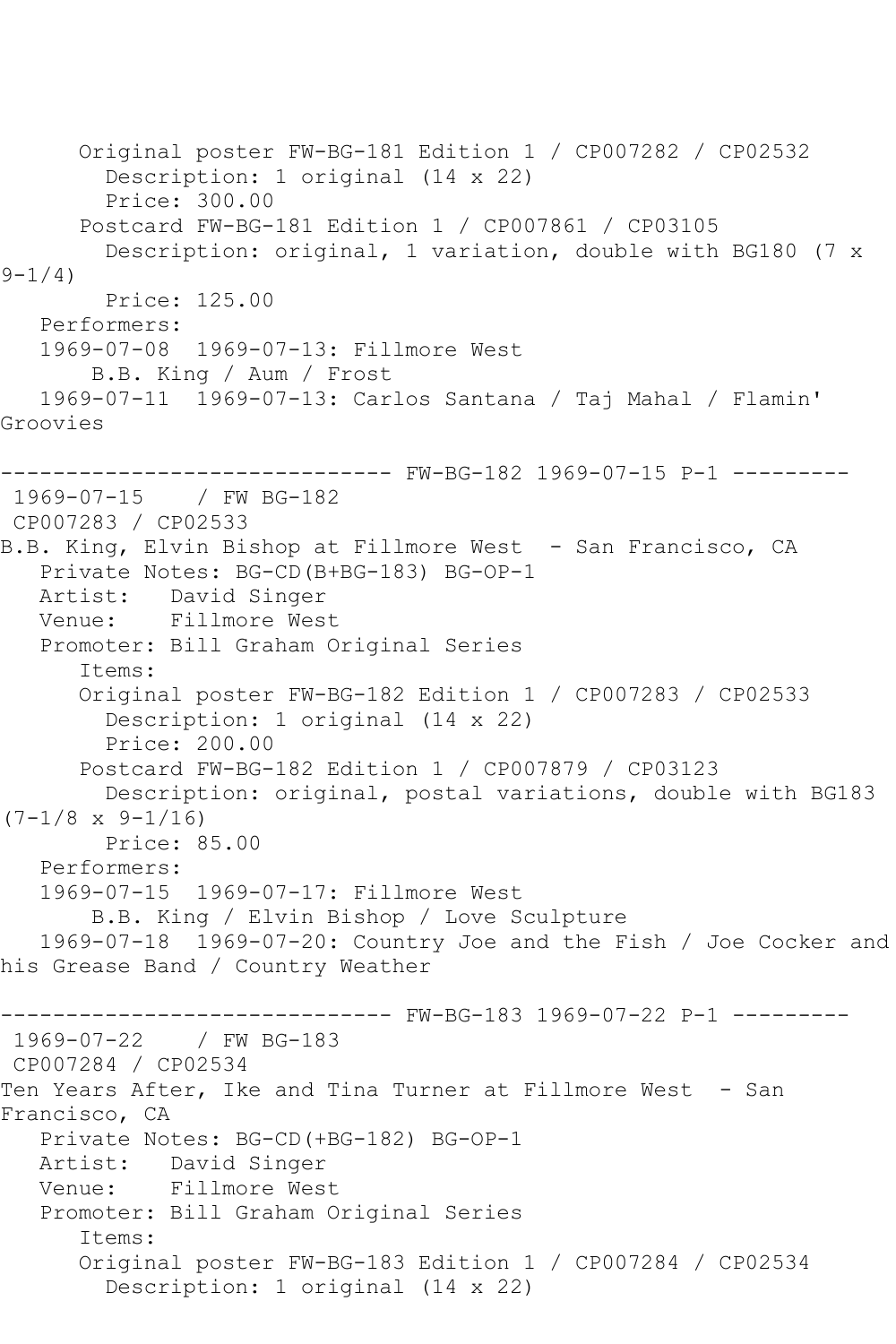Price: 300.00 Postcard FW-BG-183 Edition 1 / CP007879 / CP03123 Description: original, 1 variation1, double with BG182 (7-  $1/8 \times 9 - 1/16$  Price: 100.00 Performers: 1969-07-22 1969-07-24: Fillmore West Ten Years After / Ike and Tina Turner / Flock 1969-07-25 1969-07-27: Steve Miller Blues Band / Albert King / Mountain / Felix Pappalardi ------------------------------ FW-BG-184 1969-07-29 P-1 --------- 1969-07-29 / FW BG-184 CP007285 / CP02535 Canned Heat Blues Band, Preservation Hall Jazz Band at Fillmore West - San Francisco, CA Private Notes: BG-CD(A) BG-OP-1 Artist: David Singer Venue: Fillmore West Promoter: Bill Graham Original Series Items: Original poster FW-BG-184 Edition 1 / CP007285 / CP02535 Description: 1 original (14 x 22) Price: 150.00 Postcard FW-BG-184 Edition 1 / CP007880 / CP03124 Description: original, postal variations, double with BG185  $(4-5/8 \times 7-1/8)$  Price: 100.00 Performers: 1969-07-29 1969-08-31: Fillmore West Canned Heat Blues Band / Preservation Hall Jazz Band / Southwind 1969-08-01 1969-08-03: Everly Brothers / Sons of Champlin / Baby Hue and the Baby Sitters ------------------------------ FW-BG-185 1969-08-05 P-1 --------- 1969-08-05 / FW BG-185 CP007286 / CP02536 Fleetwood Mac, Scot Richard Case at Fillmore West - San Francisco, CA Private Notes: BG-CD(A) BG-OP-1 Artist: David Singer Venue: Fillmore West Promoter: Bill Graham Original Series Items: Original poster FW-BG-185 Edition 1 / CP007286 / CP02536 Description: 1 original (14 x 22)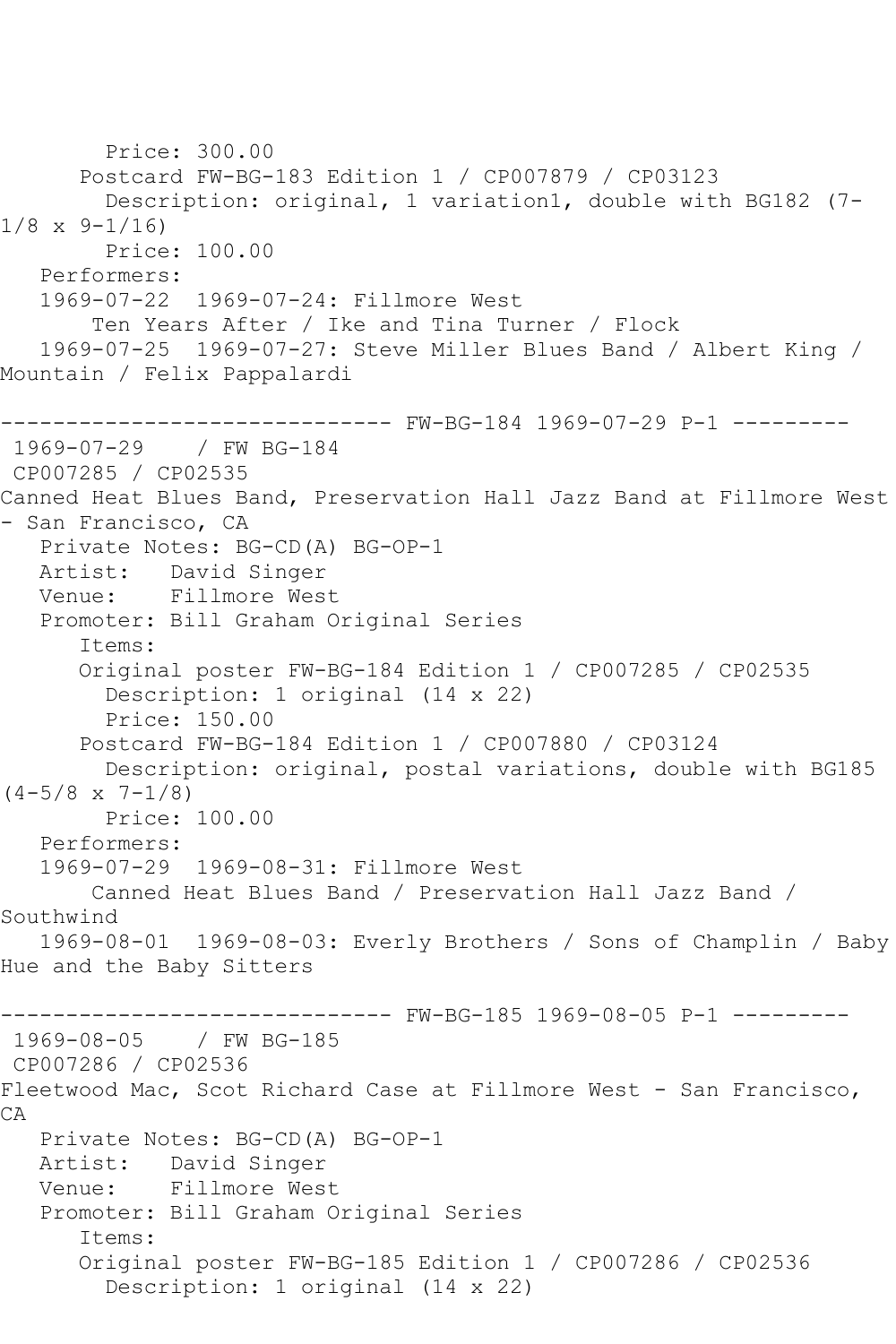Price: 125.00 Postcard FW-BG-185 Edition 1 / CP007881 / CP03125 Description: original, postal variations, double with BG184  $(4-1/2 \times 7-1/8)$  Price: 60.00 Performers: 1969-08-05 1969-08-07: Fillmore West Fleetwood Mac / SRC - Scot Richard Case 1969-08-08 1969-08-10: Jr. Walker and the All Stars / Lee Michaels / Tony Joe White ------------------------------ FW-BG-187 1969-08-12 P-1 --------- 1969-08-12 / FW BG-187 CP007288 / CP02538 Chuck Berry, Jethro Tull at Fillmore West - San Francisco, CA Private Notes: BG-CD(C) BG-OP-1 Artist: David Singer Venue: Fillmore West Promoter: Bill Graham Original Series Items: Original poster FW-BG-187 Edition 1 / CP007288 / CP02538 Description: 1 original (14 x 21-1/2) Price: 150.00 Postcard FW-BG-187 Edition 1 / CP007883 / CP03127 Description: original, postal variations, double with BG188  $(4-3/8 \times 7-1/8)$  Price: 125.00 Performers: 1969-08-12 1969-08-14: Fillmore West Chuck Berry / Jethro Tull / Loading Zone 1969-08-15 1969-08-17: Chicago Transit Authority / Youngbloods / Colosseum ------------------------------ FW-BG-188 1969-08-21 P-1 --------- 1969-08-21 / FW BG-188 CP007289 / CP02539 John Mayall, Mother Earth at Fillmore West - San Francisco, CA Private Notes: BG-CD(A) BG-OP-1 Artist: David Singer<br>Venue: Fillmore Wes Fillmore West Promoter: Bill Graham Original Series Items: Original poster FW-BG-188 Edition 1 / CP007289 / CP02539 Description: 1 original (14 x 21-1/2) Price: 250.00 Postcard FW-BG-188 Edition 1 / CP007884 / CP03128 Description: original, double with BG188 (4-1/2 x 7)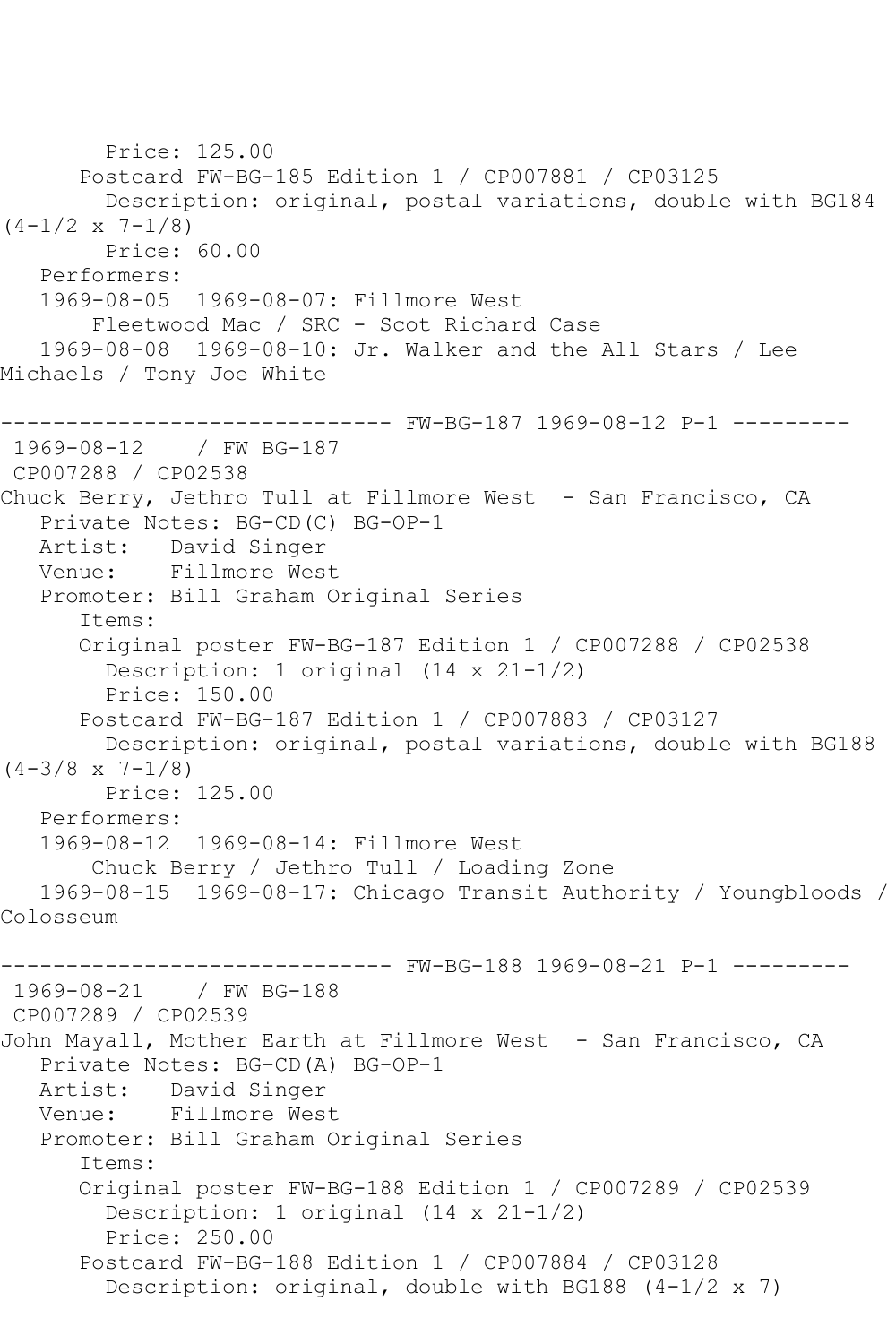Price: 100.00 Performers: 1969-08-21 1969-08-24: Fillmore West John Mayall / Mother Earth / New York Rock and Roll Ensemble 1969-08-22 1969-08-24: Golden Gate Park / Wild West ------------------------------ FW-BG-189 1969-08-26 P-1 --------- 1969-08-26 / FW BG-189 CP007290 / CP02540 Ten Years After, Terry Reid at Fillmore West - San Francisco, CA Private Notes: BG-CD(A) BG-OP-1 Artist: David Singer Venue: Fillmore West Promoter: Bill Graham Original Series Items: Original poster FW-BG-189 Edition 1 / CP007290 / CP02540 Description: 1 original (14 x 21-1/2) Price: 200.00 Postcard FW-BG-189 Edition 1 / CP007885 / CP03129 Description: original, postal variations, double with BG190 (4-1/2 x 7-1/16) Price: 125.00 Performers: 1969-08-26 1969-08-28: Fillmore West Ten Years After / Terry Reid / Barkays 1969-08-29 1969-08-31: Spirit / Savoy Brown / Womb ------ FW-BG-190 1969-09-04 P-1 --------1969-09-04 / FW BG-190 CP007291 / CP02541 Santana, Sea Train at Fillmore West - San Francisco, CA Private Notes: BG-CD(A) BG-OP-1 Event: Fall Series Begins Artist: David Singer Venue: Fillmore West Promoter: Bill Graham Original Series Items: Original poster FW-BG-190 Edition 1 / CP007291 / CP02541 Description: 1 original (14 x 22) Price: 175.00 Postcard FW-BG-190 Edition 1 / CP007886 / CP03130 Description: original, 1 variation, double with BG189 (4-1/2  $x \t7-1/16$  Price: 125.00 Performers: 1969-09-04 1969-09-07: Fillmore West Carlos Santana / Sea Train / Yusef Lateef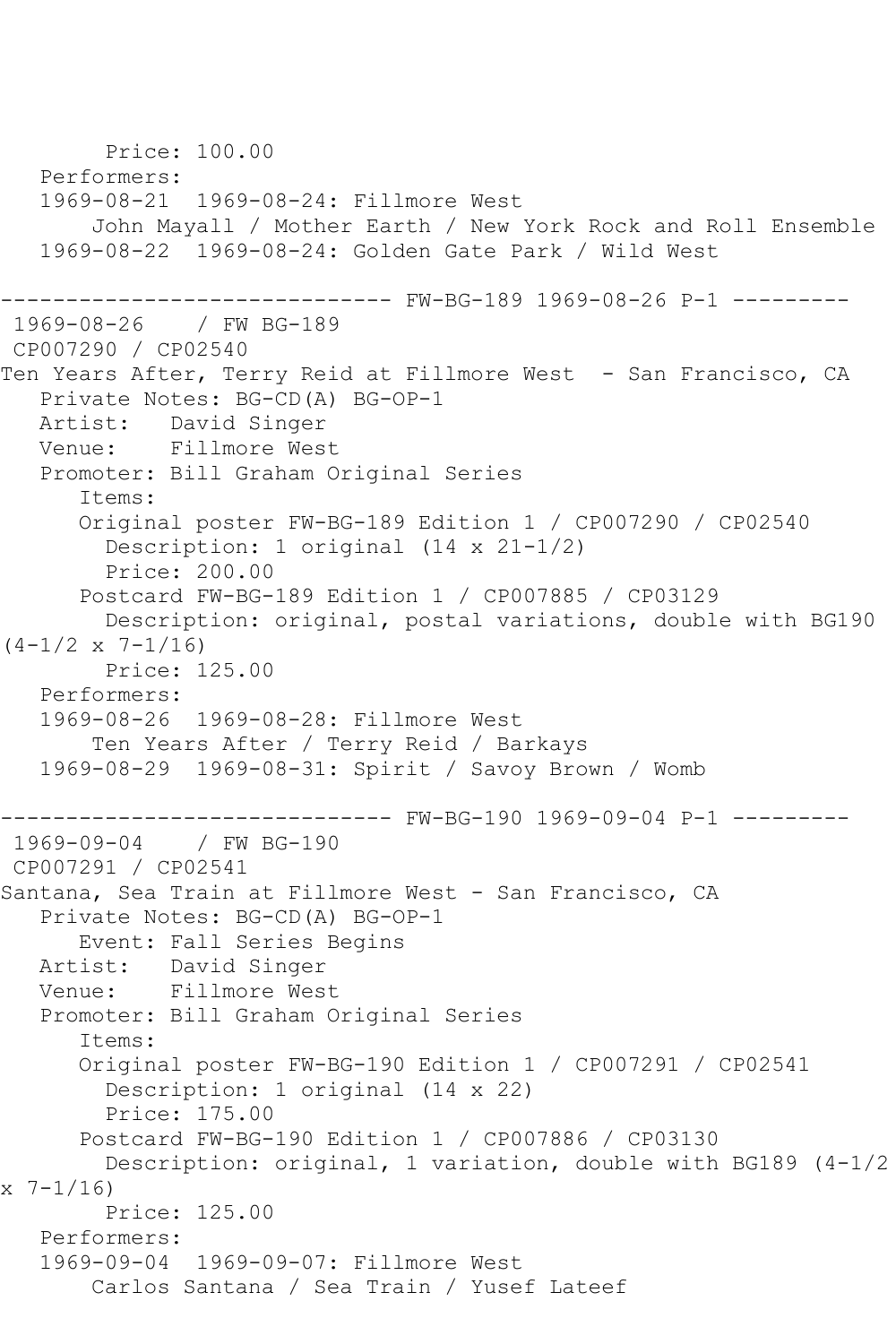------------------------------ FW-BG-196 1969-10-16 P-1 --------- 1969-10-16 / FW BG-196 CP007297 / CP02547 Joe Cocker and his Grease Band, Little Richard at Fillmore West San Francisco, CA Private Notes: BG-CD(A) BG-OP-1-Signed-Tuten Artist: David Singer Venue: Fillmore West Promoter: Bill Graham Original Series Items: Original poster FW-BG-196 Edition 1 / CP007297 / CP02547 Description: 1 original (21 x 14) Price: 175.00 Postcard FW-BG-196 Edition 1 / CP007890 / CP03134 Description: original,1 variations double with BG195 (4- 11/16 x 7) Price: 40.00 Performers: 1969-10-16 1969-10-19: Fillmore West Joe Cocker and his Grease Band / Little Richard / Move ------------------------------ FW-BG-205 1969-12-04 P-1 --------- 1969-12-04 / FW BG-205 CP007306 / CP02556 Grateful Dead, Flock at Fillmore West - San Francisco, CA Private Notes: BG-CD(B+BG-206) BG-OP-1 Artist: David Singer Venue: Fillmore West Promoter: Bill Graham Original Series Items: Original poster FW-BG-205 Edition 1 / CP007306 / CP02556 Description: 1 original, 1 reprint (14 x 22) Price: 400.00 Original poster FW-BG-205 Edition 2 / Description: See Eric King's guide for complete details. Price: 100.00 Postcard FW-BG-205 Edition 1 / CP007898 / CP03142 Description: original, postal variations, double with BG206  $(7-1/8 \times 9-1/4)$  Price: 100.00 Performers: 1969-12-04 1969-12-07: Fillmore West Grateful Dead / Flock / Humble Pie ------------------------------ FW-BG-206 1969-12-11 P-1 --------- 1969-12-11 / FW BG-206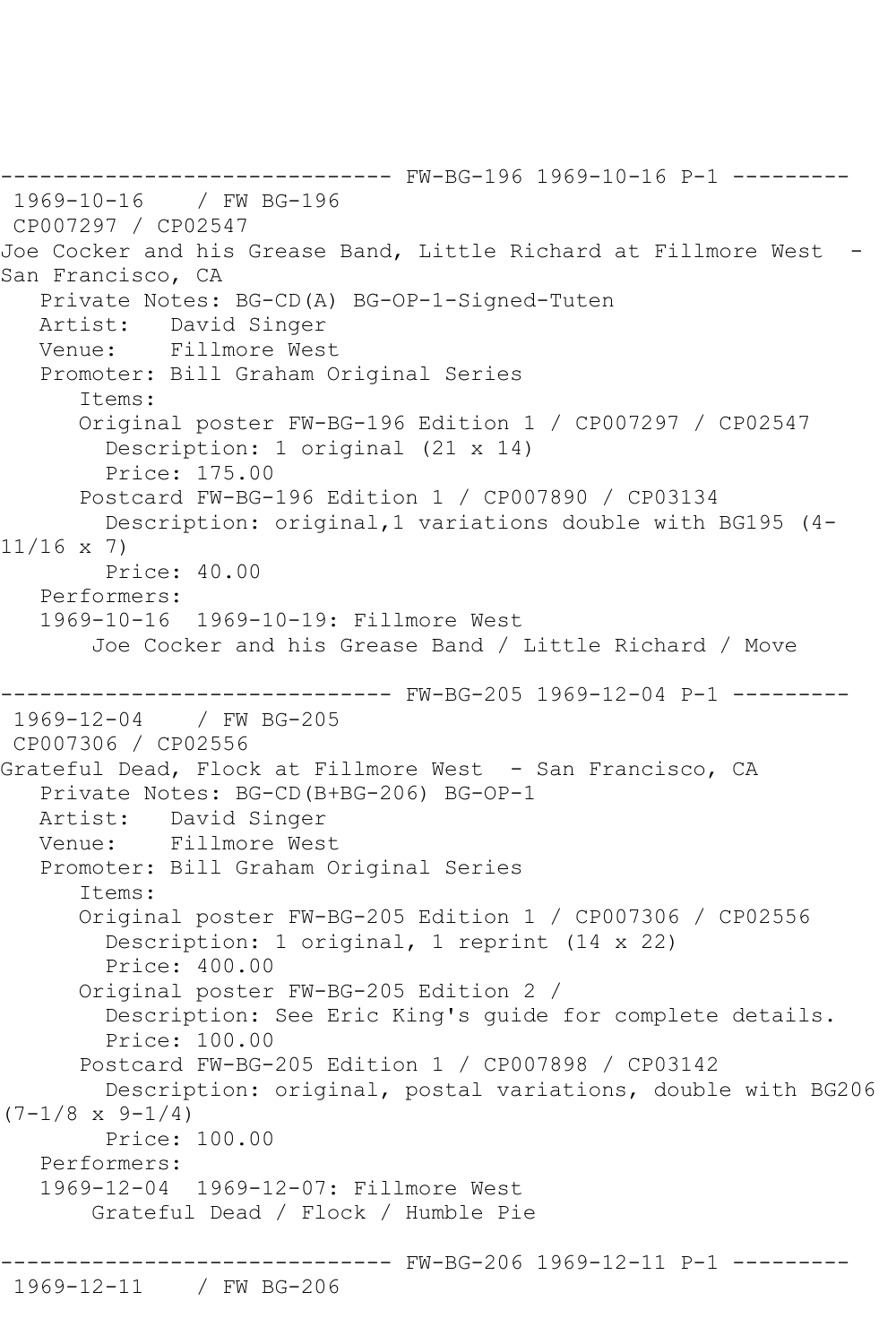CP007307 / CP02557 Chambers Brothers, Nice at Fillmore West - San Francisco, CA Private Notes: BG-CD(+BG-205) BG-OP-1 Artist: David Singer<br>Venue: Fillmore Wes Fillmore West Promoter: Bill Graham Original Series Items: Original poster FW-BG-206 Edition 1 / CP007307 / CP02557 Description: 1 original (14 x 22) Price: 200.00 Postcard FW-BG-206 Edition 1 / CP007898 / CP03142 Description: original, 1 variation, double with BG205 (7-1/8  $x \left( \frac{9-1}{4} \right)$  Price: 125.00 Performers: 1969-12-11 1969-12-14: Fillmore West Chambers Brothers / Nice / King Crimson ------------------------------ WIN-BG-207 1969-12-18 P-1 --------- 1969-12-18 / WIN BG-207 CP007308 / CP02558 Santana, Grand Funk Railroad at Winterland - San Francisco, CA Private Notes: BG-CD(B+BG-208 BG-OP-1 Artist: David Singer Venue: Winterland Promoter: Bill Graham Original Series Items: Original poster WIN-BG-207 Edition 1 / CP007308 / CP02558 Description: 1 original (13-11/16 x 21-1/2) Price: 175.00 Postcard WIN-BG-207 Edition 1 / CP007899 / CP03143 Description: original, postal variations, double with BG208  $(7-1/8 \times 9-1/4)$  Price: 100.00 Performers: 1969-12-18 1969-12-21: Winterland Carlos Santana / Grand Funk Railroad / Fat Matress / Noel Redding ------------------------------ WIN-BG-208 1969-12-26 P-1 --------- 1969-12-26 / WIN BG-208 CP007309 / CP02559 Sly and the Family Stone, Spirit at Winterland - San Francisco, CA Private Notes: BG-CD(+BG-207) BG-OP-1-Signed-Singer Artist: David Singer Venue: Winterland Promoter: Bill Graham Original Series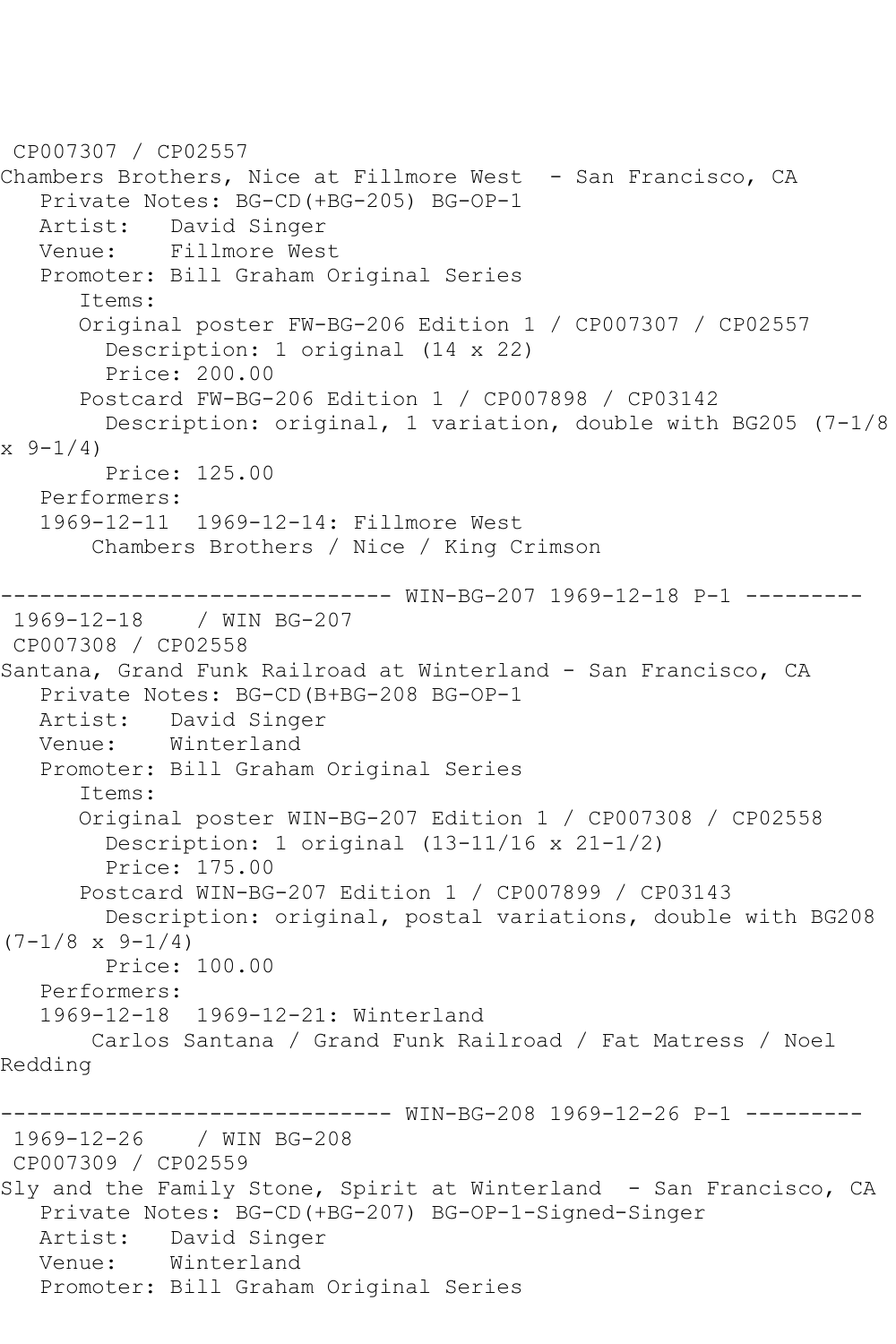```
 Items:
       Original poster WIN-BG-208 Edition 1 / CP007309 / CP02559
         Description: 1 orignal (14 x 21-3/4)
         Price: 275.00
       Postcard WIN-BG-208 Edition 1 / CP007899 / CP03143
        Description: original, double with BG207 (7-1/8 \times 9-1/4) Price: 25.00
    Performers:
    1969-12-26 1969-12-28: Winterland
        Sly and the Family Stone / Spirit / Southwind / Ballin' Jack
     ------------------------------ 1970 P-1 ---------
1970
CP002034 / 2021
Image By David Singer
       Event: Image By David Singer
   Artist: David Singer
       Items:
       Original poster Edition 1 / CP002034 / 2021
   Performers:
    1970:
------------------------------ FW-BG-210 1970-01-02 P-1 ---------
1970-01-02 / FW BG-210
CP007310 / CP02560
Byrds, Fleetwood Mac at Fillmore West - San Francisco, CA
    Private Notes: BG-CD(B+BG-211) BG-OP-1
   Artist: David Singer
   Venue: Fillmore West
   Promoter: Bill Graham Original Series
       Items:
       Original poster FW-BG-210 Edition 1 / CP007310 / CP02560
         Description: 1 original, 1 reprint (14 x 22)
         Price: 275.00
       Original poster FW-BG-210 Edition 2 / 
         Description: See Eric King's guide for complete details.
         Price: 60.00
       Postcard FW-BG-210 Edition 1 / CP007901 / CP03145
         Description: original, postal variations, double with BG211 
(7-1/8 \times 9-1/4) Price: 40.00
    Performers:
    1970-01-02 1970-01-04: Fillmore West
        Byrds / Fleetwood Mac / John Hammond Jr.
              ------------------------------ FW-BG-211 1970-01-08 P-1 ---------
1970-01-08 / FW BG-211
```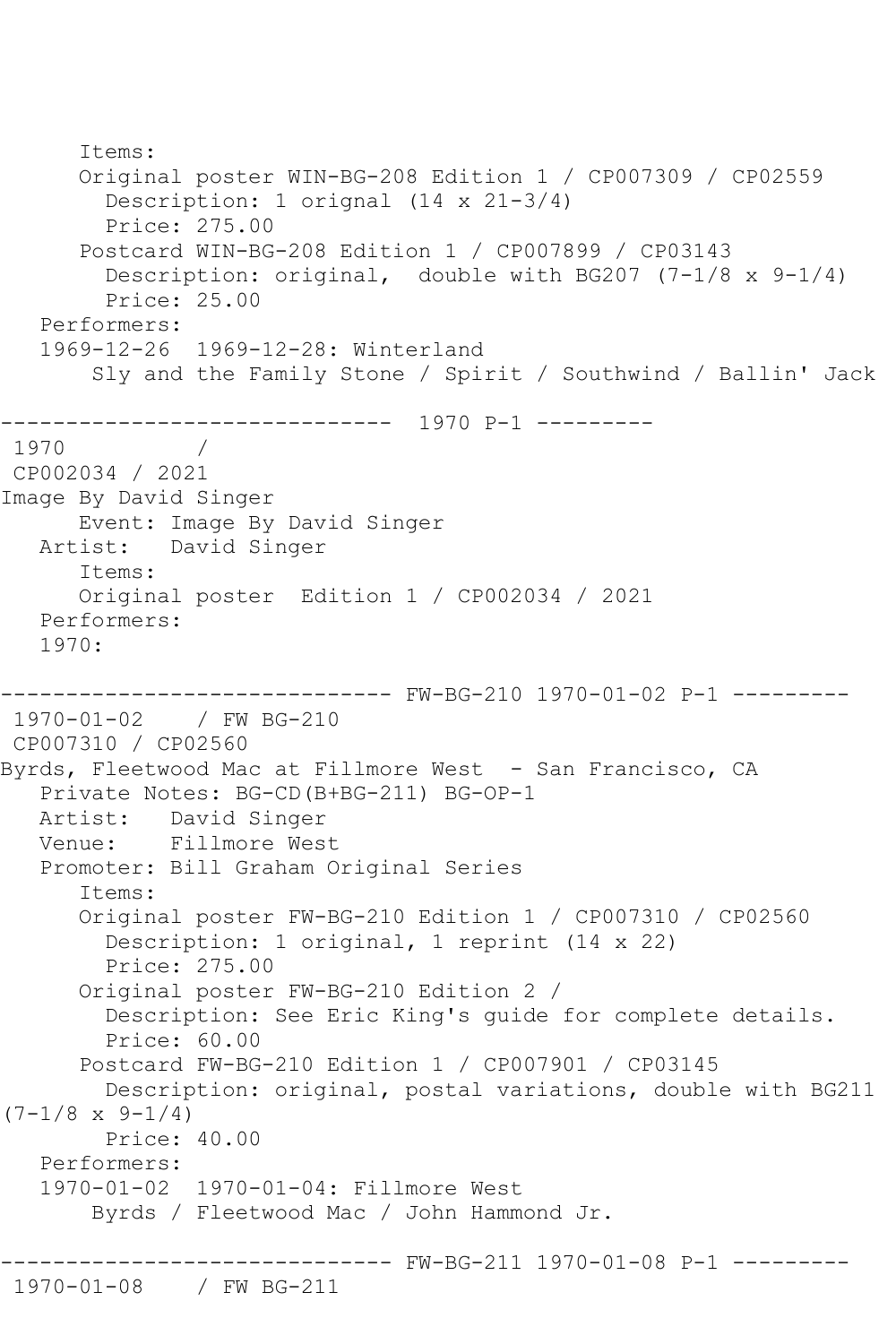```
CP007311 / CP02561
Chicago, Guess Who at Fillmore West - San Francisco, CA
    Private Notes: BG-CD(+BG-210) BG-OP-1
  Artist: David Singer<br>Venue: Fillmore Wes
            Fillmore West
    Promoter: Bill Graham Original Series
       Items:
       Original poster FW-BG-211 Edition 1 / CP007311 / CP02561
         Description: 1 original, 1 reprint (14 x 22)
         Price: 300.00
       Original poster FW-BG-211 Edition 2 / 
         Description: Has no large red dot in the TR margin. See Eric 
King's guide for complete details.
         Price: 65.00
       Postcard FW-BG-211 Edition 1 / CP007901 / CP03145
         Description: 1 original, double with BG210 (7-1/8 x 9-1/4)
         Price: 40.00
    Performers:
    1970-01-08 1970-01-11: Fillmore West
        Chicago / Guess Who / Seals and Crofts
                           ----- FW-BG-212 1970-01-15 P-1 ---------
1970-01-15 / FW BG-212
CP007312 / CP02562
B.B. King, Buddy Guy at Fillmore West - San Francisco, CA
   Private Notes: BG-CD(B+BG-213) BG-OP-1
   Artist: David Singer
   Venue: Fillmore West
   Promoter: Bill Graham Original Series
       Items:
       Original poster FW-BG-212 Edition 1 / CP007312 / CP02562
         Description: 1 original (14 x 19-1/2)
         Price: 250.00
       Postcard FW-BG-212 Edition 1 / CP007902 / CP03146
         Description: original, postal variations, double with BG213 
(6-1/2 \times 9-1/4) Price: 75.00
    Performers:
    1970-01-15 1970-01-18: Fillmore West
        B.B. King / Buddy Guy / Allman Brothers
    1970-01-31: Berkeley Community Theater
        Laura Nyro / Band
                     ------------------------------ FW-BG-213 1970-01-22 P-1 ---------
1970-01-22 / FW BG-213
CP007313 / CP02563
Albert King, Savoy Brown at Fillmore West - San Francisco, CA
```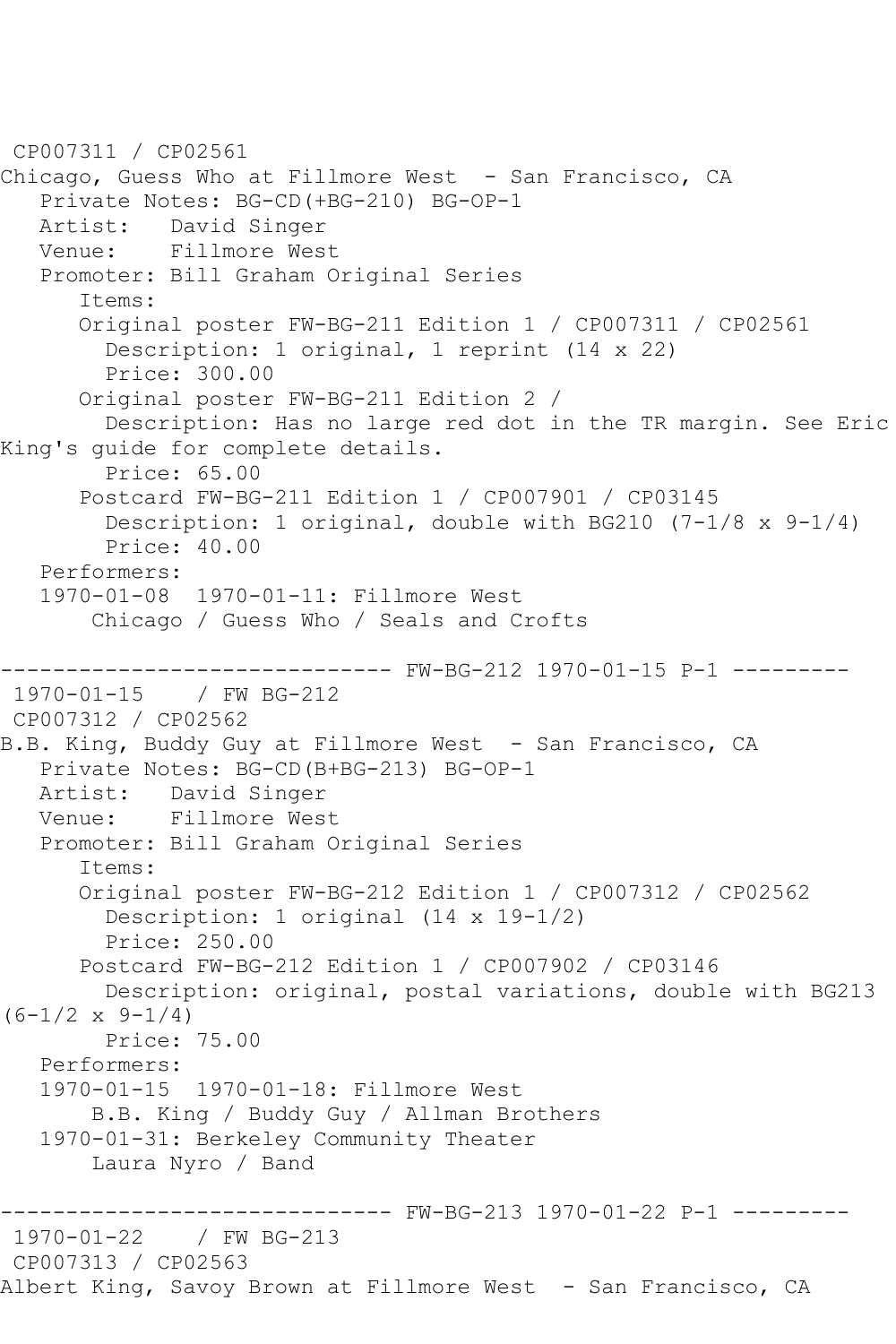```
 Private Notes: BG-CD(+BG-212)
   Artist: David Singer
   Venue: Fillmore West
    Promoter: Bill Graham Original Series
       Items:
       Original poster FW-BG-213 Edition 1 / CP007313 / CP02563
         Description: 1 original (14 x 19-1/2)
         Price: 175.00
       Postcard FW-BG-213 Edition 1 / CP007902 / CP03146
         Description: original, double with BG212 (6-1/2 x 9-1/4)
         Price: 85.00
    Performers:
    1970-01-22 1970-01-25:
    1970-01-31: Fillmore West
        Albert King / Savoy Brown / Zephyr
    1970-01-31: Berkeley Community Theater
        Band / Laura Nyro
                      ------------------------------ FW-BG-214 1970-01-29 P-1 ---------
1970-01-29 / FW BG-214
CP007314 / CP02564
Steve Miller Blues Band, Sha Na Na at Fillmore West - San 
Francisco, CA
    Private Notes: BG-CD(A) BG-OP-1
  Artist: David Singer<br>Venue: Fillmore Wes
            Fillmore West
   Promoter: Bill Graham Original Series
       Items:
       Original poster FW-BG-214 Edition 1 / CP007314 / CP02564
         Description: 1 original, 1 reprint (indistinguishable) (14 x 
22)
         Price: 150.00
       Postcard FW-BG-214 Edition 1 / CP007905 / CP03149
         Description: original, postal variations, double with BG216 
(4-5/8 \times 7-1/8) Price: 60.00
       Ticket FW-BG-214 / CP001601 / 1623
    Performers:
    1970-01-29 1970-02-01: Fillmore West
        Steve Miller Blues Band / Sha Na Na / Ten Wheel Drive
                   ------------------------------ FW-BG-216 1970-02-05 P-1 ---------
1970-02-05 / FW BG-216
CP007315 / CP02565
Grateful Dead, Taj Mahal at Fillmore West - San Francisco, CA
   Private Notes: BG-CD(A) BG-OP-1
   Artist: David Singer
```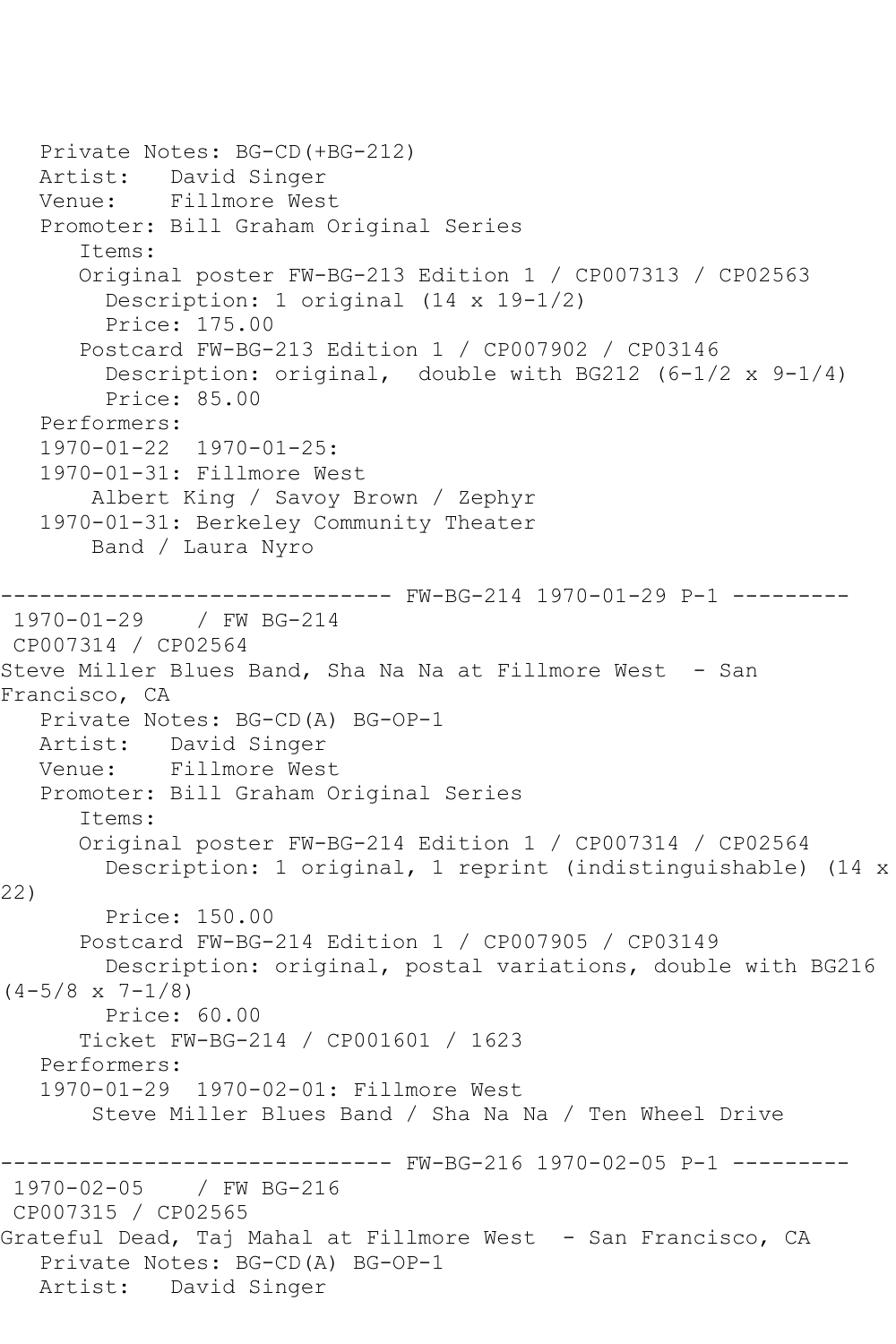```
 Venue: Fillmore West
    Promoter: Bill Graham Original Series
       Items:
       Original poster FW-BG-216 Edition 1 / CP007315 / CP02565
         Description: 1 original, 1 reprint (14 x 22)
         Price: 1500.00
       Original poster FW-BG-216 Edition 2 / 
         Description: (177-09-13 printing. See Eric King's guide for 
complete details.
         Price: 275.00
       Postcard FW-BG-216 Edition 1 / CP007906 / CP03150
         Description: original, 1 variation, double with BG214 (4-5/8 
x \t7-1/8 Price: 150.00
       Ticket FW-BG-216 Edition 1 / CP001602 / 1624 (14 x 22)
    Performers:
    1970-02-05 1970-02-08: Fillmore West
        Grateful Dead / Taj Mahal / Bigfoot
------------------------------ FW-BG-217 1970-02-12 P-1 ---------
              1970-02-12 / FW BG-217
CP007318 / CP02568
Country Joe and the Fish, Sons at Fillmore West - San Francisco, CA
    Private Notes: BG-CD(B+BG-218) BG-OP-1
  Artist: David Singer<br>Venue: Fillmore Wes
            Fillmore West
    Promoter: Bill Graham Original Series
       Items:
       Original poster FW-BG-217 Edition 1 / CP007318 / CP02568
         Description: 1 original (13-1/2 x 21-1/2)
         Price: 125.00
       Postcard FW-BG-217 Edition 1 / CP007907 / CP03151
         Description: original, postal variations, double with BG218 
(7-1/8 \times 9-1/4) Price: 40.00
    Performers:
    1970-02-12 1970-02-15: Fillmore West
        Country Joe and the Fish / Sons / Area Code 615
------------------------------ FW-BG-218 1970-02-19 P-1 ---------
1970-02-19 / FW BG-218
CP007319 / CP02569
Bonnie and Delaney, Eric Clapton at Fillmore West - San Francisco,
CA
   Private Notes: BG-CD(+BG-217) BG-OP-1
   Artist: David Singer
   Venue: Fillmore West
```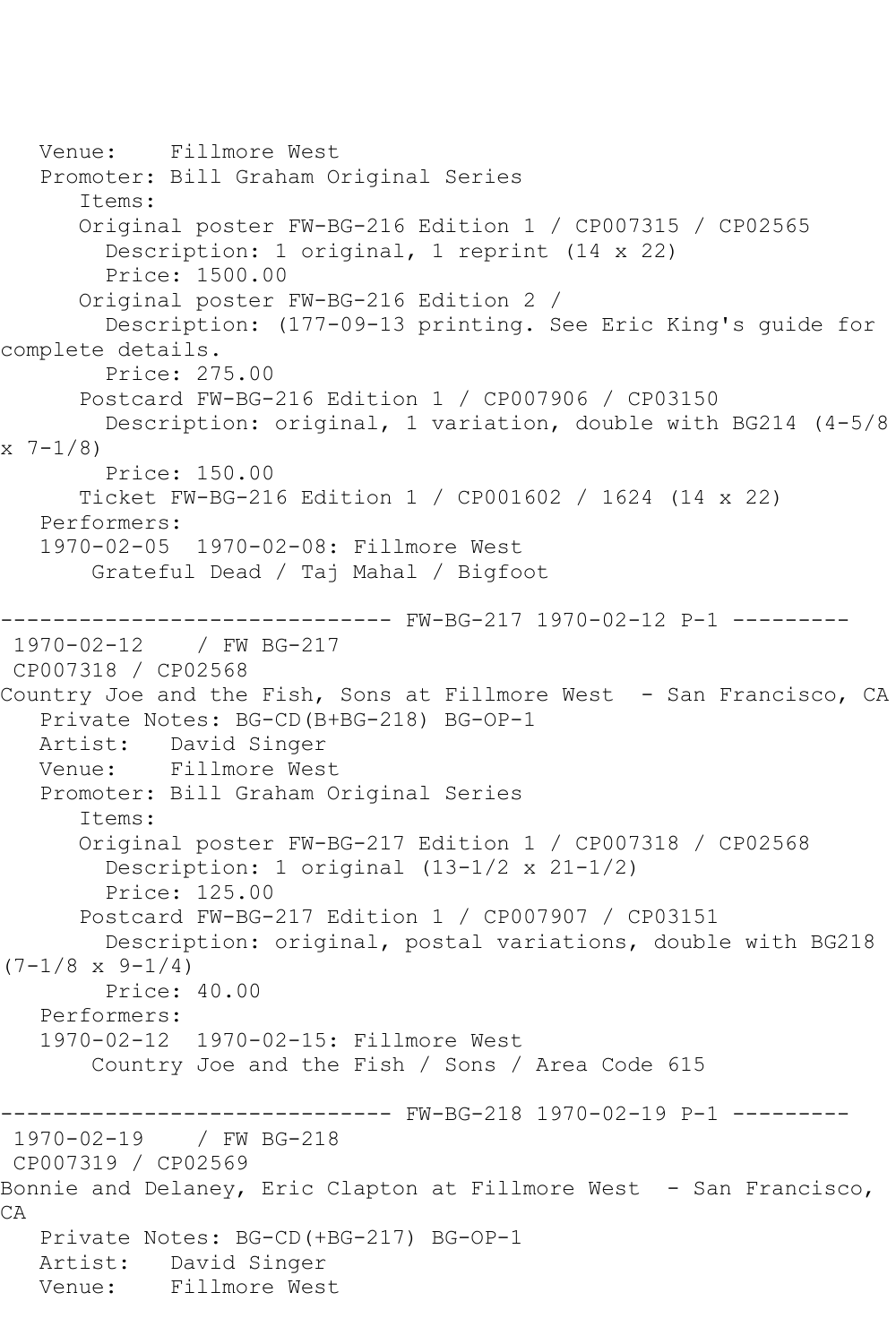Promoter: Bill Graham Original Series Items: Original poster FW-BG-218 Edition 1 / CP007319 / CP02569 Description: 1 original (13-1/2 x 21-3/4) Price: 400.00 Postcard FW-BG-218 Edition 1 / CP007907 / CP03151 Description: original, 1 variation, double with BG217 (7-1/8  $x \left( \frac{9-1}{4} \right)$  Price: 60.00 Performers: 1970-02-19 1970-02-22: Fillmore West Bonnie and Delaney / Eric Clapton / Multi-Media By Eyecandy / Golden Earrings ------------------------------ FW-BG-220 1970-03-01 P-1 --------- 1970-03-01 / FW BG-220 CP007321 / CP02571 Jack Bruce and Friends, Larry Coryell at Fillmore West - San Francisco, CA Private Notes: BG-CD(A) BG-OP-1 Artist: David Singer Venue: Fillmore West Promoter: Bill Graham Original Series Items: Original poster FW-BG-220 Edition 1 / CP007321 / CP02571 Description: 1 original (14 x 22) Price: 150.00 Postcard FW-BG-220 Edition 1 / CP007892 / CP03136 Description: original, postal variations, double with BG221  $(4-7/16 \times 7-1/16)$  Price: 75.00 Ticket FW-BG-220 / CP001603 / 1625 Performers: 1970-02-26: Fillmore West Jack Bruce / Larry Coryell / Felix Pappalardi / Mitch Mikheil / Johnny Winter / Mike Mandel / Eric Mercury / Leslie West / Mountain 1970-02-27 70-02-28: Winterland Jack Bruce / Larry Coryell / Mitch Mikheil / Johnny Winter / Mike Mandel / Felix Pappalardi / Leslie West / Eric Mercury / Mountain 1970-03-01: Fillmore Auditorium - SF Larry Coryell / Mitch Mikheil / Johnny Winter / Mike Mandel / Felix Pappalardi / Leslie West / Eric Mercury ------------------------------ FW-BG-221 1970-03-05 P-1 --------- 1970-03-05 / FW BG-221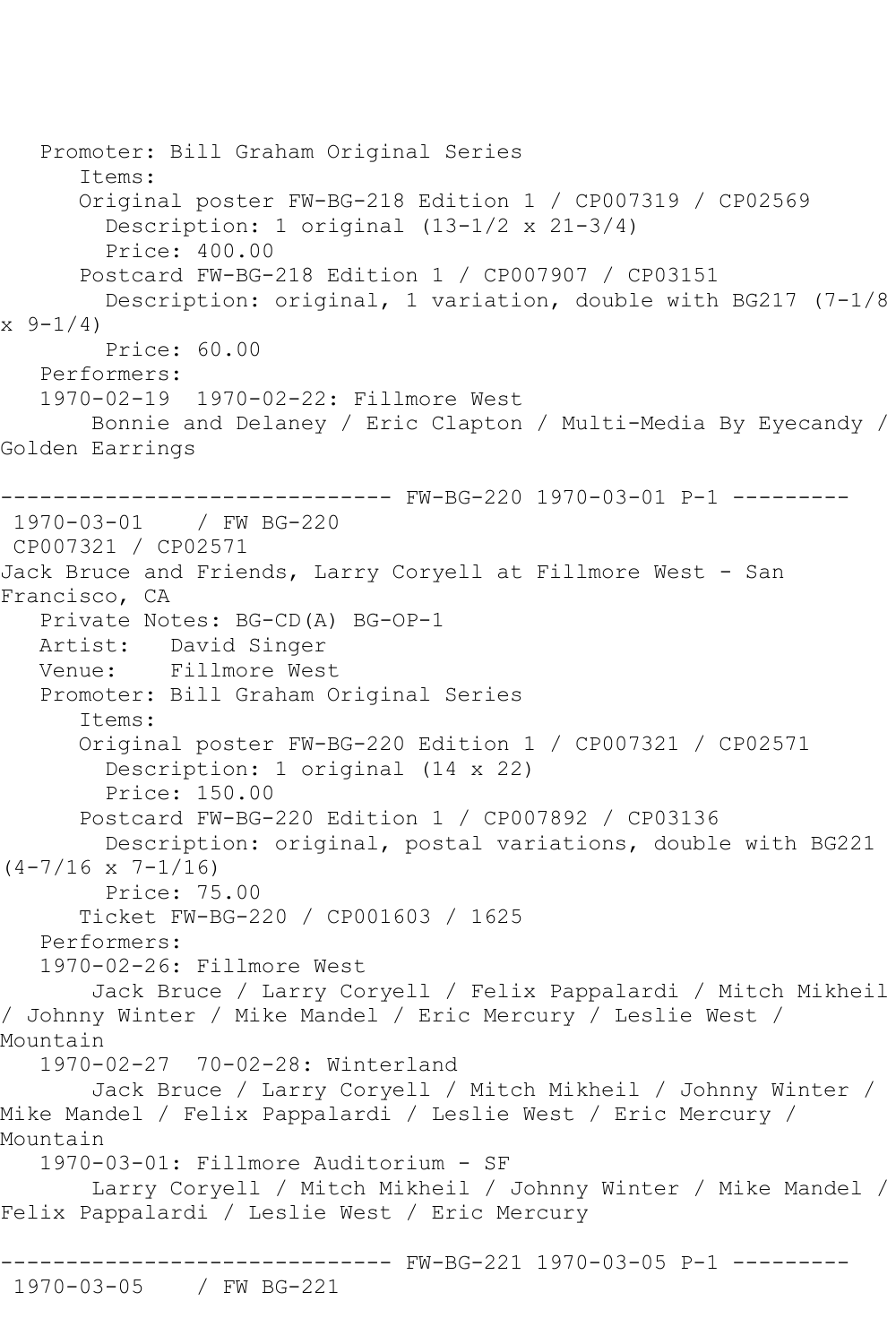```
CP007322 / CP02572
Paul Butterfield Blues Band, Savoy Brown at Fillmore West - San 
Francisco, CA
    Private Notes: BG-CD(A) BG-OP-1
   Artist: David Singer
   Venue: Fillmore West
    Promoter: Bill Graham Original Series
       Items:
       Original poster FW-BG-221 Edition 1 / CP007322 / CP02572
         Description: 1 original (14 x 22)
         Price: 150.00
       Postcard FW-BG-221 Edition 1 / CP007910 / CP03154
         Description: original, 1 variation, double with BG220 (4-1/2 
x 7)
         Price: 25.00
    Performers:
    1970-03-05 1970-03-08: Fillmore West
        Paul Butterfield Blues Band / Savoy Brown / Keith Relf
------------------------------ FW-BG-223 1970-03-12 P-1 ---------
1970-03-12
CP007324 / CP02574
Ten Years After, Rich at Fillmore West - San Francisco, CA
  Private Notes: BG-CD(+BG-224) BG-OP-1<br>Artist: David Singer
  Artist: David Singer<br>Venue: Fillmore Wes
            Fillmore West
   Promoter: Bill Graham Original Series
       Items:
       Original poster FW-BG-223 Edition 1 / CP007324 / CP02574
         Description: 1 oriignal (14 x 22)
         Price: 125.00
       Postcard FW-BG-223 Edition 1 / CP007913 / CP03157
         Description: original, postal + variations, double with 
BG224 (7-1/8 x 9-1/4)
         Price: 65.00
    Performers:
    1970-03-12 1970-03-15: Fillmore West
        Ten Years After / Rich / Buddy and his Orchestra / Sea Train 
/ Kimberley
                     ------------------------------ FW-BG-224 1970-03-19 P-1 ---------
1970-03-19 / FW BG-224
CP007325 / CP02575
It's a Beautiful Day, Chuck Berry at Fillmore West - San Francisco,
CA
    Private Notes: BG-CD(B+BG-223) BG-OP-1
   Artist: David Singer
```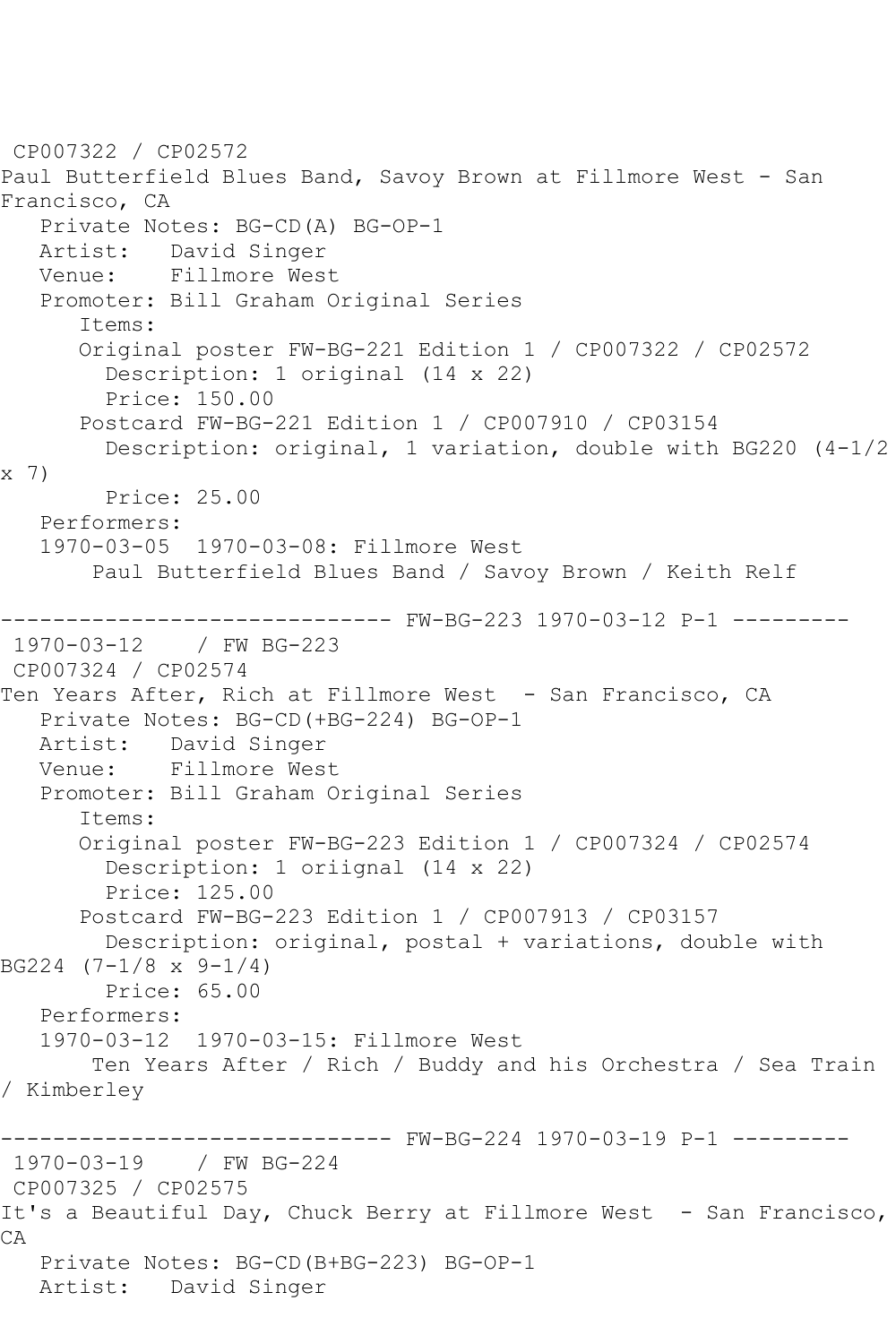```
 Venue: Fillmore West
    Promoter: Bill Graham Original Series
       Items:
       Original poster FW-BG-224 Edition 1 / CP007325 / CP02575
         Description: 1 original (14 x 21-3/4)
         Price: 200.00
       Postcard FW-BG-224 Edition 1 / CP007913 / CP03157
        Description: 1 original, double with BG223 (7-1/8 \times 9-1/4) Price: 100.00
    Performers:
    1970-03-19 1970-03-22: Fillmore West
        It's a Beautiful Day / Chuck Berry / Loading Zone
              ------------------------------ FW-BG-225 1970-03-27 P-1 ---------
1970-03-27
CP007326 / CP02576
Chicago, James Cotton Blues Band at Fillmore West - San Francisco, 
CA
   Private Notes: BG-CD(+BG-226) BG-OP-1
   Artist: David Singer
   Venue: Fillmore West
    Promoter: Bill Graham Original Series
       Items:
       Original poster FW-BG-225 Edition 1 / CP007326 / CP02576
         Description: 1 original (13-11/16 x 21-3/4)
         Price: 150.00
       Postcard FW-BG-225 Edition 1 / CP007914 / CP03158
         Description: original, postal variations, double with BG226 
(7-1/8 \times 9) Price: 50.00
    Performers:
    1970-03-27 1970-03-28: Fillmore West
        Chicago / James Cotton Blues Band / Family Fritz
    1970-03-26: Fillmore West
        Chicago / James Cotton Blues Band / Family Fritz
    1968-03-27 68-03-28: Winterland
        Chicago / Family Fritz / James Cotton Blues Band
                  ------------------------------ FW-BG-226 1970-04-02 P-1 ---------
1970-04-02 / FW BG-226
CP007327 / CP02577
Jethro Tull, Manfred Mann at Fillmore West - San Francisco, CA
   Notes: This item appears in the Art of Rock book, plate no. 2.059
   Private Notes: BG-CD(B+BG-225) BG-OP-1
   Artist: David Singer
   Venue: Fillmore West
   Promoter: Bill Graham Original Series
```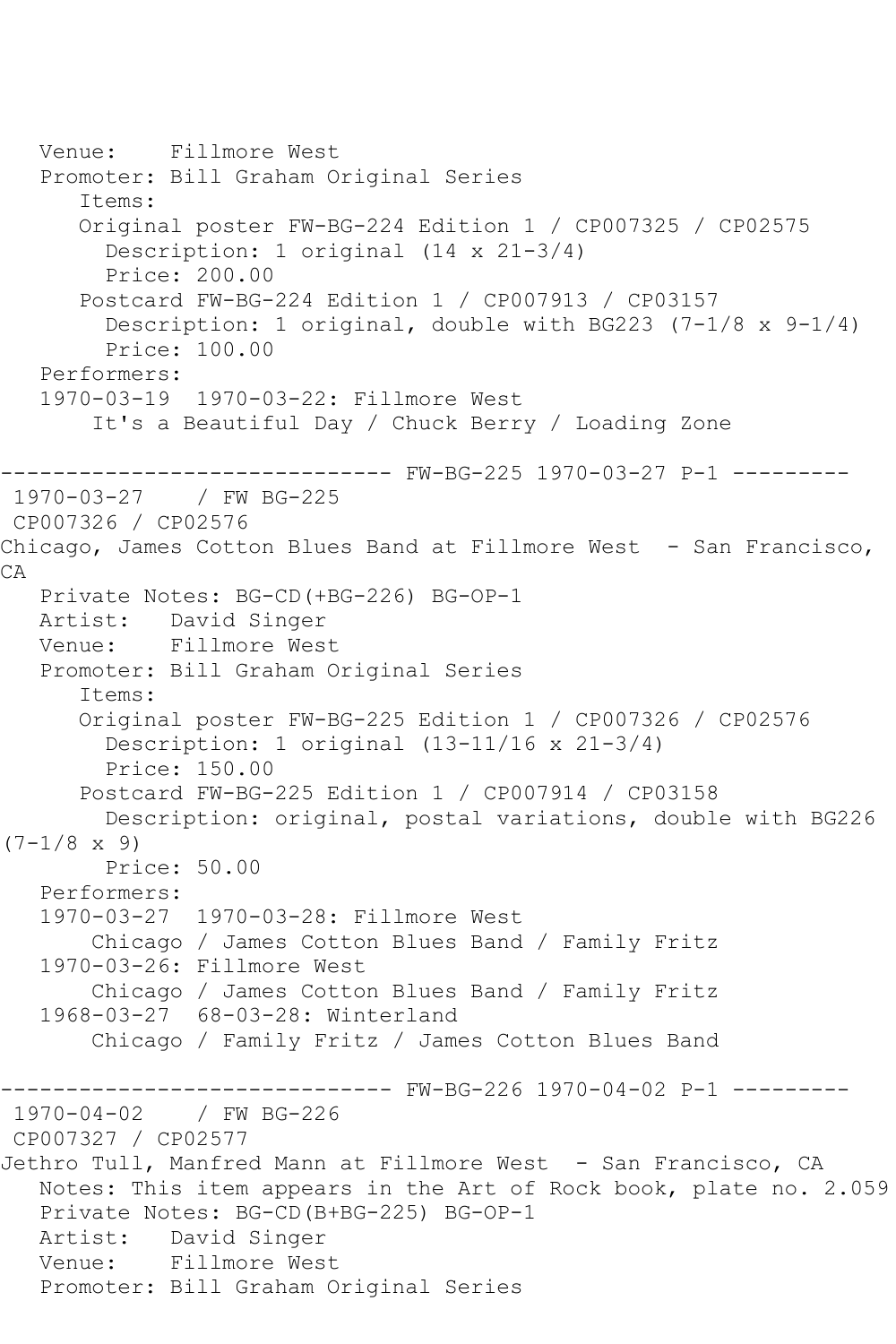Items: Original poster FW-BG-226 Edition 1 / CP007327 / CP02577 Description: 1 original (14 x 21-3/4) AORPlate: 2.059 Price: 700.00 Postcard FW-BG-226 Edition 1 / CP007914 / CP03158 Description: original, double with BG225 (7-1/8 x 9) AORPlate: 2.059 Price: 30.00 Performers: 1970-04-02 1970-04-05: Fillmore West Jethro Tull / Manfred Mann / Bessie Jones / Clouds / Georgia Sea Island Singers / Chapter Three ------------------------------ FW-BG-227 1970-04-09 P-1 --------- 1970-04-09 / FW BG-227 CP007328 / CP02578 Grateful Dead, Miles Davis at Fillmore West - San Francisco, CA Private Notes: BG-CD(+BG-228) BG-OP-1 Artist: David Singer Venue: Fillmore West Promoter: Bill Graham Original Series Items: Original poster FW-BG-227 Edition 1 / CP007328 / CP02578 Description: 1 original, 1 reprint (14 x 21) Price: 1000.00 Original poster FW-BG-227 Edition 2 / Description: Has "W" printed after the number 227. See Eric King's guide for complete details. Price: 400.00 Postcard FW-BG-227 Edition 1 / CP007915 / CP03159 Description: original, postal variations, double with BG228  $(7 \times 9 - 1/4)$  Price: 100.00 Performers: 1970-04-09 1970-04-12: Fillmore West Grateful Dead / Miles Davis / Stone the Crows ------------------------------ FW-BG-228 1970-04-16 P-1 --------- 1970-04-16 / FW BG-228 CP007329 / CP02579 John Mayall, Duster Bennett at Fillmore West - San Francisco, CA Private Notes: BG-CD(+BG-227) BG-OP-1 Artist: David Singer Venue: Fillmore West Promoter: Bill Graham Original Series Items: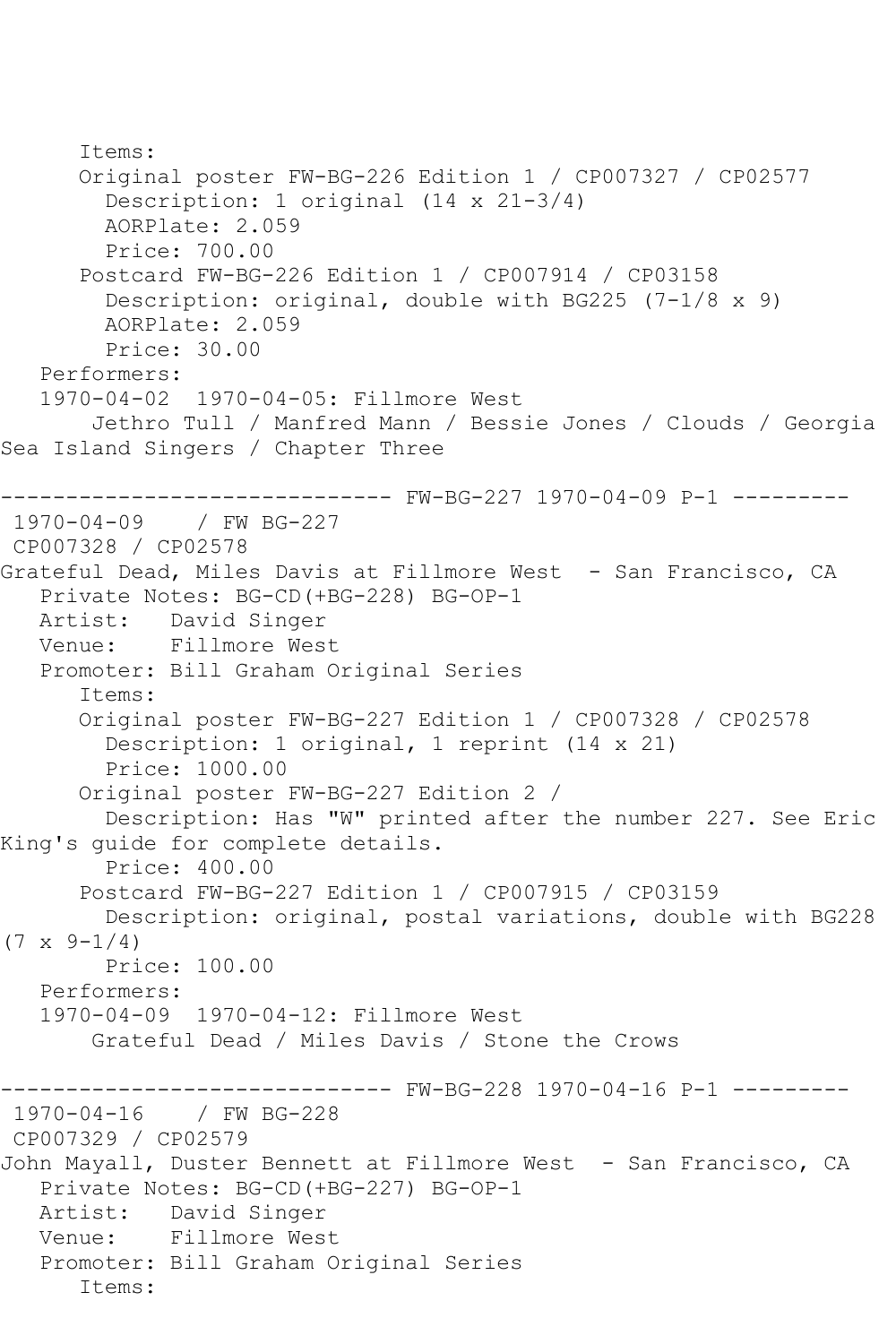Original poster FW-BG-228 Edition 1 / CP007329 / CP02579 Description: 1 original (14 x 21-3/4) Price: 200.00 Postcard FW-BG-228 Edition 1 / CP007915 / CP03159 Description: original, double with BG227 (7 x 9-1/4) Price: 45.00 Ticket FW-BG-228 / CP001604 / 1626 Performers: 1970-04-16 1970-04-19: Fillmore West John Mayall / Duster Bennett / Larry Coryell / Argent ------------------------------ FW-BG-229 1970-04-23 P-1 --------- 1970-04-23 / FW BG-229 CP007330 / CP02580 Joe Cocker, Mad Dogs and Englishmen at Fillmore West - San Francisco, CA Private Notes: BG-CD(B+ 231)) BG-OP-1 Artist: David Singer Venue: Fillmore West Promoter: Bill Graham Original Series Items: Original poster FW-BG-229 Edition 1 / CP007330 / CP02580 Description: 1 original (14 x 21-3/4) Price: 300.00 Postcard FW-BG-229 Edition 1 / CP007916 / CP03160 Description: original, postal variations, double with BG231  $(7-1/4 \times 9-1/4)$  Price: 40.00 Performers: 1970-04-26: Fillmore West Joe Cocker / Mad Dogs and Englishmen / Van Morrison / Stonemans / Stonemans 1970-04-23: Fillmore West Joe Cocker / Mad Dogs and Englishmen / Van Morrison 1970-04-23 1970-04-25: Winterland Joe Cocker / Mad Dogs and Englishmen / Van Morrison / Stonemans ------------------------------ FW-BG-231 1970-04-30 P-1 --------- 1970-04-30 / FW BG-231 CP007331 / CP02581 Jethro Tull, Fairport Convention at Fillmore West - San Francisco, CA Private Notes: BG-CD(+BG-229) Artist: David Singer Venue: Fillmore West Promoter: Bill Graham Original Series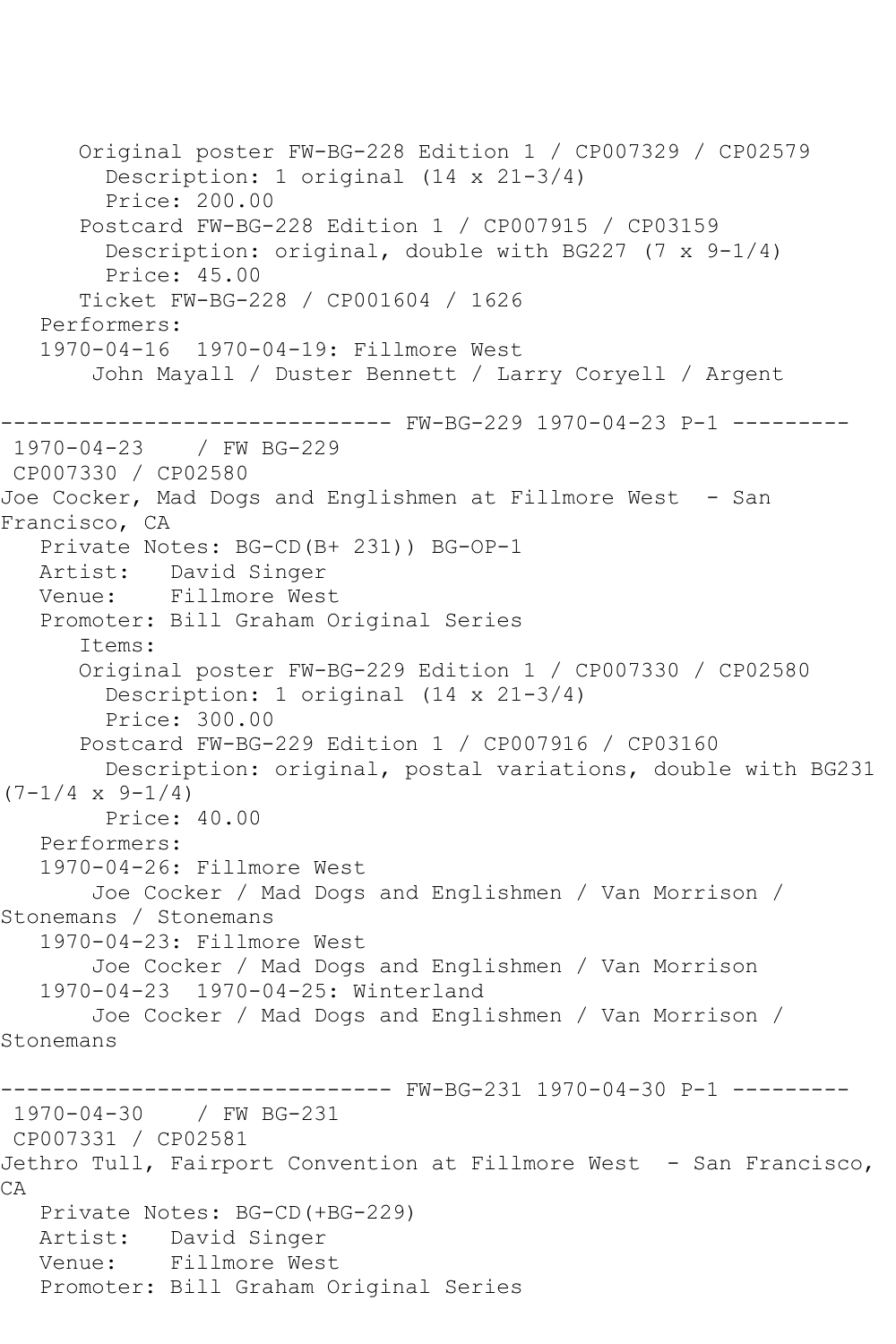```
 Items:
       Original poster FW-BG-231 Edition 1 / CP007331 / CP02581
         Description: 1 original (14 x 22)
         Price: 250.00
       Postcard FW-BG-231 Edition 1 / CP007916 / CP03160
         Description: original, 1 variation, double with BG229 (7-1/4 
x \left( \frac{9-1}{4} \right) Price: 65.00
    Performers:
   1970-04-30 1970-05-03: Fillmore West
        Jethro Tull / Fairport Convention / Salt 'n Pepper / Cloudy
                  ------------------------------ FW-BG-255 1970-05-05 P-1 ---------
1970-05-05 / FW BG-255
CP007353 / CP02603
Frank Zappa, Mothers of Invention at Fillmore West - San Francisco,
CA
  Private Notes: BG-CD(A) BG-OP-1<br>Artist: David Singer
            David Singer
   Venue: Fillmore West
   Promoter: Bill Graham Original Series
       Items:
       Original poster FW-BG-255 Edition 1 / CP007353 / CP02603
         Description: 1 original (14 x 21-1/2)
         Price: 175.00
       Postcard FW-BG-255 Edition 1 / CP007943 / CP03187
         Description: original, postal variations, double with BG256 
(4-5/8 \times 7) Price: 40.00
    Performers:
    1970-11-05 1970-11-07: Fillmore West
        Frank Zappa / Mothers of Invention / Boz Scaggs / Ashton, 
Gardner and Dyke
    1970-05-05 1970-05-08: Mothers of Invention / Boz Scaggs / 
Ashton, Gardner and Dyke
------------------------------ FW-BG-232 1970-05-07 P-1 ---------
1970-05-07 / FW BG-232
CP007335 / CP02585
Lee Michaels, Small Faces at Fillmore West - San Francisco, CA
    Private Notes: BG-CD(A) BG-OP-1
   Artist: David Singer
   Venue: Fillmore West
    Promoter: Bill Graham Original Series
       Items:
       Original poster FW-BG-232 Edition 1 / CP007335 / CP02585
         Description: 1 original (14 x 21)
```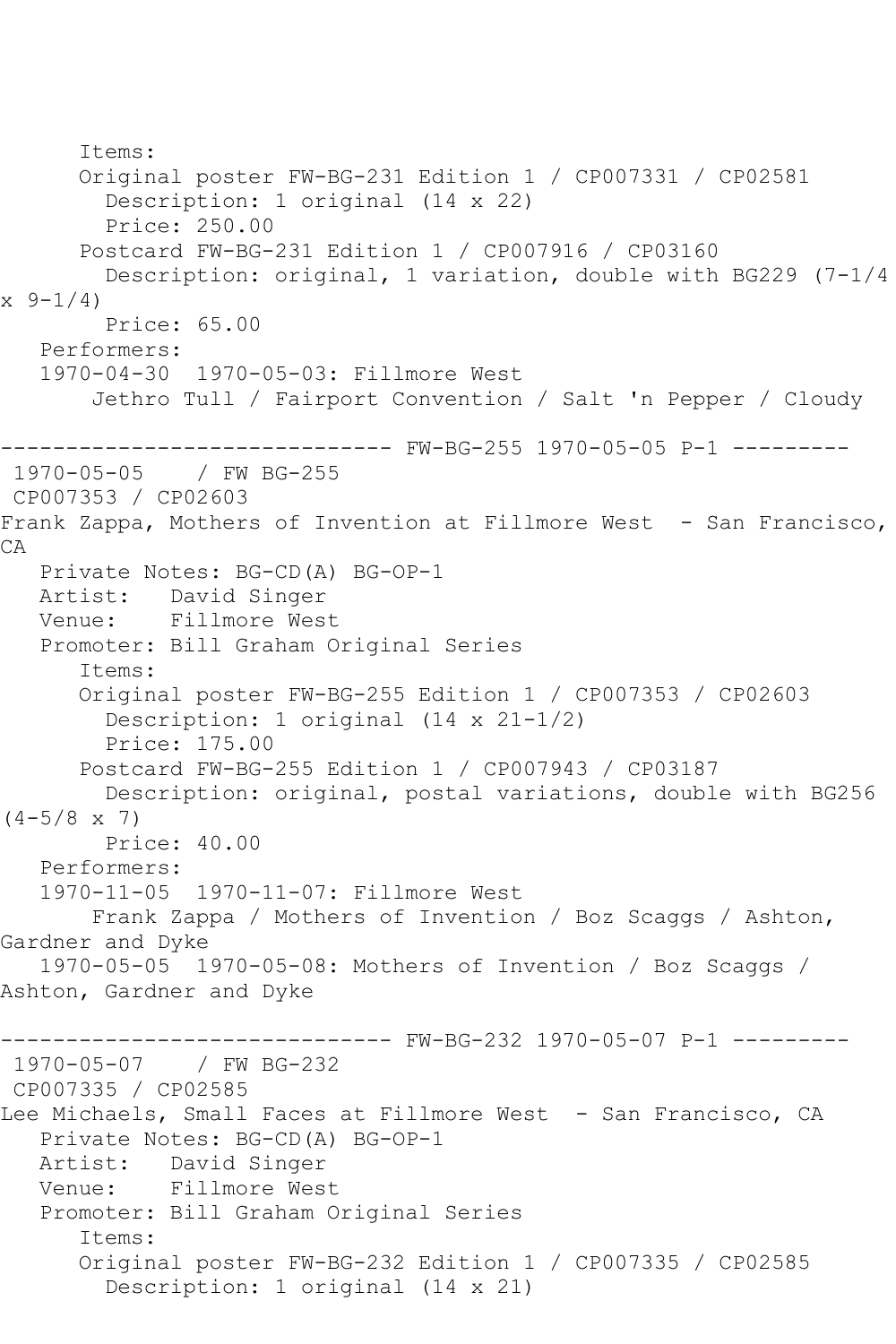```
 Price: 200.00
       Postcard FW-BG-232 Edition 1 / CP007920 / CP03164
         Description: original, postal variations, double with BG233 
(4-5/8 \times 7) Price: 100.00
    Performers:
    1970-05-07 1970-05-10: Fillmore West
        Lee Michaels / Small Faces / Rod Stewart / Catfish / Shorty / 
Georgie Fame
------------------------------ FW-BG-233 1970-05-14 P-1 ---------
1970-05-14 / FW BG-233
CP007336 / CP02586
Spirit, Poco at Fillmore West - San Francisco, CA
    Private Notes: BG-CD(A) BG-OP-1
    Artist: David Singer
   Venue: Fillmore West
    Promoter: Bill Graham Original Series
       Items:
       Original poster FW-BG-233 Edition 1 / CP007336 / CP02586
         Description: 1 original (14 x 21)
         Price: 300.00
       Postcard FW-BG-233 Edition 1 / CP007921 / CP03165
         Description: original, double with BG232 (4-5/8 x 7)
         Price: 125.00
    Performers:
    1970-05-14 1970-05-17: Fillmore West
        Spirit / Poco / Gypsy
                    ------------------------------ FW-BG-235 1970-05-21 P-1 ---------
1970-05-21 / FW BG-235
CP007337 / CP02587
B.B. King, Albert King at Fillmore West - San Francisco, CA
    Private Notes: BG-CD(A+B+D) BG-OP-1
   Artist: David Singer
   Venue: Fillmore West
    Promoter: Bill Graham Original Series
       Items:
       Original poster FW-BG-235 Edition 1 / CP007337 / CP02587
         Description: 1 original (14 x 21-1/2)
         Price: 250.00
       Postcard FW-BG-235 Edition 1 / CP007922 / CP03166
         Description: original, many color variations, double BG236 
(4-5/8 \times 7) Price: 40.00
       Postcard FW-BG-235 Edition 1 / CP008917 / CP04434 Var. Var (4-
5/8 x 7)
```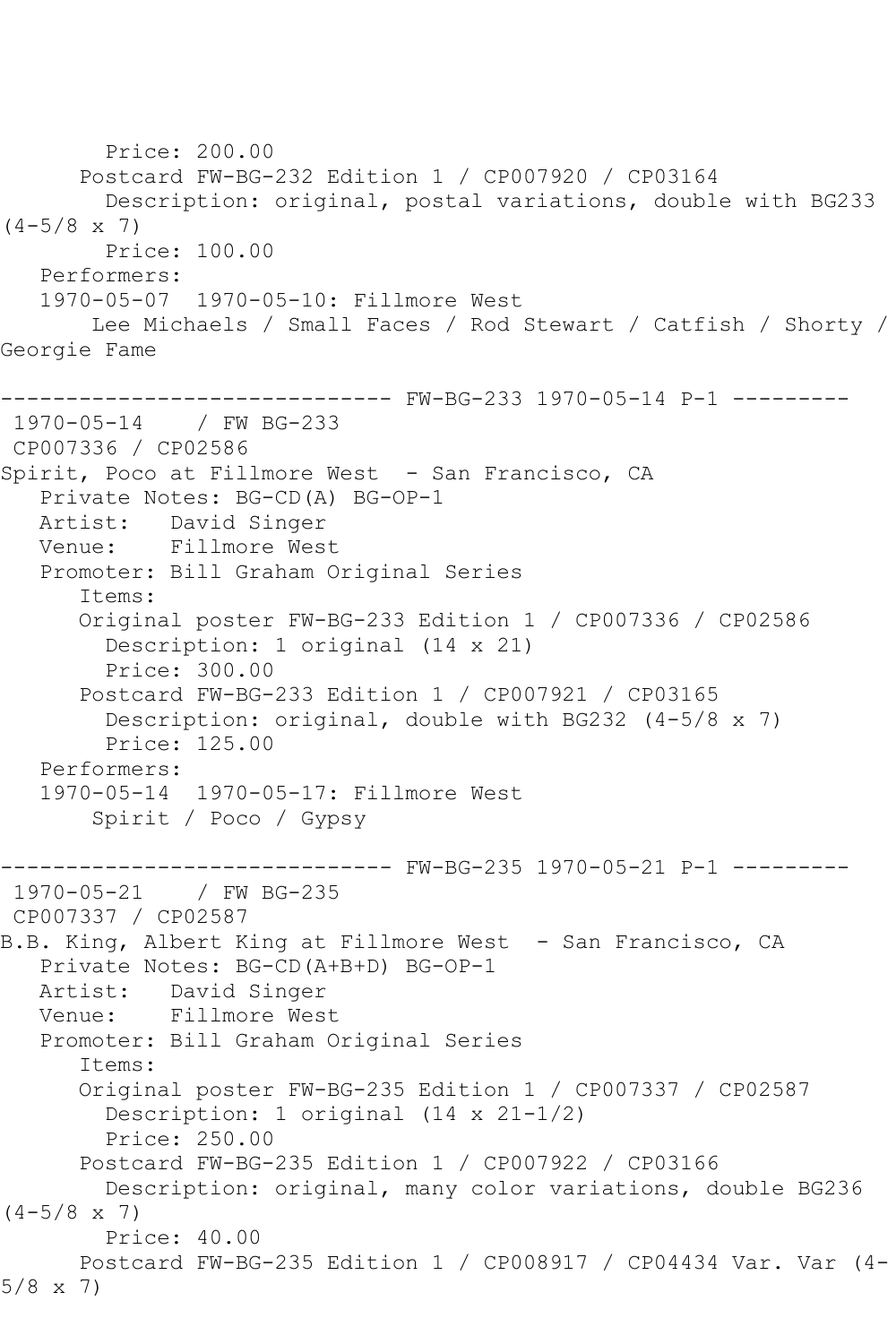Price: 125.00 Performers: 1970-05-21 1970-05-24: Fillmore West B.B. King / Albert King / Mendelbaum ------------------------------ FW-BG-236 1970-05-28 P-1 --------- 1970-05-28 / FW BG-236 CP007323 / CP02573 Country Joe and the Fish, Blues Image at Fillmore West - San Francisco, CA Private Notes: BG-CD(A+B) BG-OP-1 Artist: David Singer Venue: Fillmore West Promoter: Bill Graham Original Series Items: Original poster FW-BG-236 Edition 1 / CP007323 / CP02573 Description: 1 original (14 x 22) Price: 125.00 Postcard FW-BG-236 Edition 1 / CP007924 / CP03168 Description: original, color variations, double with BG235  $(4-5/8 \times 7)$  Price: 45.00 Postcard FW-BG-236 Edition 1 / CP007926 / CP03170 Description: Double Card (7 x 9-1/4) Price: 45.00 Postcard FW-BG-236 Edition 1 / CP007925 / CP03169 Var. Var (4- 9/16 x 7) Price: 45.00 Performers: 1970-05-28 1970-05-31: Fillmore West Country Joe and the Fish / Blues Image / Silver Metre ------------------------------ FW-BG-237 1970-06-04 P-1 ---------  $1970 - 06 - 04$ CP007339 / CP02589 Grateful Dead, New Riders of the Purple Sage at Fillmore West - San Francisco, CA Private Notes: BG-CD(B+BG-238) BG-OP-1 Artist: David Singer Venue: Fillmore West Promoter: Bill Graham Original Series Items: Original poster FW-BG-237 Edition 1 / CP007339 / CP02589 Description: 1 original (14 x 21) Price: 250.00 Postcard FW-BG-237 Edition 1 / CP007927 / CP03171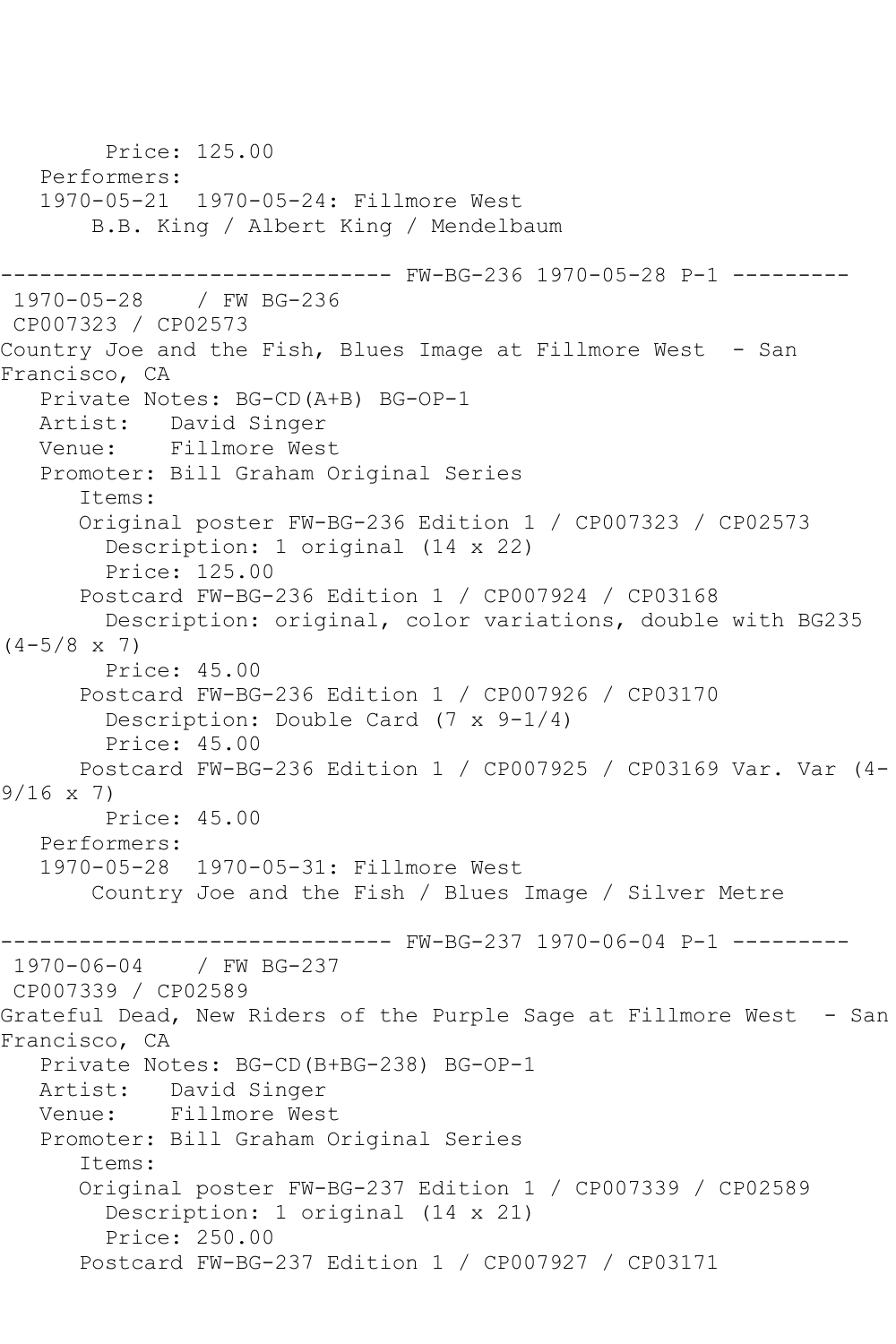Description: original, postal variations, double with BG238  $(7 \times 9 - 1/4)$  Price: 70.00 Performers: 1970-06-04 1970-06-07: Fillmore West Grateful Dead / New Riders of the Purple Sage / Southern Comfort ------ FW-BG-238 1970-06-11 P-1 ---------1970-06-11 / FW BG-238 CP007340 / CP02590 John Sebastian, Buddy Miles at Fillmore West - San Francisco, CA Private Notes: BG-CD(+BG-237) BG-OP-1 Artist: David Singer Venue: Fillmore West Promoter: Bill Graham Original Series Items: Original poster FW-BG-238 Edition 1 / CP007340 / CP02590 Description: 1 original (14 x 21) Price: 150.00 Postcard FW-BG-238 Edition 1 / CP007927 / CP03171 Description: original, double with BG237 (7 x 9-1/4) Price: 45.00 Performers: 1970-06-11 1970-06-14: Fillmore West John Sebastian / Buddy Miles / Rig ------------------------------ FW-BG-239 1970-06-18 P-1 --------- 1970-06-18 / FW BG-239 CP007341 / CP02591 Quicksilver Messenger Service, Don Ellis at Fillmore West - San Francisco, CA Private Notes: BG-CD(A) BG-OP-1 Artist: David Singer Venue: Fillmore West Promoter: Bill Graham Original Series Items: Original poster FW-BG-239 Edition 1 / CP007341 / CP02591 Description: 1 original (14 x 21-1/4) Price: 500.00 Postcard FW-BG-239 Edition 1 / CP007928 / CP03172 Description: original, postal variations, double with BG240  $(4-9/16 \times 7)$  Price: 40.00 Performers: 1970-06-18 1970-06-21: Fillmore West Quicksilver Messenger Service / Don Ellis / Rockwell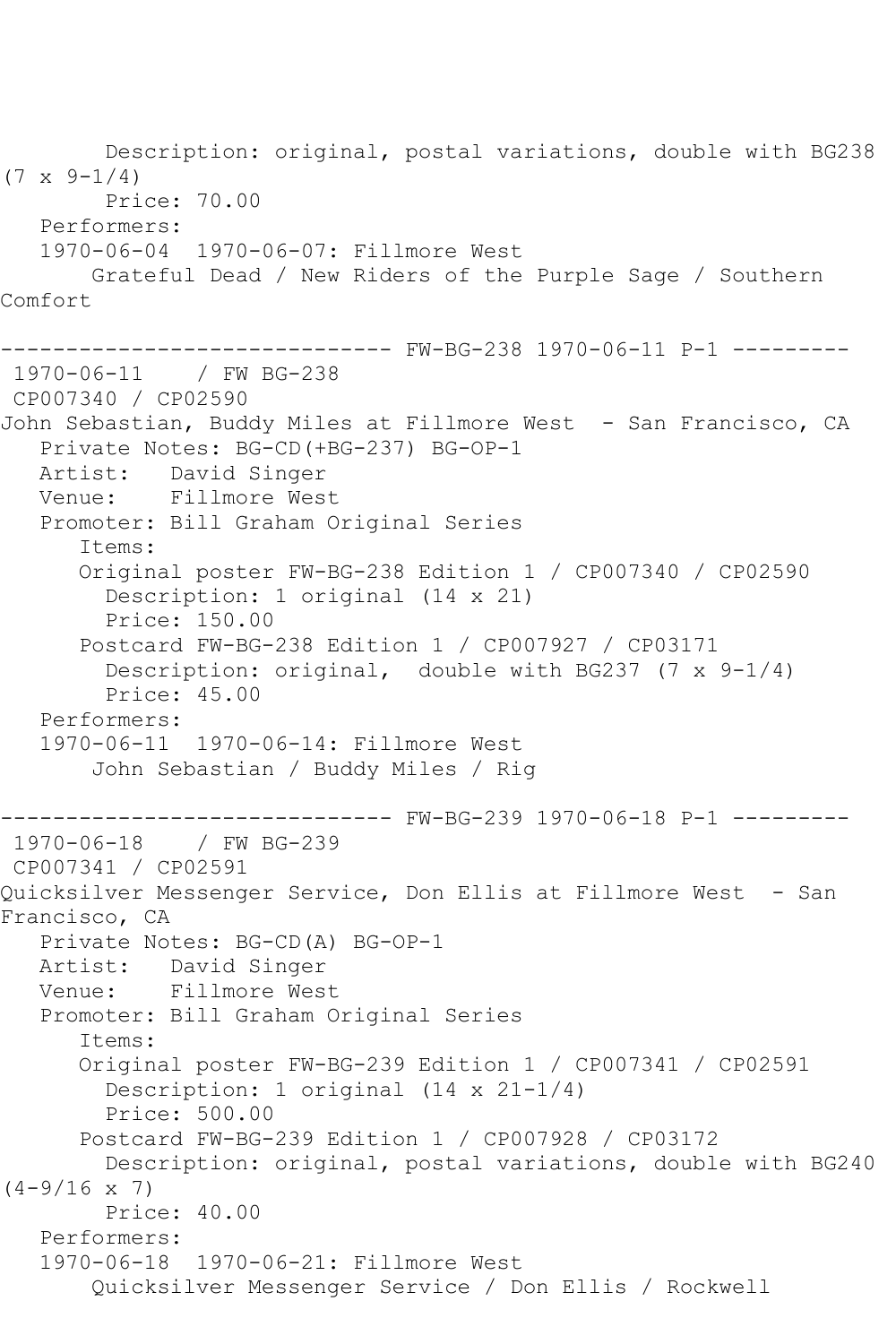------------------------------ FW-BG-240 1970-06-25 P-1 --------- 1970-06-25 / FW BG-240 CP007342 / CP02592 Sha Na Na, Pacific Gas and Electric at Fillmore West - San Francisco, CA Private Notes: BG-CD(A) BG-OP-1 Artist: David Singer Venue: Fillmore West Promoter: Bill Graham Original Series Items: Original poster FW-BG-240 Edition 1 / CP007342 / CP02592 Description: 1 original (14 x 21-1/4) Price: 150.00 Postcard FW-BG-240 Edition 1 / CP007929 / CP03173 Description: original, double with BG239 (4-5/8 x 7) Price: 35.00 Performers: 1970-06-25 1970-06-28: Fillmore West Sha Na Na / Pacific Gas and Electric / Dan Hicks 1970-06-30 1970-07-02: Traffic / Leon Russel ------------------------------ FW-BG-241 1970-06-30 P-1 --------- 1970-06-30 / FW BG-241 CP007343 / CP02593 Traffic, Stevie Winwood at Fillmore West - San Francisco, CA Private Notes: BG-CD(A) BG-OP-1 Artist: David Singer Venue: Fillmore West Promoter: Bill Graham Original Series Items: Original poster FW-BG-241 Edition 1 / CP007343 / CP02593 Description: 1 original (14 x 21) Price: 150.00 Postcard FW-BG-241 Edition 1 / CP007930 / CP03174 Description: original, postal variations, double with BG242  $(4-5/8 \times 7)$  Price: 35.00 Performers: 1970-06-30 1970-07-02: Fillmore West Traffic / Stevie Winwood / Chris Wood / Jim Capaldi / John Hammond Jr. / Lamb ------------------------------ FW-BG-242 1970-07-09 P-1 --------- 1970-07-09 / FW BG-242 CP007344 / CP02594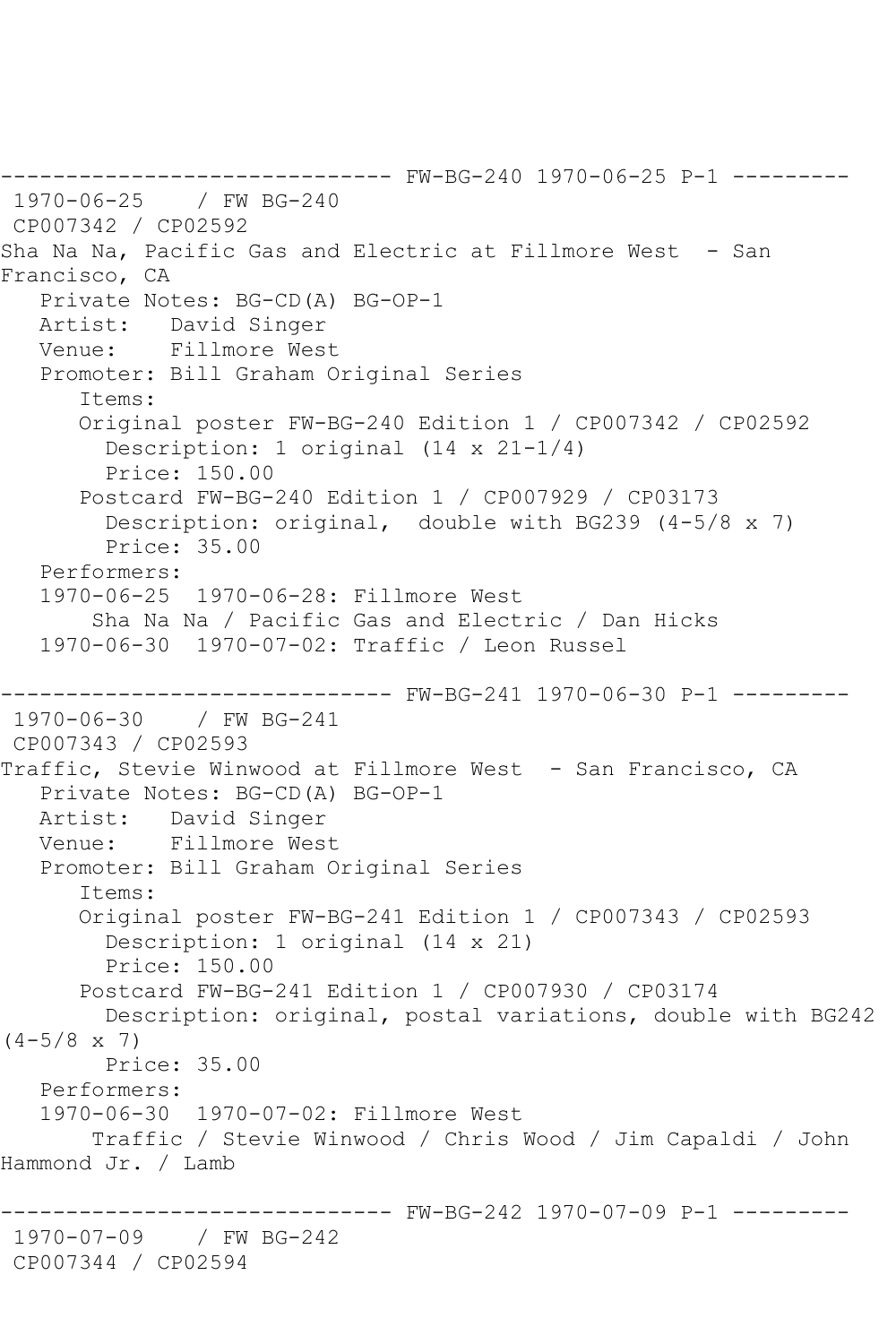Quicksilver Messenger Service, Mott the Hoople at Fillmore West - San Francisco, CA Private Notes: BG-CD(A) BG-OP-1 Artist: David Singer Venue: Fillmore West Promoter: Bill Graham Original Series Items: Original poster FW-BG-242 Edition 1 / CP007344 / CP02594 Description: 1 original (14 x 21) Price: 150.00 Postcard FW-BG-242 Edition 1 / CP007931 / CP03175 Description: original, double with BG241 (4-5/8 x 7) Price: 40.00 Performers: 1970-07-09 1970-07-12: Fillmore West Quicksilver Messenger Service / Mott the Hoople / Silver Metre ------------------------------ FW-BG-243 1970-07-16 P-1 --------- 1970-07-16 / FW BG-243 CP007345 / CP02595 Steve Miller Blues Band, Bo Diddley at Fillmore West - San Francisco, CA Private Notes: BG-CD(A) BG-OP-1 Artist: David Singer<br>Venue: Fillmore Wes Fillmore West Promoter: Bill Graham Original Series Items: Original poster FW-BG-243 Edition 1 / CP007345 / CP02595 Description: 1 original (14 x 21) Price: 200.00 Postcard FW-BG-243 Edition 1 / CP007932 / CP03176 Description: original, postal variations, double with BG244  $(4-5/8 \times 7)$  Price: 100.00 Ticket FW-BG-243 / CP001605 / 1627 Performers: 1970-07-16 1970-07-19: Fillmore West Steve Miller Blues Band / Bo Diddley / Crow ------------------------------ FW-BG-245 1970-07-28 P-1 --------- 1970-07-28 / FW BG-245 CP005816 / CP01065 Ten Years After, Cactus at Fillmore West - San Francisco, CA Private Notes: BG-CD(B) BG-OP-1 Artist: David Singer Venue: Fillmore West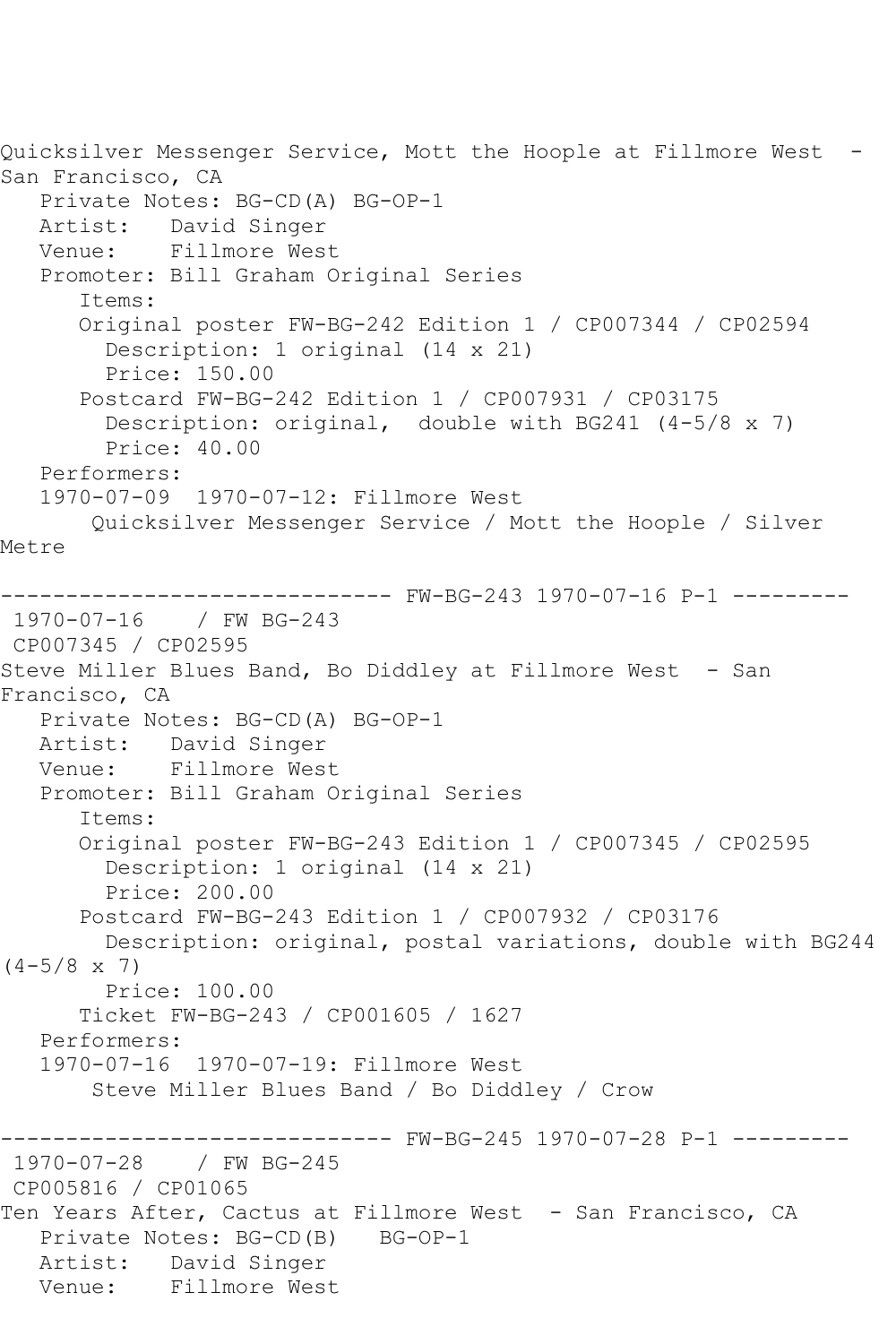Promoter: Bill Graham Original Series Items: Original poster FW-BG-245 Edition 1 / CP005816 / CP01065 Description: 1original with 1 variation (28 x 21-1/4) Price: 600.00 Postcard FW-BG-245 Edition 1 / CP007934 / CP03178 Description: original, postal and color variations (7 x 9- 1/4) Price: 100.00 Performers: 1970-07-28 1970-08-30: Fillmore West Ten Years After / Cactus / Toe Fat 1970-07-31 1970-08-02: It's a Beautiful Day / Elvin Bishop / Boz Scaggs 1970-08-03 1970-08-05: Procol Harum / Leon Russel / Blodwyn Pig 1970-08-06 1970-08-09: Fleetwood Mac / Buddy Miles / Albert Collins and the Icebreakers ------------------------------ FW-BG-244 1970-07-28 P-1 --------- 1970-07-28 / FW BG-244 CP007362 / CP02612 Lee Michaels, Cold Blood at Fillmore West - San Francisco, CA Private Notes: BG-CD(A) BG-OP-1 Artist: David Singer Venue: Fillmore West Promoter: Bill Graham Original Series Items: Original poster FW-BG-244 Edition 1 / CP007362 / CP02612 Description: 1 original (14 x 21) Price: 150.00 Postcard FW-BG-244 Edition 1 / CP007933 / CP03177 Description: original, double with BG243 (4-5/8 x 7) Price: 90.00 Performers: 1970-07-28 1970-07-30: Fillmore West Lee Michaels / Cold Blood / Brethren 1970-07-23 1970-07-26: Ten Years After / Cactus / Toe Fat ------------------------------ FW-BG-246 1970-08-13 P-1 --------- 1970-08-13 / FW BG-246 CP005813 / CP01062 Commander Cody and his Lost Planet Airmen, Byrds at Fillmore West - San Francisco, CA Private Notes: BG-CD(A) BG-OP-1 Artist: David Singer Venue: Fillmore West Promoter: Bill Graham Original Series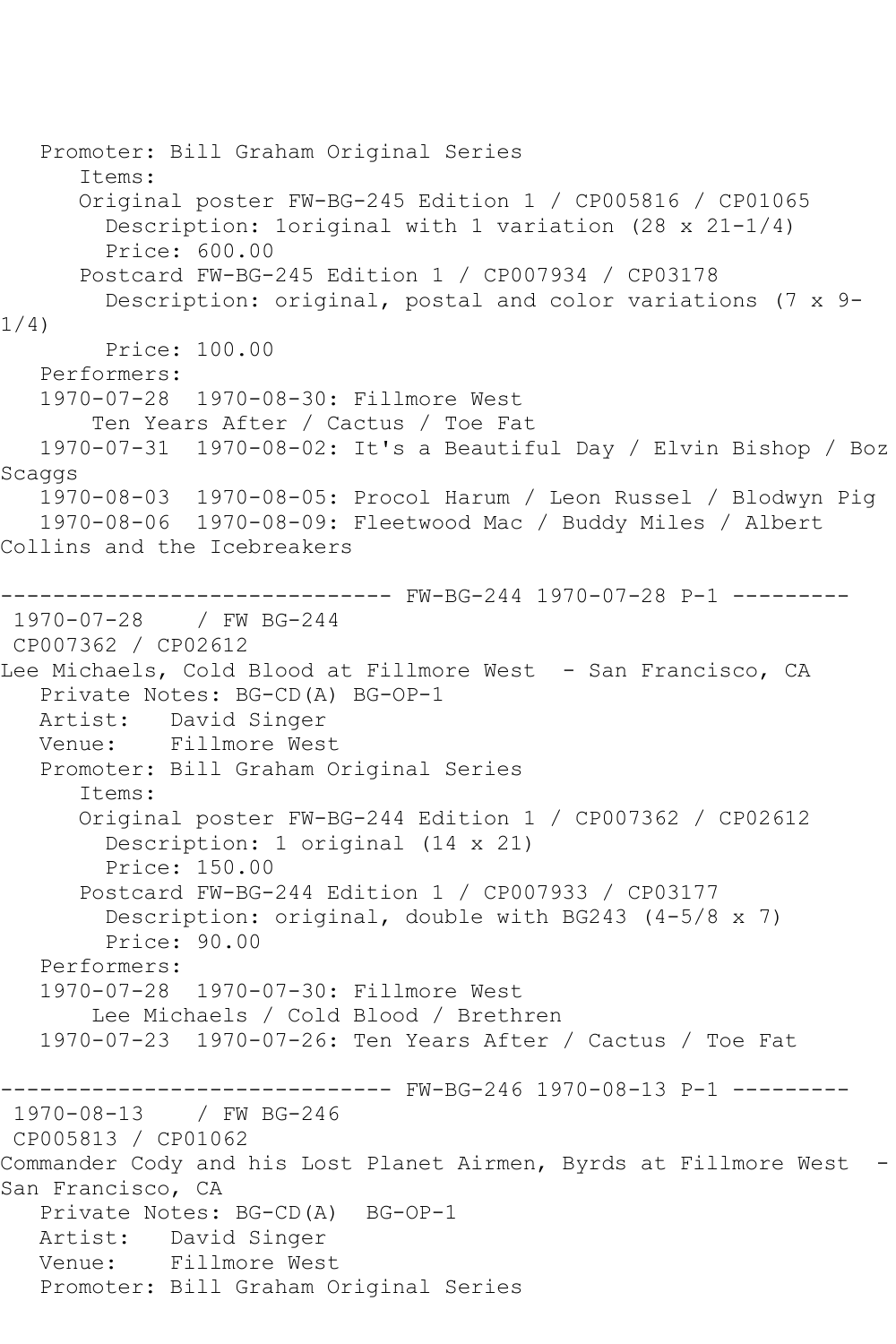```
 Items:
       Original poster FW-BG-246 Edition 1 / CP005813 / CP01062
         Description: 1 original, double sized (28 x 21)
         Price: 1000.00
       Postcard FW-BG-246 Edition 1 / CP007935 / CP03179
         Description: 1 original, postal variations (7 x 9-1/4)
         Price: 125.00
   Performers:
   1970-08-13 70-08-16: Fillmore West
        Fillmore West
        Commander Cody and his Lost Planet Airmen / Byrds / Poco
   1970-08-30: Fillmore West
        John Lee Hooker / Van Morrison
   1970-09-02: Fillmore West
        Led Zeppelin
   1970-08-20 1970-08-23: Fillmore West
        Albert King / Cold Blood / Mason Proffit
   1970-08-24 70-08-26: Fillmore West
        Iron Butterfly / Pinera and Rhino / Aum / Black Oak Arkansas
   1970-09-02: Oakland Coliseum
        Led Zeppelin
                  ------------------------------ FW-BG-250 1970-09-24 P-1 ---------
1970-09-24 / FW BG-250
CP005893 / CP01142
Chuck Berry, Buddy Miles at Fillmore West - San Francisco, CA
   Private Notes: BG-CD(B) BG-OP-1
   Artist: David Singer
   Venue: Fillmore West
   Promoter: Bill Graham Original Series
       Items:
       Original poster FW-BG-250 Edition 1 / CP005893 / CP01142
         Description: 1 original, double sized (28 x 22)
         Price: 600.00
       Postcard FW-BG-250 Edition 1 / CP007939 / CP03183
         Description: original, postal variations, double sized (7 x 
9 - 1/4 Price: 75.00
   Performers:
   1970-09-24 1970-10-27: Fillmore West
        Chuck Berry / Buddy Miles / Loading Zone
   1970-10-01 1970-10-04: Eric Burdon and the Animals / War / Seals 
and Crofts / Clover
                         ------ WIN 1970-10-04 P-1 ---------
1970-10-04 / WIN 
CP009887 / CS04982
```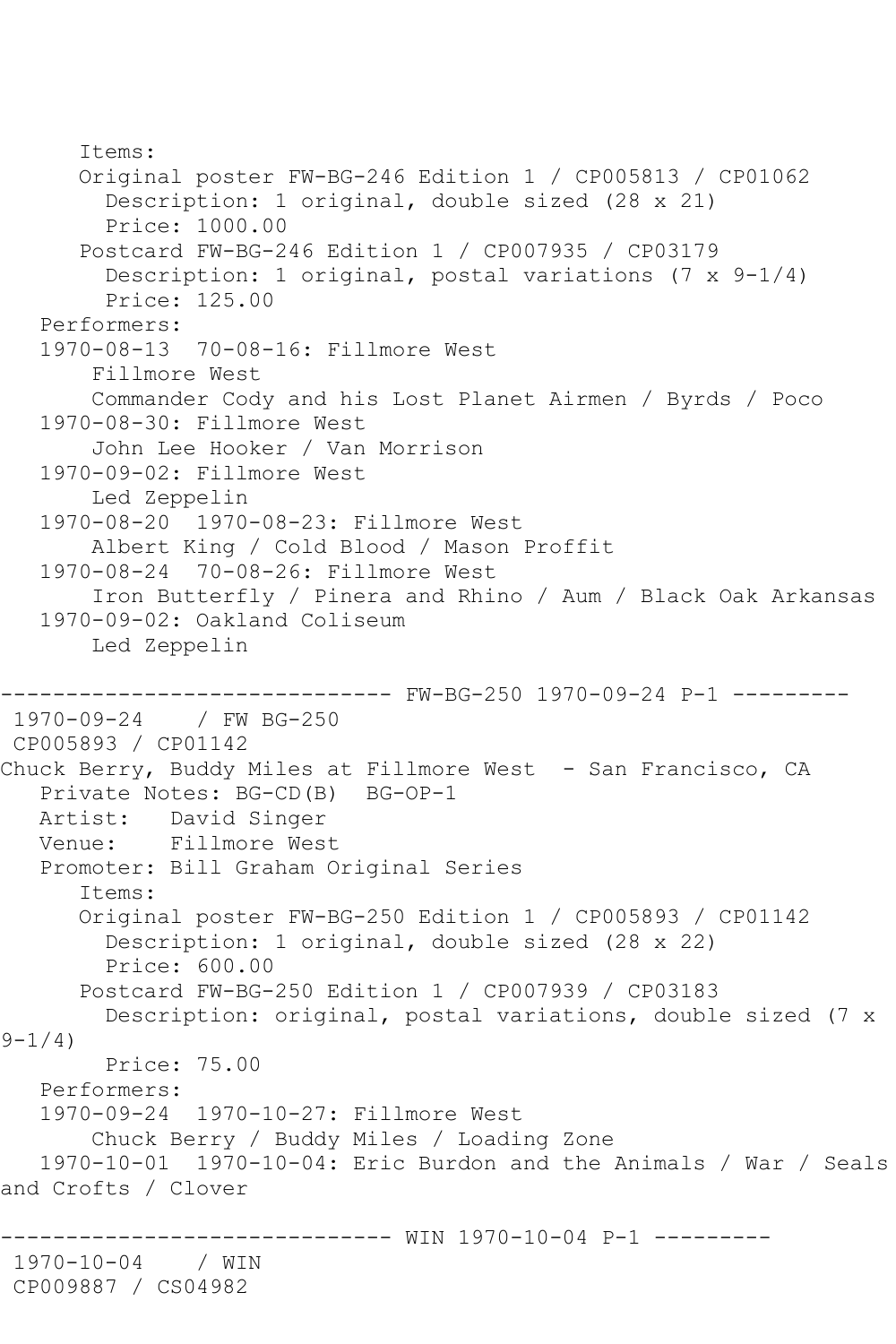Jefferson Airplane, Grateful Dead at Winterland - San Francisco, CA Artist: David Singer Venue: Winterland Items: Original poster WIN Edition 1 / CP009887 / CS04982 (14 x 21) Postcard / Price: 50.00 Performers: 1970-10-04 1970-10-05: Winterland Jefferson Airplane / Grateful Dead / Hot Tuna / New Riders of the Purple Sage ------------------------------ FW-BG-253 1970-10-21 P-1 --------- 1970-10-21 / FW BG-253 CP007351 / CP02601 Pink Floyd, Bo Diddley at Fillmore West - San Francisco, CA Private Notes: BG-CD(A) BG-OP-1 Artist: David Singer<br>Venue: Fillmore Wes Fillmore West Promoter: Bill Graham Original Series Items: Original poster FW-BG-253 Edition 1 / CP007351 / CP02601 Description: 1 original (14 x 21) Price: 200.00 Postcard FW-BG-253 Edition 1 / CP007923 / CP03167 Description: 1 original, double card with BG251 (4-5/8 x 7) Price: 60.00 Performers: 1970-10-21: Fillmore West Pink Floyd 1970-10-22 1970-10-25: Bo Diddley / Lightnin' Hopkins / Beefy Red 1970-10-28: Small Faces / Rod Stewart ----- FW-BG-254 1970-10-29 P-1 ---------1970-10-29 / FW BG-254 CP007352 / CP02602 Small Faces, Procol Harum at Fillmore West - San Francisco, CA Private Notes: BG-CD(A) BG-OP-1 Artist: David Singer Venue: Fillmore West Promoter: Bill Graham Original Series Items: Original poster FW-BG-254 Edition 1 / CP007352 / CP02602 Description: 1 original (14 x 21) Price: 125.00 Postcard FW-BG-254 Edition 1 / CP007942 / CP03186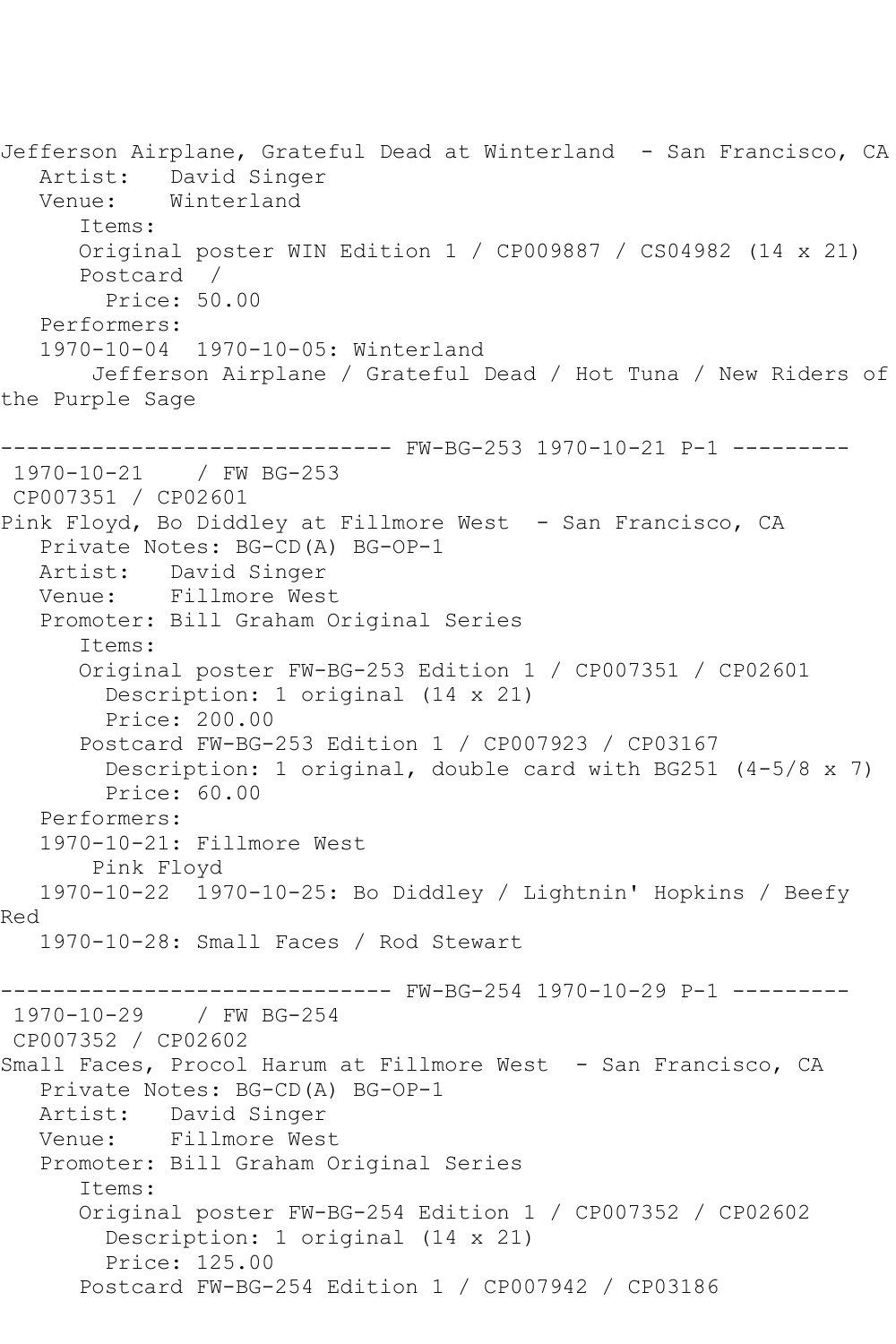Description: original, double with BG243 (4-5/8 x 7) Price: 35.00 Performers: 1970-10-28: Fillmore West Small Faces 1970-10-29 1970-11-01: Procol Harum / Poco / Mungo Jerry / Rod Stewart ------ FW-BG-256 1970-11-12 P-1 ---------1970-11-12 / FW BG-256 CP007354 / CP02604 Kinks, Elton John at Fillmore West - San Francisco, CA Private Notes: BG-CD(A) BG-OP-1 Artist: David Singer Venue: Fillmore West Promoter: Bill Graham Original Series Items: Original poster FW-BG-256 Edition 1 / CP007354 / CP02604 Description: 1 original (14 x 21-1/2) Price: 150.00 Postcard FW-BG-256 Edition 1 / CP007944 / CP03188 Description: original, double with BG255 (4-5/8 x 7) Price: 40.00 Performers: 1970-11-12 1970-11-14: Fillmore West Kinks / Elton John 1970-11-12 1970-11-15: Ballin' Jack / Juicy Lucy ------------------------------ FW-BG-259 1970-12-03 P-1 --------- 1970-12-03 / FW BG-259 CP007355 / CP02605 Savoy Brown, Sea Train at Fillmore West - San Francisco, CA Private Notes: BG-CD(A) BG-OP-1 Artist: David Singer Venue: Fillmore West Promoter: Bill Graham Original Series Items: Original poster FW-BG-259 Edition 1 / CP007355 / CP02605 Description: 1 original (14 x 21-1/2) Price: 125.00 Postcard FW-BG-259 Edition 1 / CP007946 / CP03190 Description: original, postal variations, double with BG260  $(4-9/16 \times 7-1/4)$  Price: 30.00 Performers: 1970-12-03 1970-12-06: Fillmore West Savoy Brown / Sea Train / Ry Cooder / Humble Pie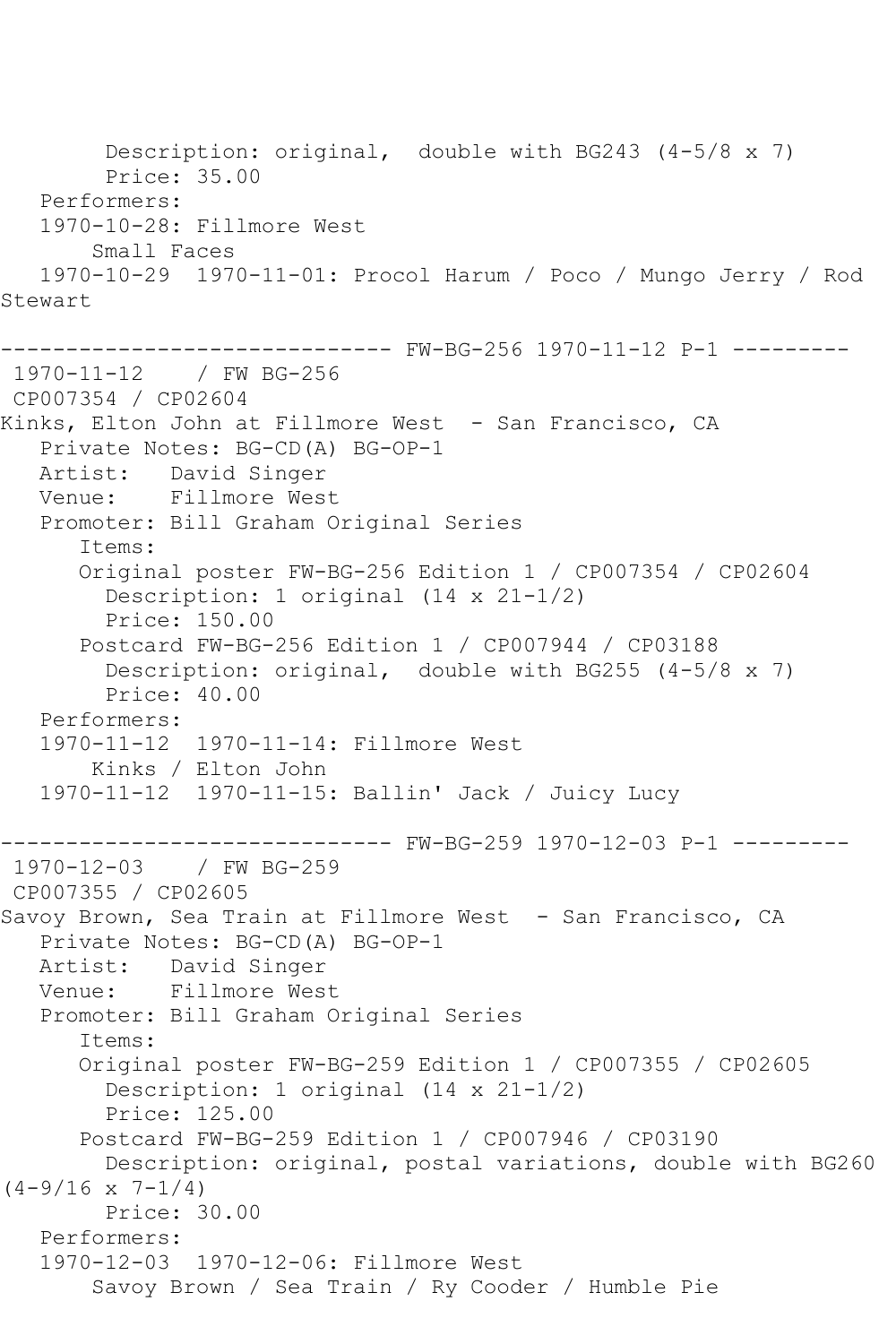```
------------------------------ FW-BG-260 1970-12-10 P-1 ---------
1970-12-10 / FW BG-260
CP007356 / CP02606
Lee Michaels, Albert King at Fillmore West - San Francisco, CA
   Private Notes: BG-CD(A) BG-OP-1
   Artist: David Singer
   Venue: Fillmore West
   Promoter: Bill Graham Original Series
       Items:
       Original poster FW-BG-260 Edition 1 / CP007356 / CP02606
         Description: 1 original (14 x 22)
         Price: 175.00
       Postcard FW-BG-260 Edition 1 / CP007947 / CP03191
         Description: original, double with BG259 (4-5/8 x 7-1/4)
         Price: 25.00
   Performers:
   1970-12-10 1970-12-13: Fillmore West
        Lee Michaels / Albert King / Atlee
   1970-12-07: Tom Paxton
   1970-12-16: Ravi Shankar / Alla Rakha
       ------------------------------ FW-BG-263 1970-12-31 P-1 ---------
1970-12-31 / FW BG-263
CP005819 / CP01068
Cold Blood, Elvin Bishop at Fillmore West - San Francisco, CA
   Private Notes: BG-CD(A) BG-OP-1
   Artist: David Singer
   Venue: Fillmore West
   Promoter: Bill Graham Original Series
       Items:
       Original poster FW-BG-263 Edition 1 / CP005819 / CP01068
         Description: 1 original, double sized (21 x 28)
         Price: 250.00
       Postcard FW-BG-263 Edition 1 / CP007950 / CP03194
         Description: original, postal variations, double sized (7 x 
9 - 1/4 Price: 65.00
   Performers:
   1970-12-31: Fillmore West
       Cold Blood / Elvin Bishop / Boz Scaggs / Voices of East 
Harlem
   1970-12-31: Winterland
        Fillmore West
        Grateful Dead / New Riders of the Purple Sage / Stoneground
                          ---- FW-BG-266 1971-01-14 P-1 ---------
```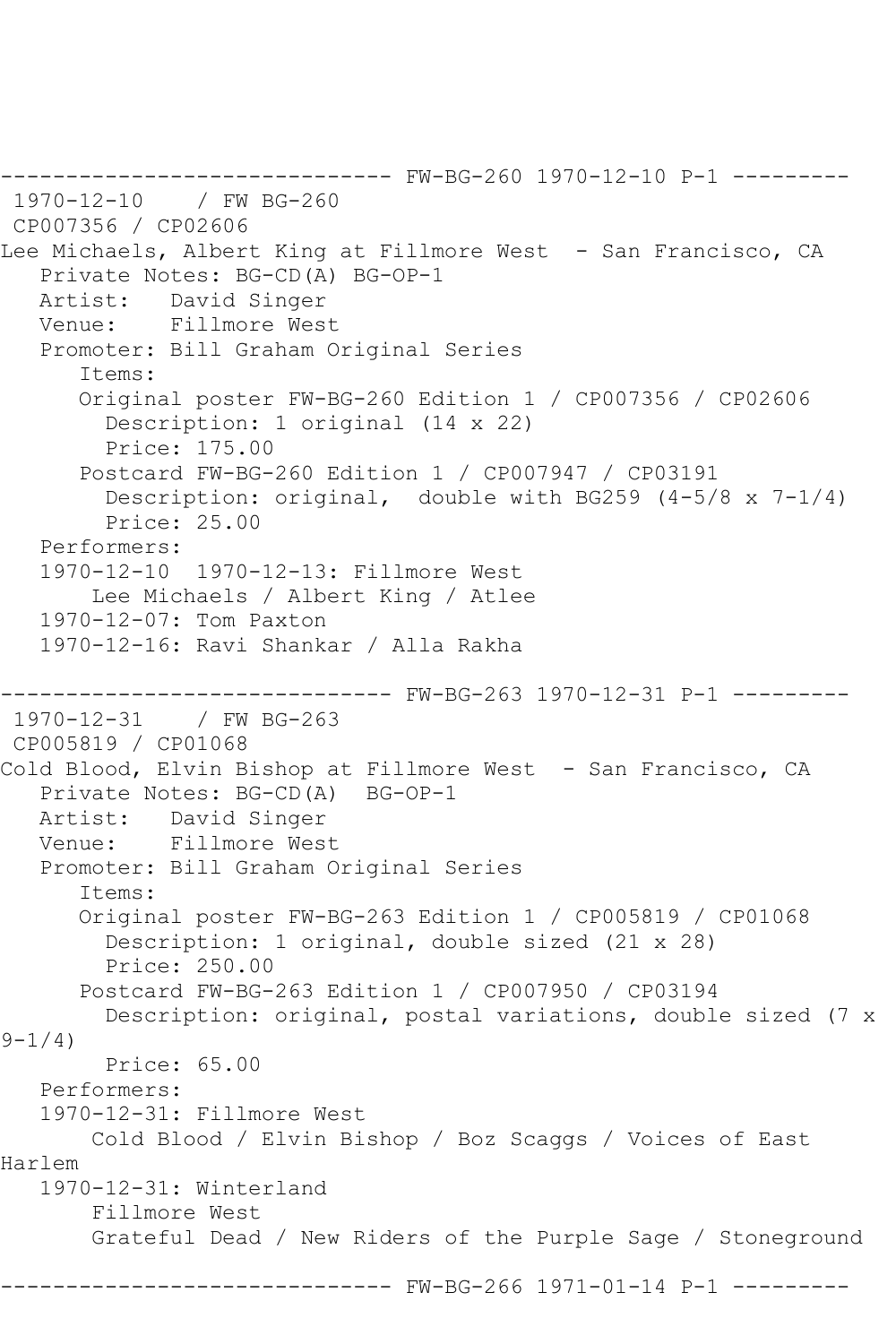```
1971-01-14 / FW BG-266
CP005818 / CP01067
Free, Bloodrock at Fillmore West - San Francisco, CA
   Notes: Comes with BG-267
   Private Notes: BG-CD(B+BG-267) BG-OP-1
   Artist: David Singer
   Venue: Fillmore West
   Promoter: Bill Graham Original Series
       Items:
      Original poster FW-BG-266 Edition 1 / CP005818 / CP01067
         Description: 1 original, many uncut (21 x 27-1/2)
         Price: 300.00
       Postcard FW-BG-266 Edition 1 / CP007953 / CP03197
         Description: original, postal variations. See Eric King's 
guide for complete details. (7 x 9-1/8)
         Price: 60.00
   Performers:
   1971-01-14 1971-01-17: Fillmore West
        Free / Bloodrock
   1971-01-21 1971-01-24: Taj Mahal / Fox / Edward's Hand / Spencer 
Davis
      ------------------------------ FW-BG-267 1971-01-14 P-1 ---------
1971-01-14 / FW BG-267
CP005818 / CP01067
Spencer Davis, Taj Mahal at Fillmore West - San Francisco, CA
   Notes: Comes with BG-266
   Private Notes: BG-CD(+BG-266) BG-OP-1
   Artist: David Singer
   Venue: Fillmore West
   Promoter: Bill Graham Original Series
       Items:
       Original poster FW-BG-267 Edition 1 / CP005818 / CP01067
         Description: 1 original (21 x 27-1/2)
         Price: 300.00
       Postcard FW-BG-267 Edition 1 / CP007953 / CP03197
        Description: 1 original. See Eric King's guide for complete 
details.
        Price: 60.00
   Performers:
   1971-01-21 1971-01-24: Fillmore West
        Spencer Davis / Taj Mahal / Fox
   1971-01-14 1971-01-17: Edward's Hand / Free / Bloodrock
                    ------------------------------ FW-BG-271 1971-02-25 P-1 ---------
1971-02-25 / FW BG-271
CP007363 / CP02613
```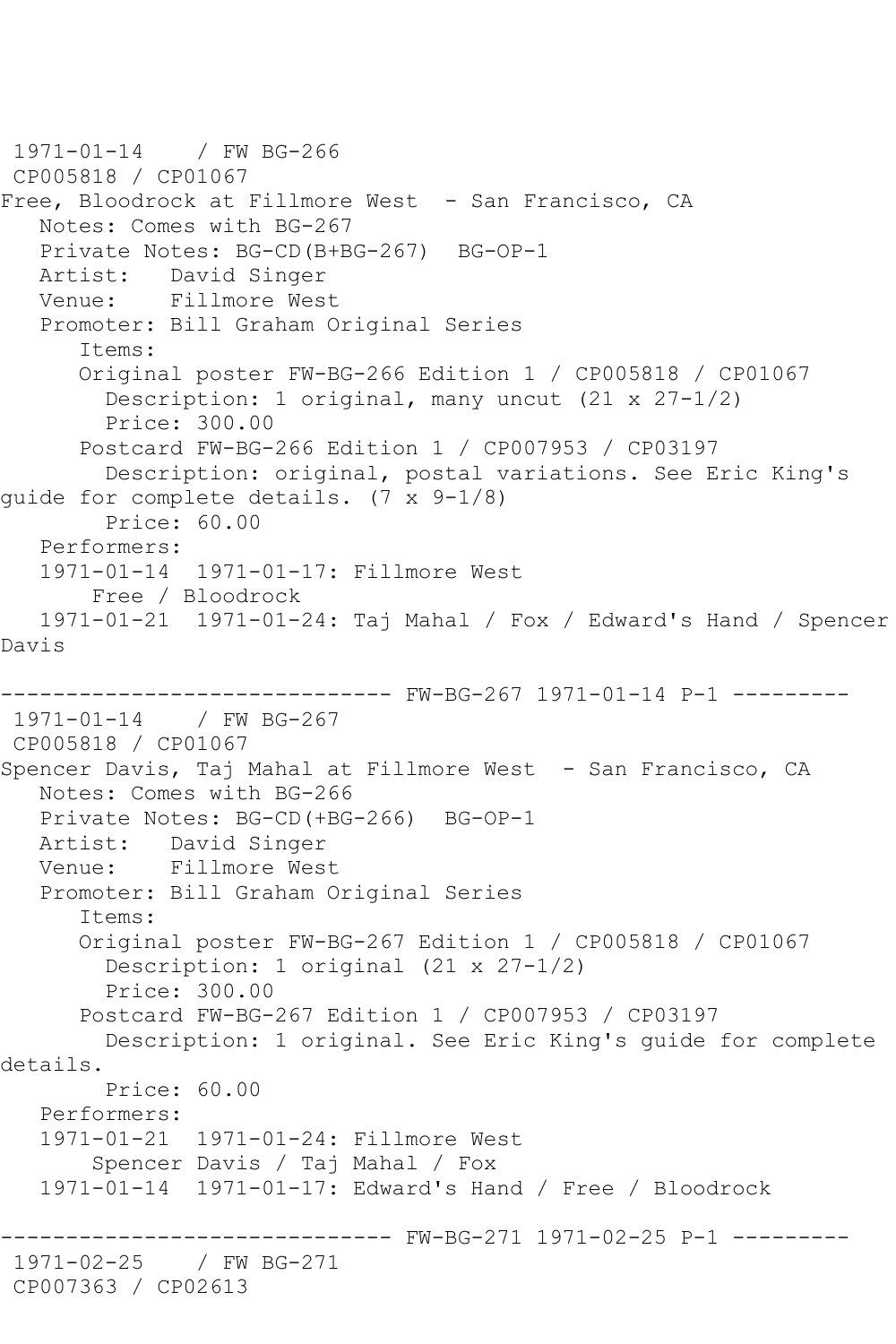New Riders of the Purple Sage, Boz Scaggs at Fillmore West - San Francisco, CA Private Notes: BG-CD(A) BG-OP-1 Artist: David Singer<br>Venue: Fillmore Wes Fillmore West Promoter: Bill Graham Original Series Items: Original poster FW-BG-271 Edition 1 / CP007363 / CP02613 Description: 1 original (14 x 21) Price: 100.00 Postcard FW-BG-271 Edition 1 / CP007956 / CP03200 Description: original, postal variations, double with BG272  $(4-5/8 \times 7)$  Price: 25.00 Performers: 1971-02-25 1971-02-28: Fillmore West New Riders of the Purple Sage / Boz Scaggs / James and the Good Brothers / Lights: Little Princess 109 ------------------------------ FW-BG-272 1971-03-05 P-1 ---------  $1971 - 03 - 05$ CP007364 / CP02614 Aretha Franklin, King Curtis and the Kingpins at Fillmore West -San Francisco, CA Private Notes: BG-CD(A) BG-OP-1 Artist: David Singer Venue: Fillmore West Promoter: Bill Graham Original Series Items: Original poster FW-BG-272 Edition 1 / CP007364 / CP02614 Description: 1 original (14 x 21) Price: 350.00 Postcard FW-BG-272 Edition 1 / CP007957 / CP03201 Description: original, , double with BG271 (4-5/8 x 7) Price: 35.00 Performers: 1971-03-05 1971-03-07: Fillmore West Aretha Franklin / King Curtis and the Kingpins / James Anderson / Tower of Power ------------------------------ FW-BG-275 1971-03-25 P-1 --------- 1971-03-25 CP005811 / CP01060 Eric Burdon and War, J. GEILS BAND at Fillmore West - San Francisco, CA Private Notes: BG-CD(A) BG-OP-1 Artist: David Singer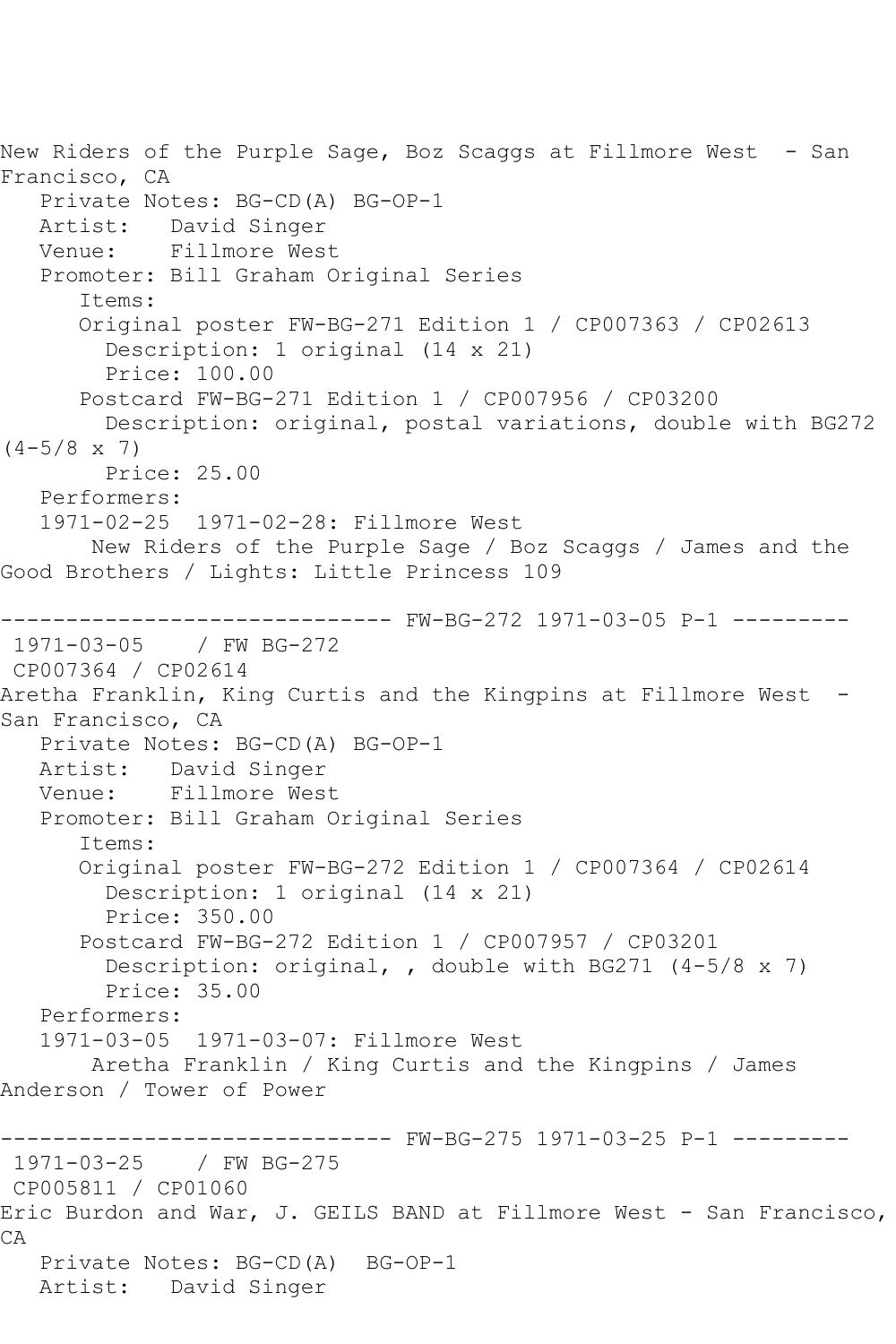Venue: Fillmore West Promoter: Bill Graham Original Series Items: Original poster FW-BG-275 Edition 1 / CP005811 / CP01060 Description: 1 original, double sized (21 x 28) Price: 150.00 Postcard FW-BG-275 Edition 1 / CP007961 / CP03205 Description: original, postal variations, double sized (7 x  $9 - 1/4$  Price: 60.00 Performers: 1971-03-28: Fillmore West Eric Burdon and the Animals / J. Geils Band / War 1971-03-26 71-03-27: Winterland Carlos Santana 1971-04-01 71-04-04: Fillmore West Winterland Buddy Miles / C.C. Riders / Wayne Cochran / Sugarloaf ------------------------------ FW-BG-279 1971-05-06 P-1 --------- 1971-05-06 / FW BG-279 CP007367 / CP02617 Miles Davis, Elvin Bishop at Fillmore West - San Francisco, CA Private Notes: BG-CD(E+BG-280) BG-OP-1<br>Artist: David Singer Artist: David Singer<br>Venue: Fillmore Wes Fillmore West Promoter: Bill Graham Original Series Items: Original poster FW-BG-279 Edition 1 / CP007367 / CP02617 Description: 1 original (14 x 21) Price: 150.00 Postcard FW-BG-279 Edition 1 / CP007966 / CP03210 Description: original, postal/other variations, double with BG280 (7 x 9-1/4) Price: 85.00 Ticket FW-BG-279 Edition 1 / CP001606 / 1628 (14 x 21) Performers: 1971-05-06 1971-05-09: Fillmore West Miles Davis / Elvin Bishop / Mandrill ------------------------------ FW-BG-280 1971-05-13 P-1 --------- 1971-05-13 CP007368 / CP02618 Humble Pie, Swamp Dogg at Fillmore West - San Francisco, CA Private Notes: BG-CD(+BG-280) BG-OP-1 Artist: David Singer Venue: Fillmore West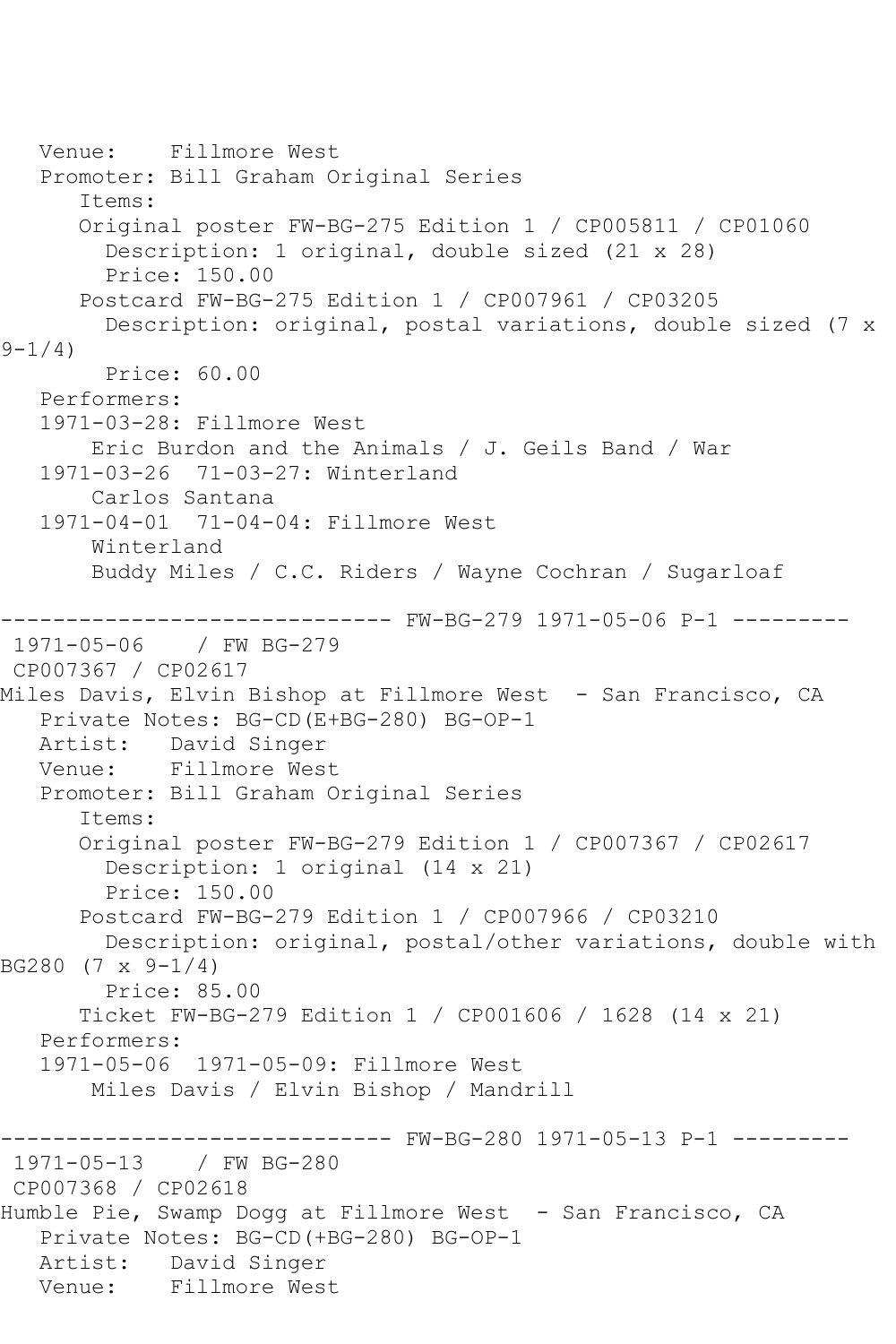```
 Promoter: Bill Graham Original Series
       Items:
       Original poster FW-BG-280 Edition 1 / CP007368 / CP02618
         Description: 1 original (14 x 21)
         Price: 200.00
       Postcard FW-BG-280 Edition 1 / CP007966 / CP03210
         Description: original, 1 variation, double with BG280 (7 x 
9 - 1/4 Price: 79.00
       Ticket FW-BG-280 / CP001607 / 1629
    Performers:
    1971-05-13 1971-05-16: Fillmore West
        Humble Pie / Swamp Dogg / Shanti
                   ------------------------------ FW-BG-285 1971-06-17 P-1 ---------
1971-06-17 / FW BG-285
CP007373 / CP02623
Boz Scaggs, Tower of Power at Fillmore West - San Francisco, CA
    Private Notes: BG-CD(A) BG-OP-1
   Artist: David Singer
   Venue: Fillmore West
   Promoter: Bill Graham Original Series
       Items:
       Original poster FW-BG-285 Edition 1 / CP007373 / CP02623
         Description: 1 original (14 x 21-1/2)
         Price: 75.00
       Postcard FW-BG-285 Edition 1 / CP007971 / CP03215
         Description: original, postal variations, double with BG286 
(4-5/8 \times 7) Price: 35.00
    Performers:
    1971-06-17 1971-06-20: Fillmore West
        Boz Scaggs / Tower of Power / Mason Proffit
                          ----- FW-BG-286 1971-06-24 P-1 ---------
1971-06-24 / FW BG-286
CP007374 / CP02624
Moby Grape, Spencer Davis at Fillmore West - San Francisco, CA
   Private Notes: BG-CD(A) BG-OP-1
   Artist: David Singer
   Venue: Fillmore West
    Promoter: Bill Graham Original Series
       Items:
       Original poster FW-BG-286 Edition 1 / CP007374 / CP02624
         Description: 1 original (14 x 21)
         Price: 75.00
       Postcard FW-BG-286 Edition 1 / CP007972 / CP03216
```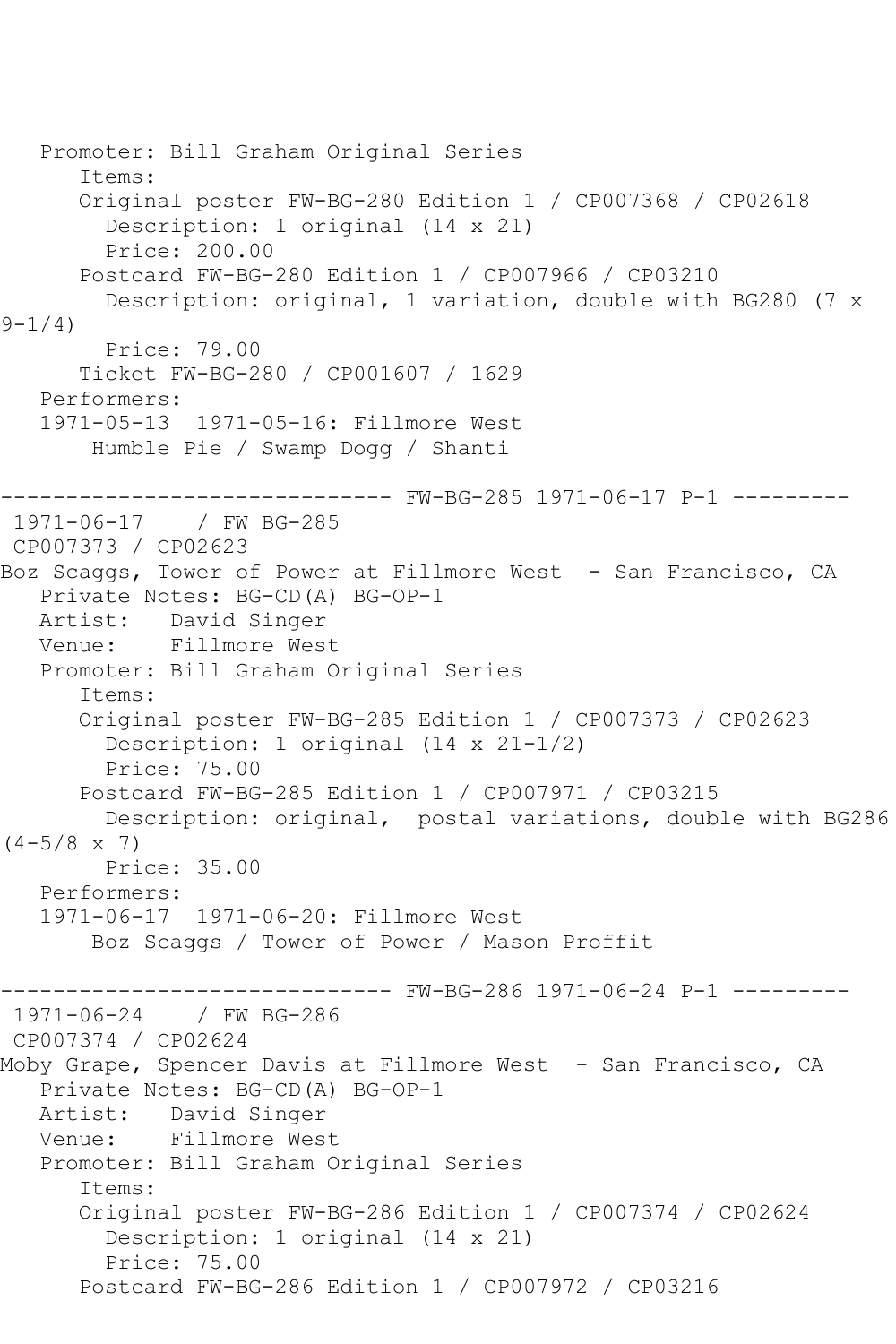Description: original, double with BG285 (4-5/8 x 7) Price: 25.00 Performers: 1971-06-24 1971-06-27: Fillmore West Moby Grape / Spencer Davis / Flash Cadillac / Peter Jameson ------------------------------ FW-BG-287 1971-06-30 P-1 --------- 1971-06-30 / FW BG-287 CP005821 / CP01070 Boz Scaggs, Old Blood at Fillmore West - San Francisco, CA Private Notes: BG-CD(A) BG-OP-1 Artist: David Singer Venue: Fillmore West Promoter: Bill Graham Original Series Items: Original poster FW-BG-287 Edition 1 / CP005821 / CP01070 Description: 1 original, 1 reprint (28 x 22) Price: 1800.00 Performers: 1971-06-30: Fillmore West Boz Scaggs / Old Blood / Flamin' Groovies / Stoneground 1971-07-01: It's a Beautiful Day / Elvin Bishop / Grootna / Lamb 1971-07-02: Grateful Dead / New Riders of the Purple Sage / Rowan Brothers 1971-07-03: Quicksilver Messenger Service / Hot Tuna / Yogi Phlegm 1971-07-04: Carlos Santana / Creedence Clearwater Revival / San Francisco Music Jam / Tower of Power ------------------------------ POST 1971-09-11 P-1 --------- 1971-09-11 / POST CP005777 / CP01026 David Singer at 'The Poster' - Los Angeles, CA Notes: A black and white poster for a gallery show that took place a few months after Fillmore West closed. I sometimes use the design of my name on this poster as a logo. The show, itself, was notable for the fact that BG#287, the poster I designed to commemorate the Closing Week of the Fillmore, was unveiled at this event, with Bill Graham and some of his staff in attendance. Because Graham closed the Fillmore with little advance notice, no poster had been commissioned for the final week of concerts, and the Closing Week poster was a gift to Bill, from his staff and myself, to fill in that blank at the end of the series. The show took place at The Poster, a gallery that specialized in poster art and photography.-- David Singer Private Notes: Misc \* CHECK Other: Art Show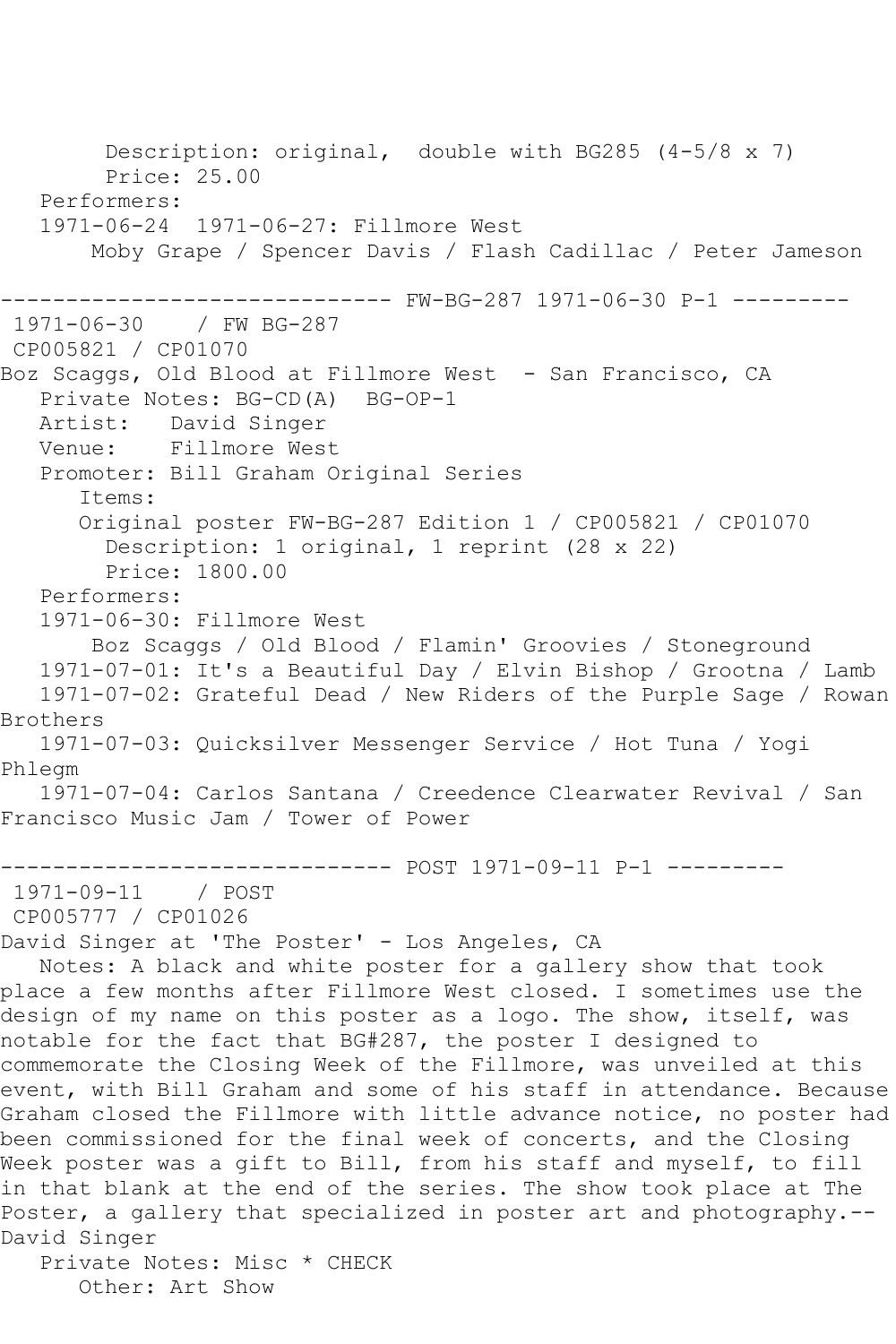Artist: David Singer Venue: The Poster -- San Francisco Items: Original poster POST Edition 1 / CP005777 / CP01026 (14-11/16 x 26) POST / CP000135 / 0138 Performers: 1971-09-11 1971-10-13: The Poster -- San Francisco ------------------------------ 1971-11-03 P-1 ---------  $1971 - 11 - 03$  / CP000949 / 0966 Satty at Goethe Center - San Francisco, CA Event: Satty Exhibition at Goeth Center Artist: David Singer Venue: Goethe Center Items: Original poster Edition 1 / CP000949 / 0966 (15-3/16 x 25) Performers: 1971-11-03 1971-11-30: Goethe Center ------------------------------ 1971-11-17 P --------- 1971-11-17 / T-Zone Data: Art Show at Berkeley Gallery Artist: Wilfried Satty Venue: Berkeley Gallery Items: Original poster / Performers: 1971-11-17 1971-12-15: Berkeley Gallery ------------------------------ 1972 P-1 --------- 1972 / CP000953 / 0970 Man in The Lighthouse Event: Man in The Lighthouse Artist: David Singer Items: Original poster Edition 1 / CP000953 / 0970 (19-11/16 x 28- 1/2) Performers: 1972: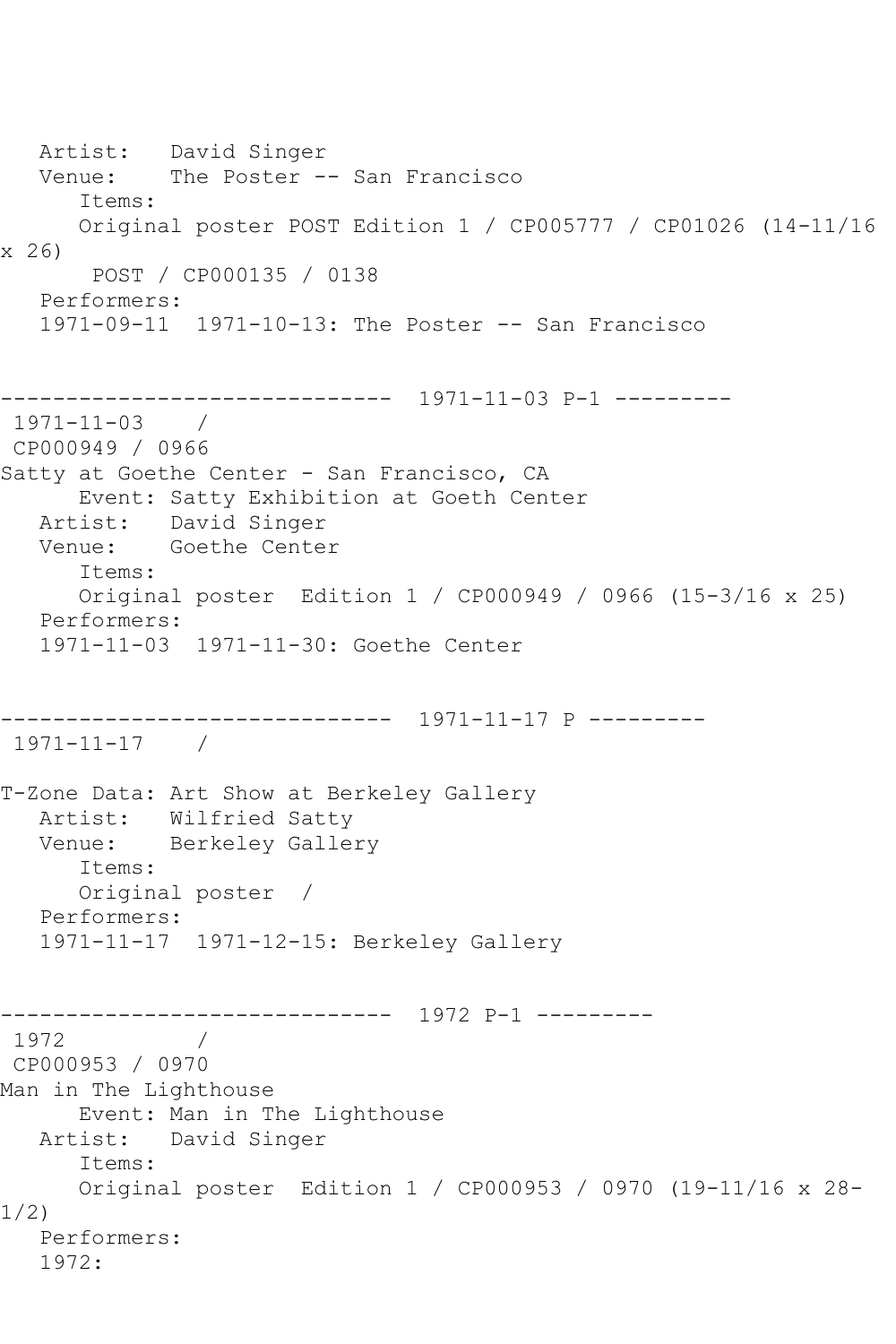------------------------------ WIN-BG-289 1972-06-06 P-1 --------- 1972-06-06 / WIN BG-289 CP005822 / CP01071 Rolling Stones at Winterland - San Francisco, CA Private Notes: BG-OP-1 Artist: David Singer Venue: Winterland Promoter: Bill Graham Original Series Items: Original poster WIN-BG-289 Edition 1 / CP005822 / CP01071 Description: 1 original, 1 reprint (22 x 27-7/8) Price: 1000.00 Performers: 1972-06-06: Winterland Rolling Stones 1972-06-08: Rolling Stones ------------------------------ POST 1972-06-09 T-1 --------- 1972-06-09 / POST CP001069 / 1085 The Poster - Los Angeles, CA Event: Art of The Poster Exhibition at The Poster, SF Artist: David Singer Venue: Poster Items: Ticket POST Edition 1 / CP001069 / 1085 Performers: 1972-06-09 1972-07-31: Poster ------------------------------ 1972-10-15 P --------- 1972-10-15 / McGovern Art Auction, Ghiranrdelli Square Artist: David Singer Venue: McGovern Art Auction, Ghiranrdelli Square Items: Original poster / Handbill /  $(5 \times 8-3/8)$  Performers: 1972-10-15 1972-10-16: McGovern Art Auction, Ghiranrdelli Square ------------------------------ 1973 P-1 --------- 1973 / CP070172 The Cannery, SF21023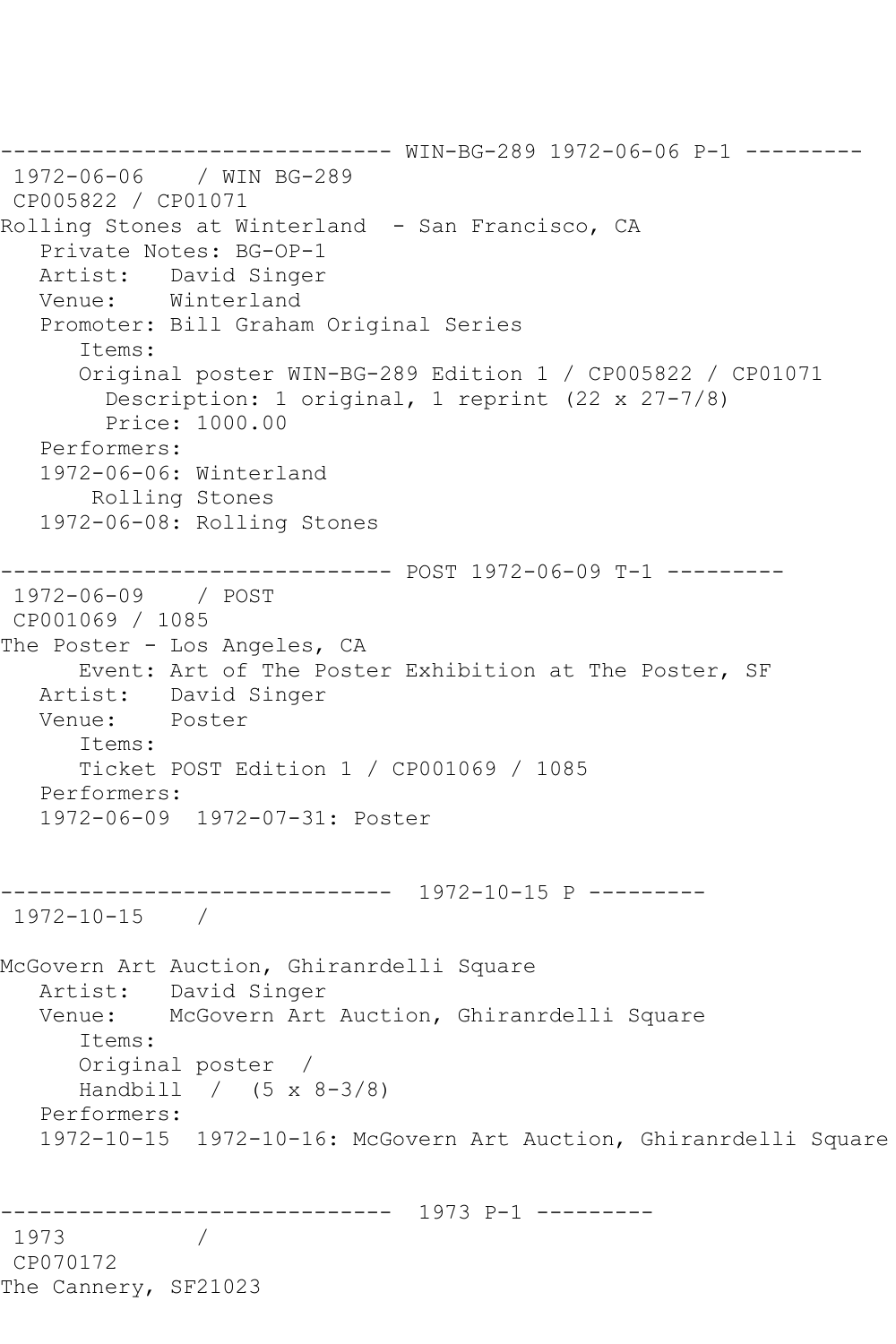Artist: David Singer Venue: The Cannery, SF Items: Original poster Edition 1 / CP070172 Performers: 1973: The Cannery, SF ------------ HIC-BG? 4.147 1973-01-21 P-1 -------- 1973-01-21 / HIC BG? 4.147 CP070066 Rolling Stones at Honolulu International Center [Honolulu, HI] Notes: This item appears in the Art of Rock book, plate no. 4.147 Artist: David Singer Venue: Honolulu International Center Promoter: Bill Graham Presents Items: Original poster HIC-BG? 4.147 / CP000127 / 0129 AORPlate: 4.147 Original poster HIC-BG? 4.147 Edition 1 / CP070066 Description: 1 original (20-3/16 x 28-1/2) AORPlate: 4.147 Price: 750.00 Performers: 1973-01-21 1973-01-22: Honolulu International Center Rolling Stones ------------------------------ -4.025 1973-03-04 P-1 --------- 1973-03-04 / 4.025 CP002204 / 2195 Kingfish, Rick Stevens at Bimbo's 365 Club - San Francisco, CA Notes: This item appears in the Art of Rock book, plate no. 4.025 Event: Pisces Party<br>Artist: David Singer David Singer Venue: Bimbo's 365 Club Promoter: Book: Art of Rock Items: Original poster -4.025 Edition 1 / CP002204 / 2195 (17 x 22) AORPlate: 4.025 Performers: 1973-03-04: Bimbo's 365 Club Kingfish / Rick Stevens / Skin / Willy James Fulton ------------------------------ 1973-03-04 P --------- 1973-03-04 / CP060316 / CP060316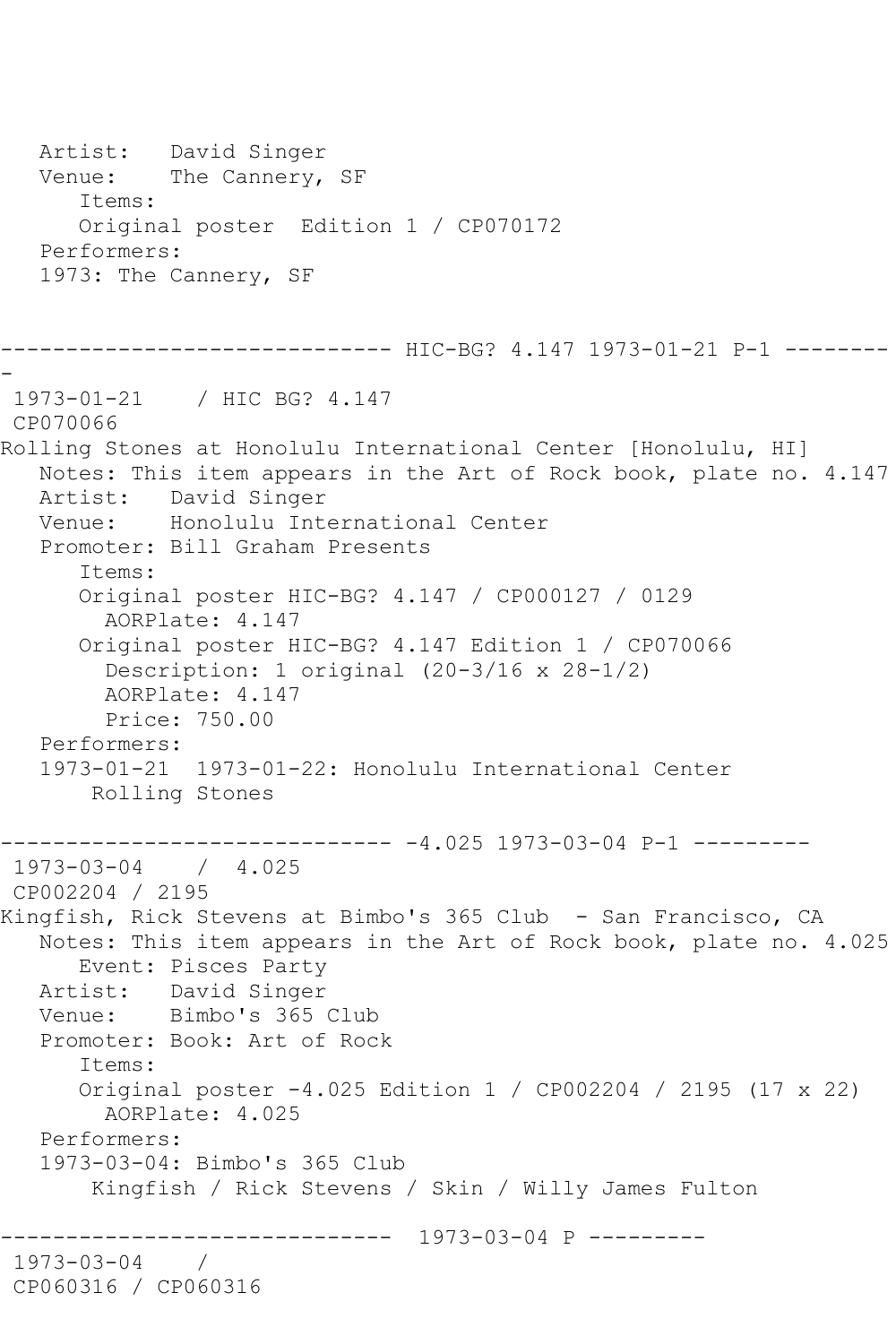Pisces Party, Kingfish at Bimbo's Artist: David Singer Venue: Bimbo's 365 Club Promoter: Barbary Coast Productions Items: Original poster / CP060316 / CP060316 (17 x 22-1/8) Performers: 1973-03-04: Bimbo's 365 Club Pisces Party / Kingfish / Rick Stevens / Skin / Willy James Fulton ------------------------------ WIN 1973-09-26 P-1 --------- 1973-09-26 / WIN CP001187 / 1198 Allman Brothers Band, Marshall Tucker at Winterland - San Francisco, CA Artist: David Singer Venue: Winterland Promoter: Bill Graham Presents Items: Original poster WIN Edition 1 / CP001187 / 1198 (14 x 22) Performers: 1973-09-26: Winterland Allman Brothers / Marshall Tucker / Gregg Allman Band / Butch Trucks / Jaimoe / Richard Betts / Lamar Williams / Chuck Leavell ------------------------------ COW-4.042 1973-11-20 P-1 --------- 1973-11-20 / COW 4.042 CP014352 / MARM156 Who at Cow Palace - Santa Barbara, CA Notes: This item appears in the Art of Rock book, plate no. 4.042 Artist: David Singer Venue: Cow Palace, Sacramento Promoter: Bill Graham Presents Items: Original poster COW-4.042 / CP070073 AORPlate: 4.042 Original poster COW-4.042 Edition 1 / CP014352 / MARM156 (19 x 25-3/4) AORPlate: 4.042 Price: 200.00 COW-4.042 / CP000952 / 0969 AORPlate: 4.042 COW-4.042 / CP002038 / 2025 AORPlate: 4.042 COW-4.042 / CP020113 / XK19731120 AORPlate: 4.042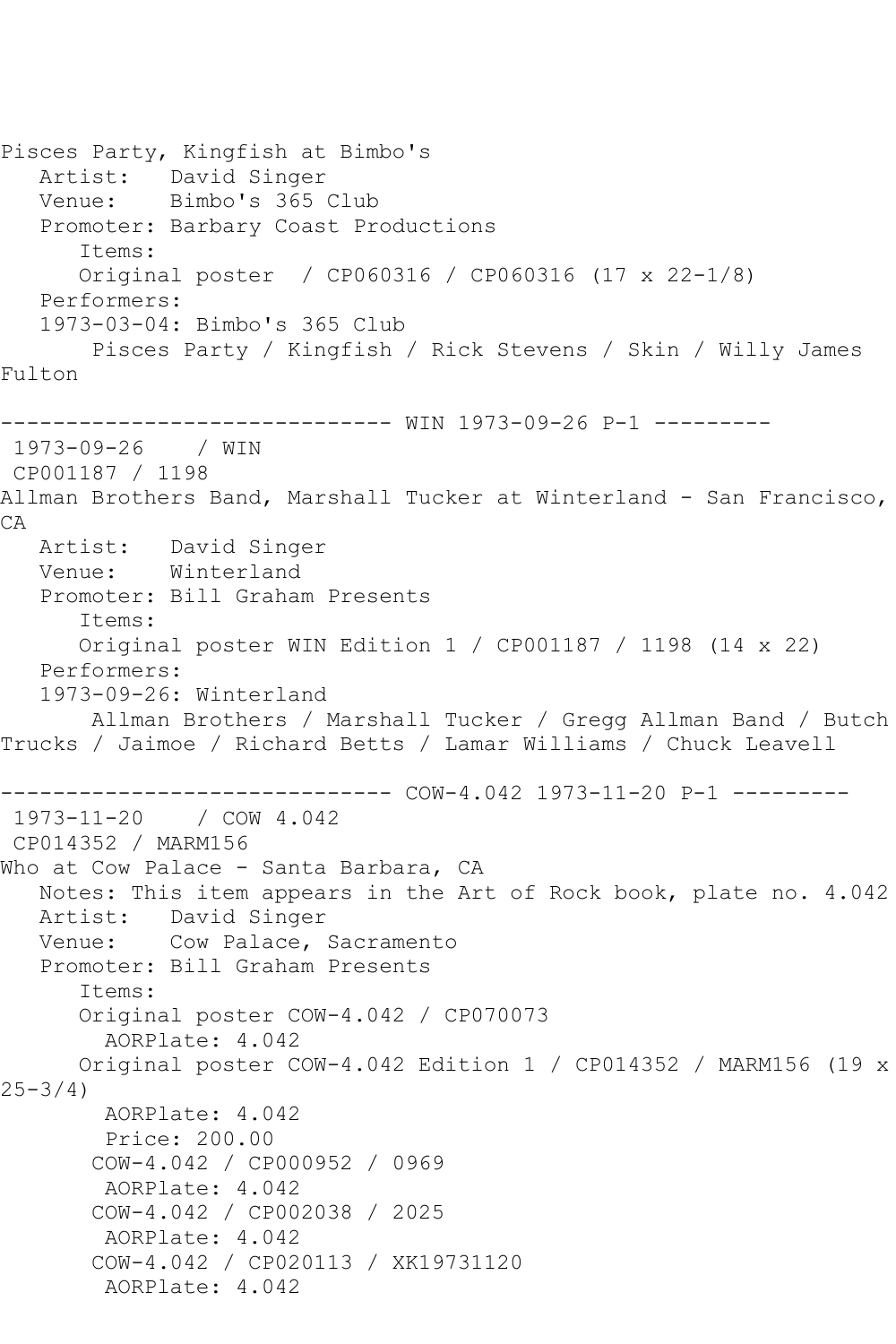Performers: 1973-11-20: Cow Palace, Sacramento Who ------------------------------ 1976 P --------- 1976 / George Washington Artist: David Singer Items: Original poster / Performers: 1976: ------------------------------ OAC 1976-10-09 P-1 --------- 1976-10-09 / OAC CP012867 / DVS010 Who, Grateful Dead at Oakland Coliseum - Oakland, CA Artist: David Singer Venue: Oakland Coliseum Items: Original poster OAC Edition 1 / CP012867 / DVS010 Performers: 1976-10-09 1976-10-10: Oakland Coliseum Who / Grateful Dead ------------------------------ 1977 P --------- 1977 / Levan Moscofian, 70th Birthday Artist: David Singer Items: Original poster / Performers: 1977: ------------------------------ LBA-4.117 1977-01-30 P-1 --------- 1977-01-30 / LBA 4.117 CP009923 / CS05018 Santana at Long Beach Arena - Long Beach, CA Notes: This item appears in the Art of Rock book, plate no. 4.117 Artist: Randy Tuten Venue: Long Beach Arena Promoter: Book: Art of Rock Items: Original poster LBA-4.117 Edition 1 / CP009923 / CS05018 (22 x 28)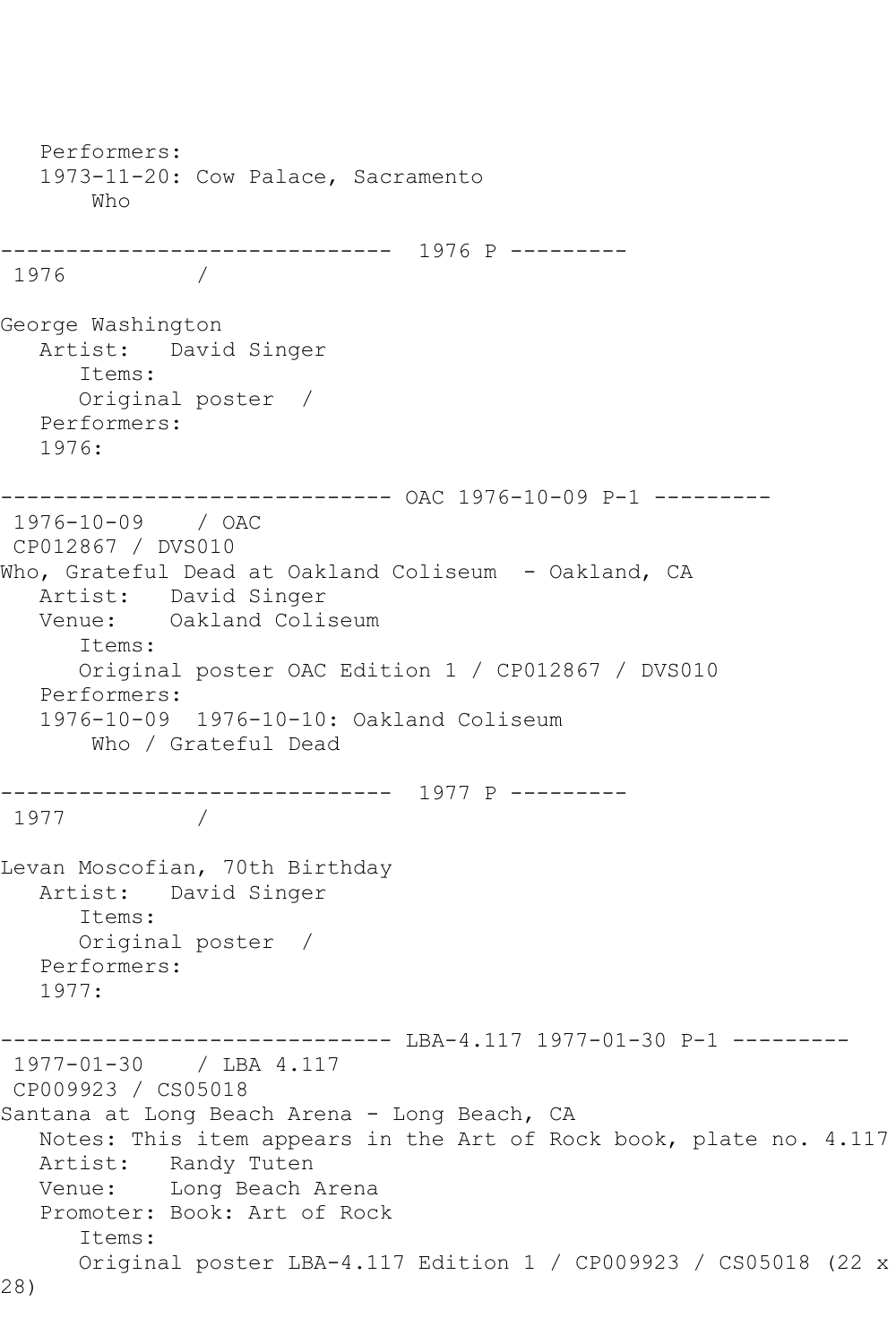AORPlate: 4.117 LBA-4.117 / CP014982 / ME0129 AORPlate: 4.117 Performers: 1977-01-30: Long Beach Arena Carlos Santana ------------------------------ 1977-08-02 P-1 --------- 1977-08-02 / CP000334 / 0338 Levon Moscofianat Tea Lautrec Lithography Notes: Tea Lautrec Lithography Event: Levon Mosgolian's 70th Birthday at Tea Lautrec Lithography Artist: David Singer Venue: Tea Lautrec Lithography Items: Original poster Edition 1 / CP000334 / 0338 (20-3/16 x 28) Performers: 1977-08-02: Tea Lautrec Lithography ------------------------------ -4.281 1978 P-1 ---------  $/ 4.281$ CP005918 / CP01167 Khepera Ra Mandala Notes: Devoid of lettering, these 24 inch square posters, printed on heavy stock, are like fine art prints. A fascination with mirror imagery inspired me to make a series of kaleidoscopic montages, four of which were produced by Portal Publications. After I designed a segment of each print, using mirrors to see the whole, the craftsmen at Gregory & Falk, in San Francisco, skillfully pieced each image together with invisible seams. They are perhaps my most magical designs. The scans are mediocre and do not do them justice. -- David Singer This item appears in the Art of Rock book, plate no. 4.281 Private Notes: Mandala '\* set 4 \$300, 2 sets@ Artist: David Singer Promoter: Book: Art of Rock Items: Original poster -4.281 Edition 1 / CP005918 / CP01167 (24 x 24) AORPlate: 4.281 Price: 125.00 Performers: 1978: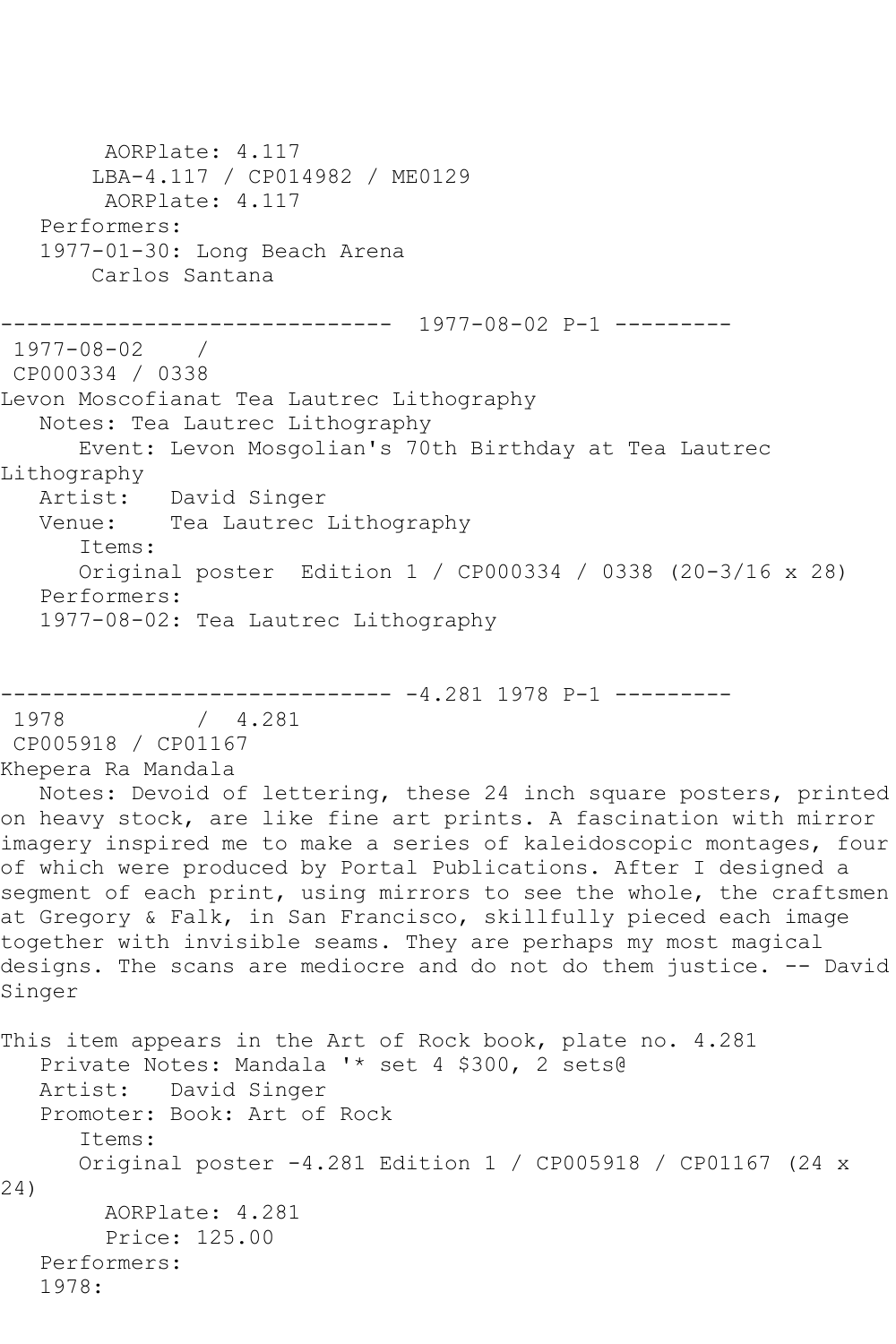------------------------------ 1978 P-1 --------- 1978 / CP005917 / CP01166 Lotus Mandala

 Notes: Devoid of lettering, these 24 inch square posters, printed on heavy stock, are like fine art prints. A fascination with mirror imagery inspired me to make a series of kaleidoscopic montages, four of which were produced by Portal Publications. After I designed a segment of each print, using mirrors to see the whole, the craftsmen at Gregory & Falk, in San Francisco, skillfully pieced each image together with invisible seams. They are perhaps my most magical designs. The scans are mediocre and do not do them justice. -- David Singer

 Private Notes: Mandala \*@ Event: Lotus Mandala Artist: David Singer Items: Original poster Edition 1 / CP005917 / CP01166 Price: 80.00 / CP000950 / 0967 Performers: 1978:

------------------------------ 1978 P-1 ---------

1978 CP005916 / CP01165 Passage Mandala

 Notes: Devoid of lettering, these 24 inch square posters, printed on heavy stock, are like fine art prints. A fascination with mirror imagery inspired me to make a series of kaleidoscopic montages, four of which were produced by Portal Publications. After I designed a segment of each print, using mirrors to see the whole, the craftsmen at Gregory & Falk, in San Francisco, skillfully pieced each image together with invisible seams. They are perhaps my most magical designs. The scans are mediocre and do not do them justice. -- David Singer

 Private Notes: Mandala \*@ Artist: David Singer Items: Original poster Edition 1 / CP005916 / CP01165 Price: 80.00 Performers: 1978: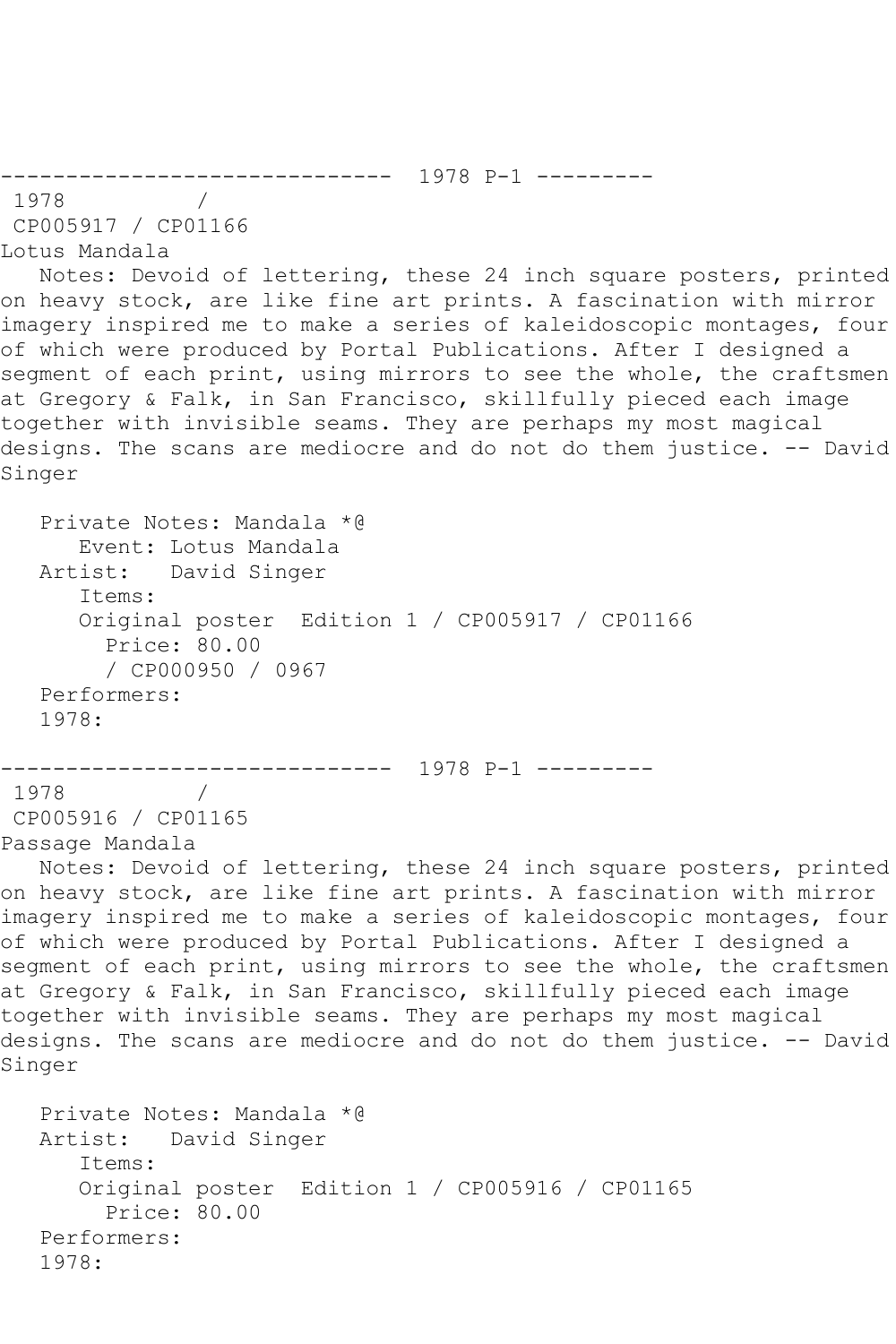------------------------------ 1978 P-1 ---------

1978 CP005915 / CP01164 Queen Bee Mandala

 Notes: Devoid of lettering, these 24 inch square posters, printed on heavy stock, are like fine art prints. A fascination with mirror imagery inspired me to make a series of kaleidoscopic montages, four of which were produced by Portal Publications. After I designed a segment of each print, using mirrors to see the whole, the craftsmen at Gregory & Falk, in San Francisco, skillfully pieced each image together with invisible seams. They are perhaps my most magical designs. The scans are mediocre and do not do them justice. -- David Singer

 Private Notes: Mandala \*@ Artist: David Singer Items: Original poster Edition 1 / CP005915 / CP01164 Price: 80.00 Performers: 1978: ------------------------------ POL 1979-07-08 P-1 --------- 1979-07-08 / POL CP012862 / DVS005 San Francisco Marathon at Polo Grounds, Golden Gate Park - San Francisco, CA Artist: David Singer Venue: Polo Grounds, Golden Gate Park Items: Original poster POL Edition 1 / CP012862 / DVS005 (29 x 23) POL / CP000951 / 0968 Performers: 1979-07-08: Polo Grounds, Golden Gate Park ------------------------------ 1984 P-1 --------- 1984 / CP012858 / DVS001 Bob Dylan, Santana Europe 1984 Artist: David Singer Items: Original poster Edition 1 / CP012858 / DVS001 Performers: 1984: Bob Dylan / Carlos Santana ------------------------------ 1984 P ---------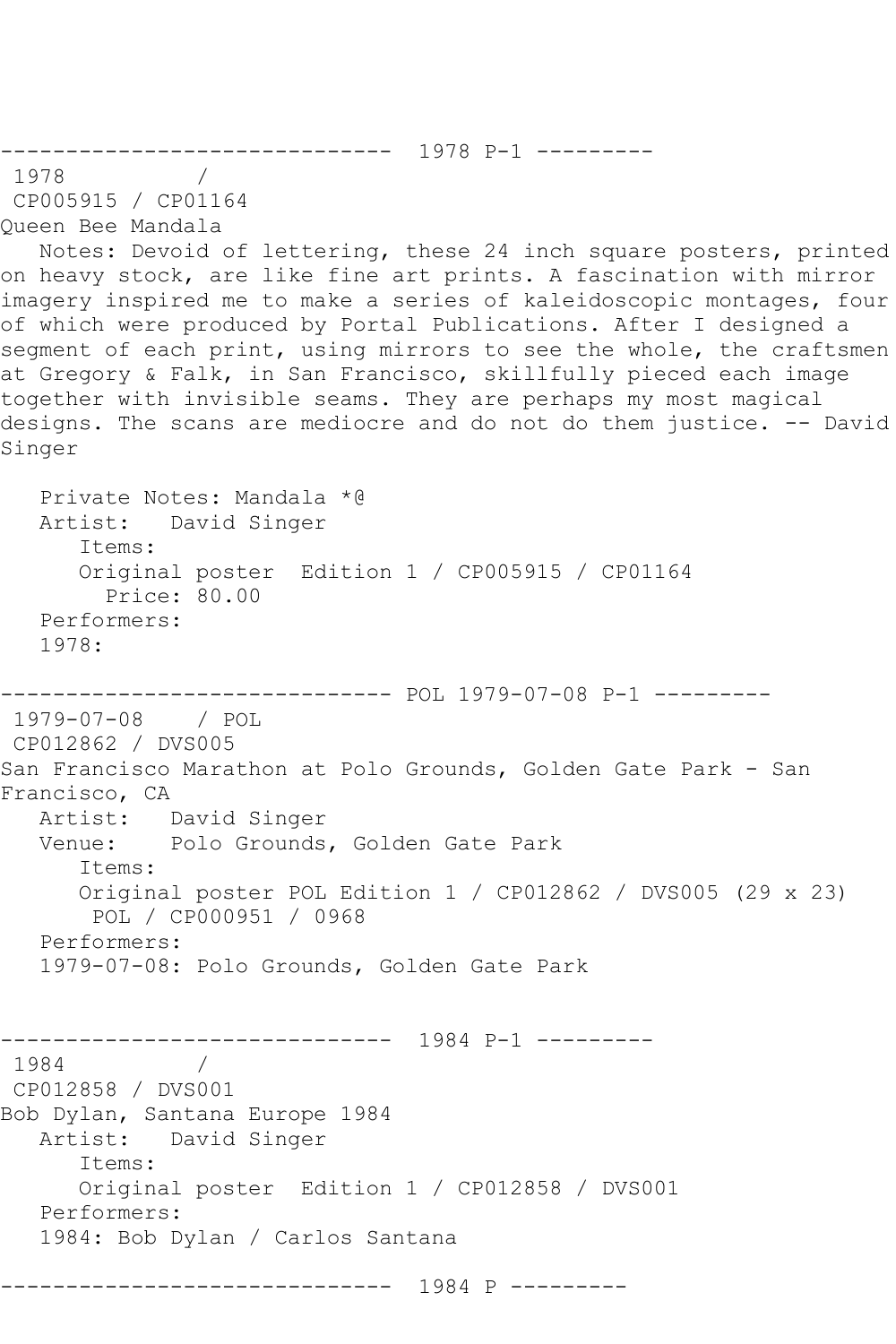```
1984 / 
San Francisco, Gateway to the Golden West
   Artist: David Singer
       Items:
       Original poster / 
   Performers:
   1984:
       ------------------------------ 1984 P ---------
1984 / 
Master of Ceremonies
   Artist: David Singer
       Items:
       Original poster / 
   Performers:
   1984:
------------------------------ -4.249 1984-07-01 P-1 ---------
1984-07-01 / 4.249
CP004110 / CD04519
Bob Dylan, Bob at Parc des Sceaux - Paris, Fr
   Notes: This item appears in the Art of Rock book, plate no. 4.249
   Artist: David Singer
   Venue: Parc des Sceaux
   Promoter: Book: Art of Rock
       Items:
       Original poster -4.249 Edition 1 / CP004110 / CD04519 (24 x 
36)
        AORPlate: 4.249 
        -4.249 / NONE / 249
         AORPlate: 4.249 
   Performers:
   1984-07-01: Parc des Sceaux
        Bob Dylan / Bob / Carlos Santana
                  ------------------------------ 1986-08-17 P ---------
1986-08-17 / 
CP060280 / CP060280
Santana at Shoreline
   Private Notes: * A/A- 200 signed CHECK
       Benefit: 20th Anniversary
   Artist: David Singer
   Venue: Shoreline
    Promoter: Bill Graham Presents
       Items:
```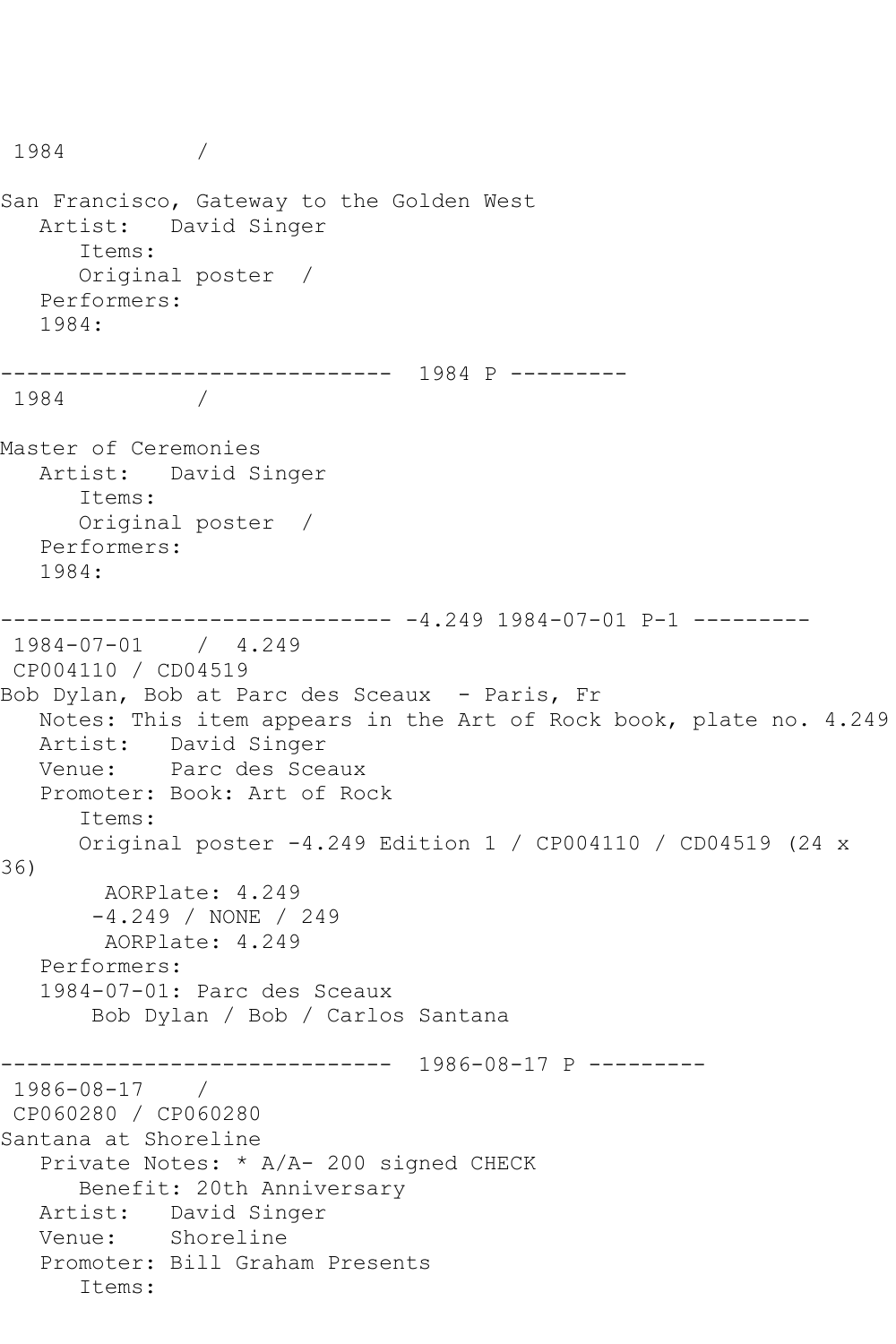Original poster / CP060280 / CP060280 (21-3/8 x 30-1/2) Price: 200.00 Performers: 1986-08-17: Shoreline Carlos Santana ------------------------------ -BGP-037-O 1990-03-31 P-1 --------- 1990-03-31 / BGP-037-O CP005881 / CP01130 Paul Mccartney at Memorial Stadium Notes: Oversize Private Notes: BGP-037-O Artist: David Singer Venue: Memorial Stadium Promoter: Bill Graham Presents BGP Items: Original poster -BGP-037-O Edition 1 / CP005881 / CP01130 (20-  $1/2 \times 29$  Price: 132.00 Performers: 1990-03-31: Memorial Stadium Paul Mccartney ------------------------------ 1991-10-29 P-1 --------- 1991-10-29 / CP012861 / DVS004 Henry Miller at Big Sur, CA - Big Sur, CA Notes: Centennial Celebration, with California events in San Francisco, Los Angeles, and Big Sur. The celebration honored Henry Miller's 100th birthday (1891-1991), with events taking place at several California locations: in Los Angeles at the Fowler Museum of UCLA; in San Francisco at the Scottish Rite Temple; and in Big Sur at the Henry Miller Memorial Library (HMML), one of the sponsors of the celebration, along with the University of California Extension. The word "sur" is Spanish for "south," and Big Sur is a long stretch of rugged California coast south of Monterey. In his later years, Miller lived in Big Sur and became one of that art community's most famous residents. The HMML is located a half-mile south of the Nepenthe restaurant, a landmark of the coast highway. The poster illustration shows Miller posing in the library, and the pictures on the wall are from the library's archive. The largest picture is the artist, Emil White, a close friend of Miller who willed his property and house, nestled among splendid redwoods, to establish the memorial - to the left of Miller is a picture of Jerry Kamstra, the library's writer-inresidence (Frisco Kid, Weed) when this poster was made - at the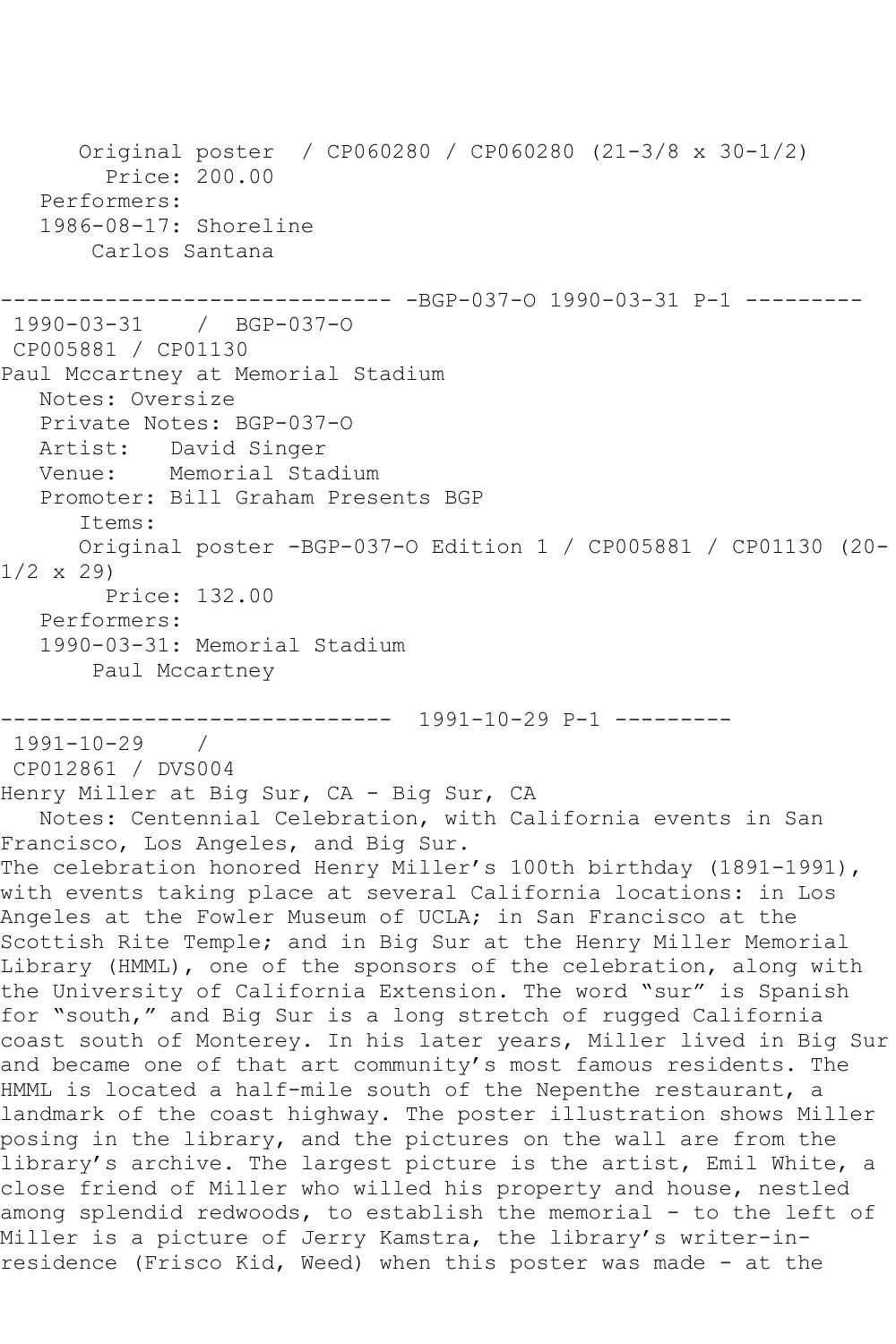lower left is the famous writer, Anais Nin - and above her is Miller with one of his wives. Artist: David Singer Venue: Big Sur, CA Items: Original poster Edition 1 / CP012861 / DVS004 (16 x 25) Price: 75.00 Performers: 1991-10-29 1991-10-31: Big Sur, CA ------------------------------ PEX 1992 P-1 --------- 1992 / PEX CP012859 / DVS002 Poster Expo 1992 Artist: David Singer Venue: Poster Expo Items: Original poster PEX Edition 1 / CP012859 / DVS002 PEX / CP010265 / CS05359 Performers: 1992: Poster Expo ------------------------------ PEX 1993 P-1 --------- 1993 / PEX CP012860 / DVS003 Poster Expo 1993 Artist: David Singer Venue: Poster Expo Items: Original poster PEX Edition 1 / CP012860 / DVS003 Performers: 1993: Poster Expo ------------------------------ 1993-05-08 P --------- 1993-05-08 / CP009033 / CP06054 Gathering of the Tribes at Ubiquity Private Notes: Arminski Artist: Mark Arminski Items: Original poster / CP009033 / CP06054 Price: 75.00 / CP043213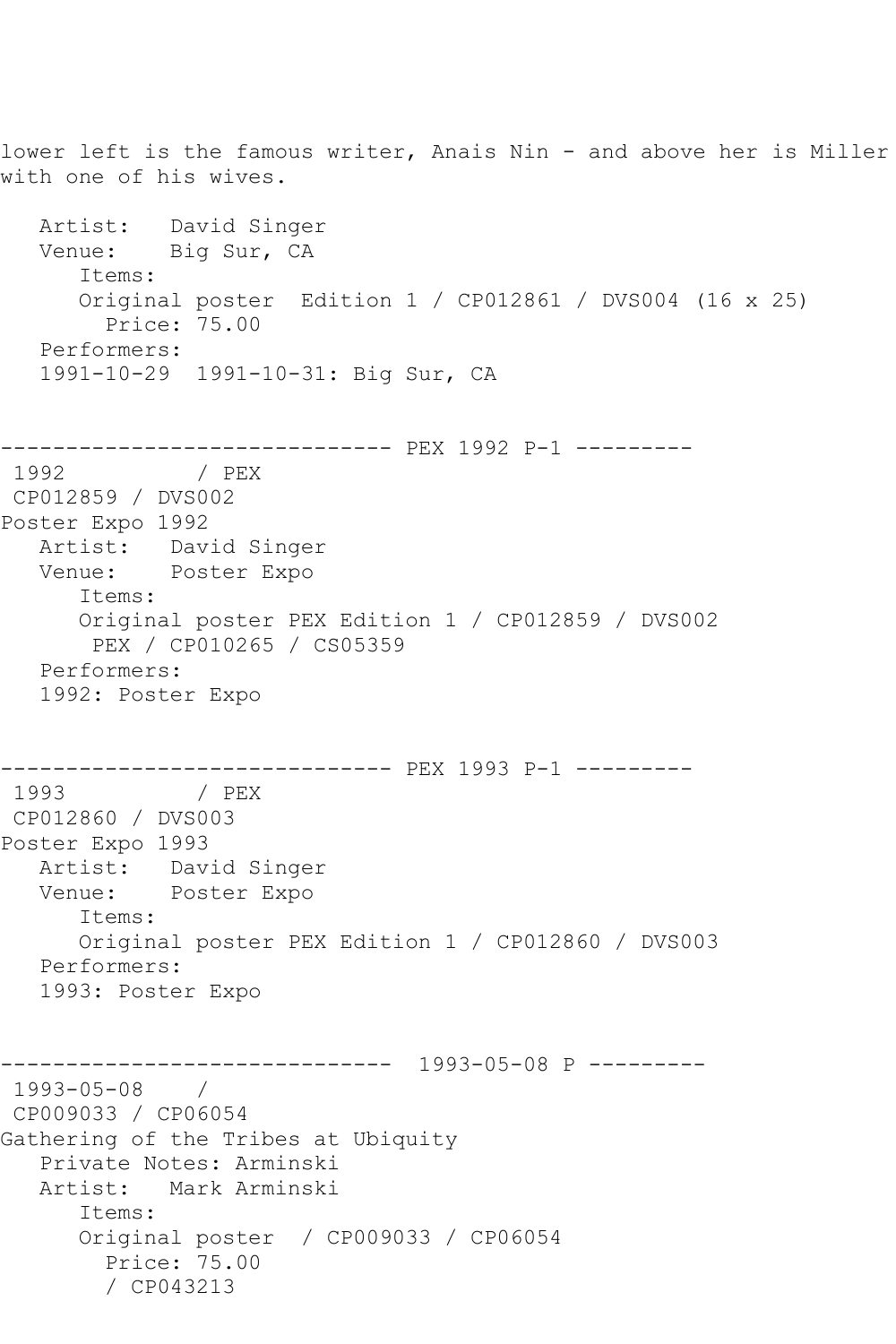Performers: 1993-05-08 1993-05-15: ------------------------------ ARG-PCL-060 1995-06-18 P --------- 1995-06-18 / ARG PCL-060 CP009292 / CP06460 Cyber Spider: Arrtrock Gallery Exhibition Private Notes: \* Artist: Alton Kelley Venue: Artrock Gallery Promoter: Art Rock PCL Series Items: Original poster ARG-PCL-060 / CP009292 / CP06460 Price: 35.00 Performers: 1995-06-18: Artrock Gallery Set: PCL Stanley Mouse ------------------------------ 1996 P --------- 1996 CP044952 The Graphic Art of David Singer, Spirit of the New Millennium Notes: This poster of a Spiral Dragon was designed and selfpublished by David Singer, in 1996, to commemorate the New Millennium Celebration of 2000. The many spirals of the patterned background represent the turning of a thousand individual years, while the large spiraling dragon represents the big turn of the millennium, itself. The dragon graphic was originally designed, in the 1980s, to grace an album cover of a Japanese rock band called Mariah, but the group disbanded before the album was released. Private Notes: \* A- signed CHECK Artist: David Singer Items: Original poster / CP044952 (13 x 19) Price: 50.00 Performers: 1996: ------------------------------ MAR-Family Dog 1996-03-23 P --------- 1996-03-23 / MAR Family Dog CP045562 / CP045562 Merl Saunders, Kingfish at Maritime Hall [San Francisco, CA] Private Notes: Maritime Hall Artist: David Singer Venue: Maritime Hall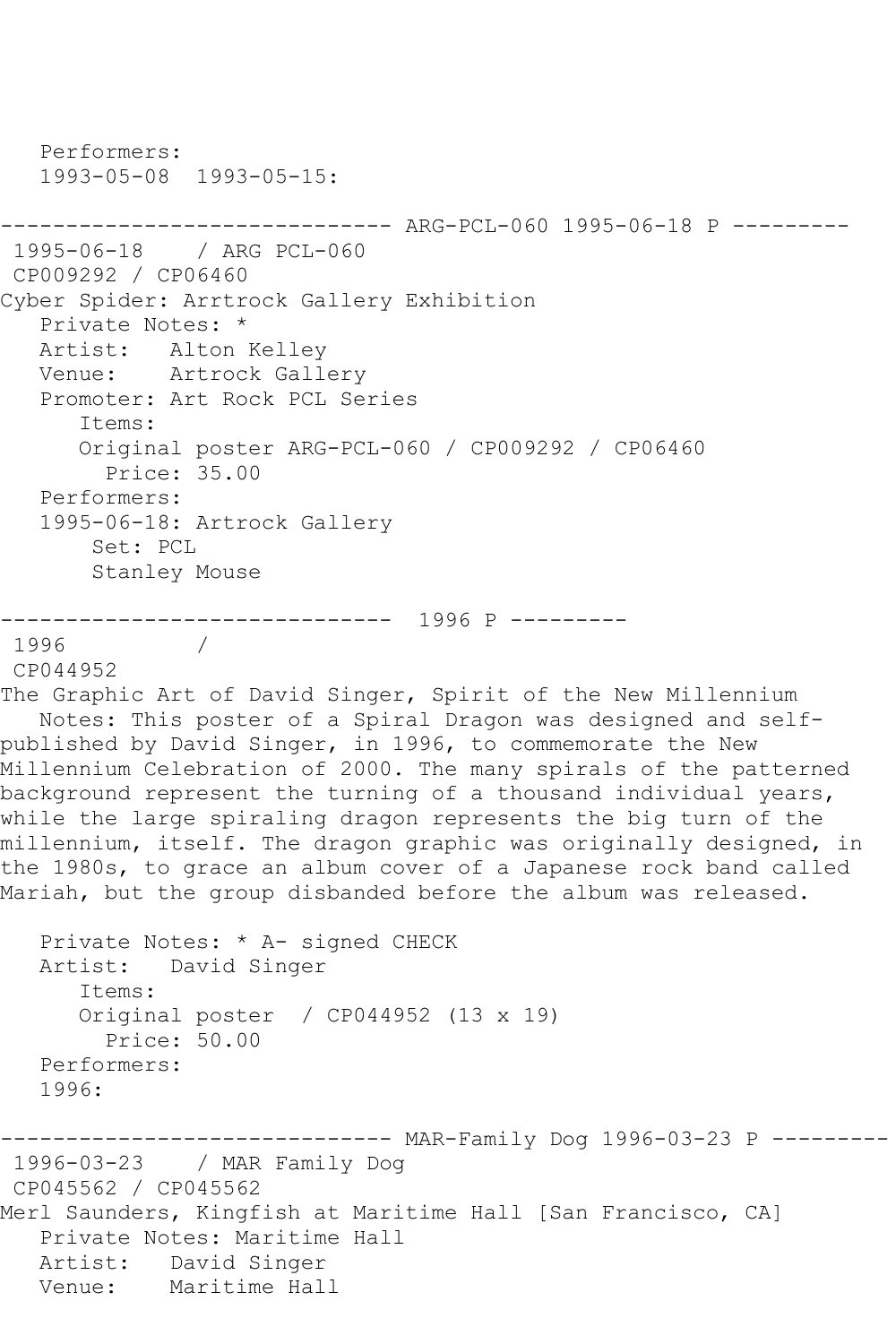Items: Original poster MAR-Family Dog / CP045562 / CP045562 Price: 50.00 Performers: 1996-03-23: Maritime Hall Merl Saunders / Kingfish / Dose Hermanos ------------------------------ FIL 1996-06-07 P-1 --------- 1996-06-07 / FIL CP006804 / CP02054 Joe Gallant, Illuminati Private Notes: Misc \* CHECK Artist: David Singer Venue: Fillmore Auditorium - SF Items: Original poster FIL Edition 1 / CP006804 / CP02054 Price: 40.00 Performers: 1996-06-07 1996-06-22: Fillmore Auditorium - SF Joe Gallant / Illuminati ------------------------------ 1996-06-22 P --------- 1996-06-22 / CP004465 / CD05636 Visual Feast: Alton Kelley, Victor Moscoso at Fort Mason Center, SF Notes: Ed, Grant and Mark of SF Rock Posters asked me to be art director for their artist shows, these guys were very supportive of my art. -- Jim Phillips Event: Visual Feast, Artists at Large Artist: Rick Griffin Venue: Fort Mason Center, SF Items: Original poster / CP004465 / CD05636 Original poster / CP009020 / CP06041 Original poster Edition 1 / CP014566 / MARM374 Performers: 1996-06-22: Fort Mason Center, SF ----------------------------- GGP 1997-10-12 P-1 ----------1997-10-12 / GGP CP007442 / CP02686 Sons of Champlin, Bill Champlin at Golden Gate Park - San Francisco, CA Notes: A poster, beautifully printed by Dauser Press, for the 30th Anniversary open-air concert commemorating the famous 1967 outdoor hippie gathering. The "Summer of Love" lettering in the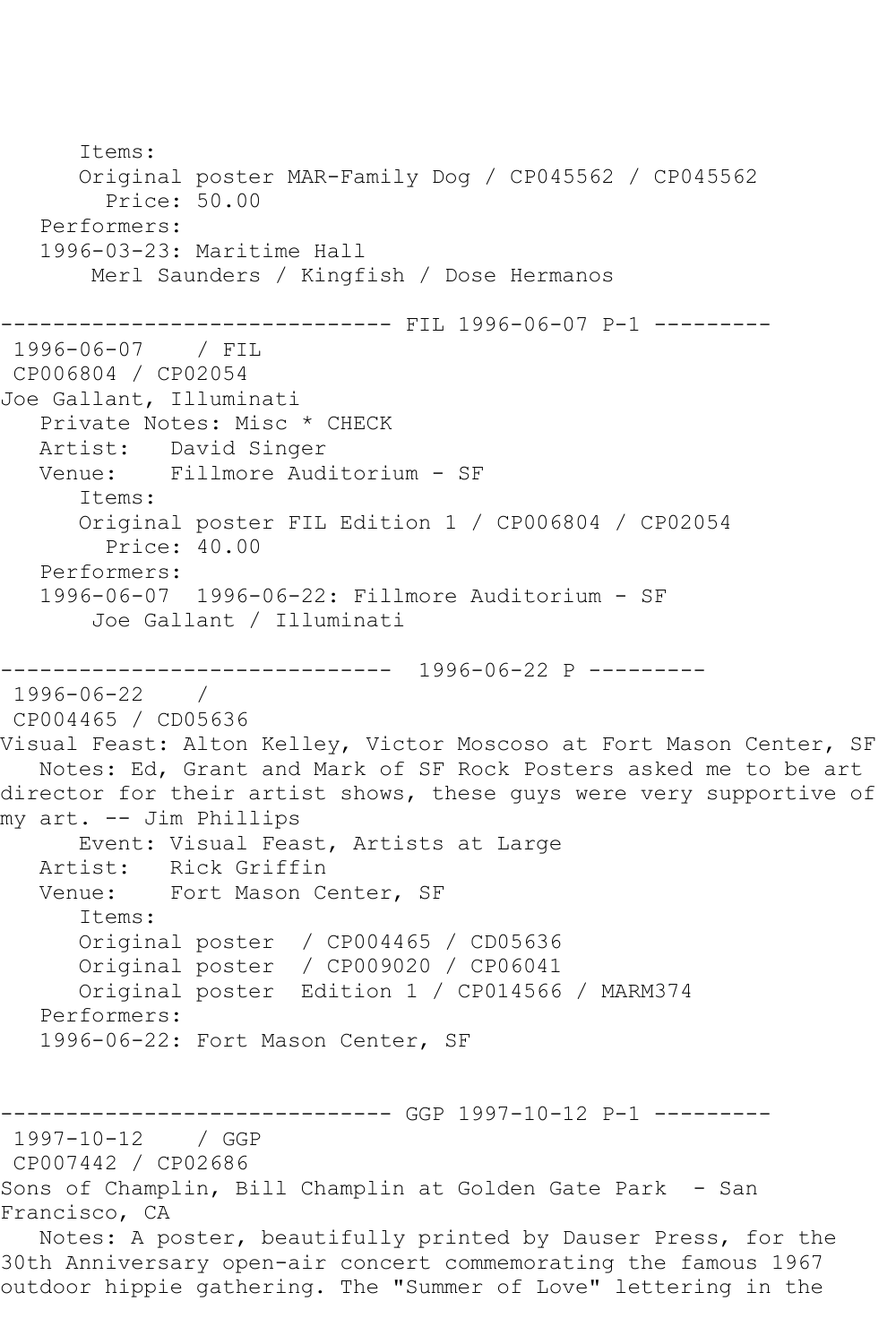designed for this event that appeared on all the advertising, a variety of products and memorabilia, as well as the posters by other artists. The celebration took place in Golden Gate Park, San Francisco. Private Notes: Misc\* 20 CHECK Event: Renewal of Compassion Artist: David Singer Venue: Golden Gate Park Items: Original poster GGP Edition 1 / CP007442 / CP02686 (12 x 18) Price: 20.00 GGP / CP019898 / XJ031 Performers: 1997-10-12: Golden Gate Park Sons of Champlin / Bill Champlin / Jerry Miller / Harvey Mandel / Paul Kantner / Jack Cassidy / Pete Sears / Country Joe Mcdonald / John Handy / Class / Narada Michael Walden / DR. Loco's Amor Indio / Walela / Rita Coolidge / Michael Mcclure / Kay Manzarek / Jello Biafra / Ken Kesey / Merry Pranksters / Floyd Red Crow Westerman / Hamza El Din / Amazing Rhythm Aces / All Nations Dum / Spartacus "R / Vince Welnick / Mike Carabello / Gary Duncan / David Freiberg / Greg Elmore / Barry Melton / Linda Perry / Snooky Flowers / Terry Gaithwaite / Doug Killmore / Dan Hicks / Naomi Ruth Eisenberg / Mitchell Holman / Speakers and Poets: / Chet Helms / Mayor Willie Brown / Rev. Cecil Williams / Delores Huerta / Diane DiPrima / Wavy Gravy / Will Durst / Tony Gonxales / Rev. Yuen Yamato / Allen Cohen / George / Michalski / Rabbi Michael Lerner ------------------------------ GGP 1997-10-12 P-1 --------- 1997-10-12 / GGP CP012864 / DVS007 Summer of Love at Golden Gate Park - San Francisco, CA Artist: David Singer Venue: Golden Gate Park Items: Original poster GGP Edition 1 / CP012864 / DVS007 Performers: 1997-10-12: Golden Gate Park ------------------------------ POST 19zz-04-17 P-1 --------- 19zz-04-17 / POST CP000137 / 0140 Satty and Singer: Visionary Graphics at the Poster Other: Art Show Artist: David Singer

shape of a heart, at the center of this poster, is the logo I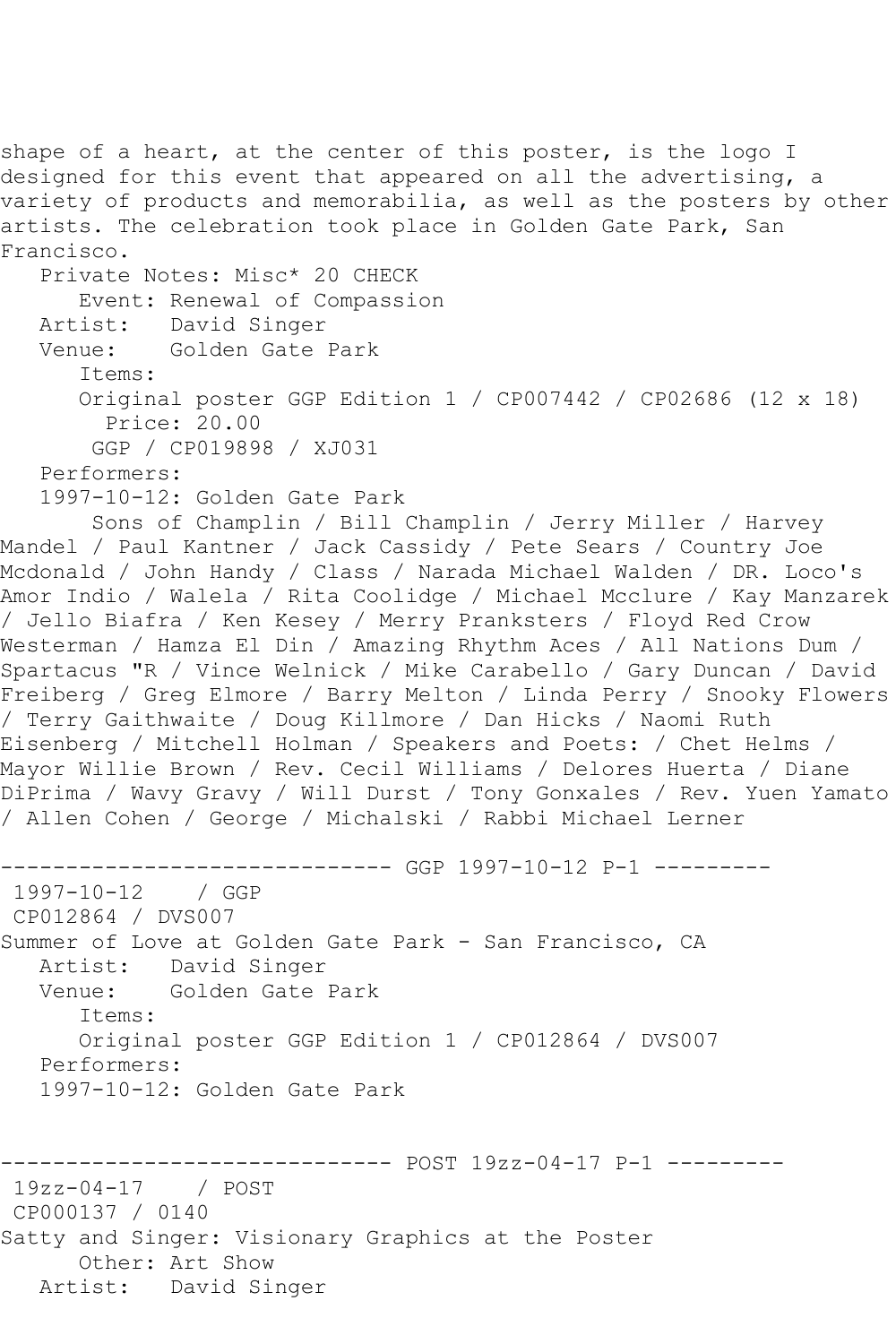Venue: Poster, Los Angeles, CA Items: Original poster POST Edition 1 / CP000137 / 0140 (15-3/16 x 26) Performers: 19zz-04-17 19zz-06-01: Poster, Los Angeles, CA ------------------------------ 19zz-07-31 P-1 --------- 19zz-07-31 / CP012866 / DVS009 Rock Poster Society With David Singer Artist: David Singer Items: Original poster Edition 1 / CP012866 / DVS009 Performers: 19zz-07-31: ------------------------------ 19zz-11-20 P --------- 19zz-11-20+ / Santana and Journey On Tour: German Venues Artist: David Singer Items: Original poster / Performers: 19zz-11-20+: Carlos Santana / Journey ------------------------------ 2000-04-23 P --------- 2000-04-23 / CP060279 / CP060279 Rochnacht: Guano Apes, Him at Philipshalle Notes: The poster for an Easter night concert to celebrate Easter Sunrise, the 16th Rocknacht (Rock Night), sponsored by Concert Cooperation Bonn and televised on Rockpalast. The concert took place at Dusseldorf Philipshalle, with nine musical acts: Guano Apes, Him, Chumbawamba, Such A Surge, Boss Hog, Arid, Keith Caputo, Pitch Shifter, and Uncle Ho. Artist: David Singer Venue: Philipshalle Promoter: Concept Cooperation Bonn Items: Original poster / CP060279 / CP060279 (23-3/8 x 30-1/2) Performers: 2000-04-23: Philipshalle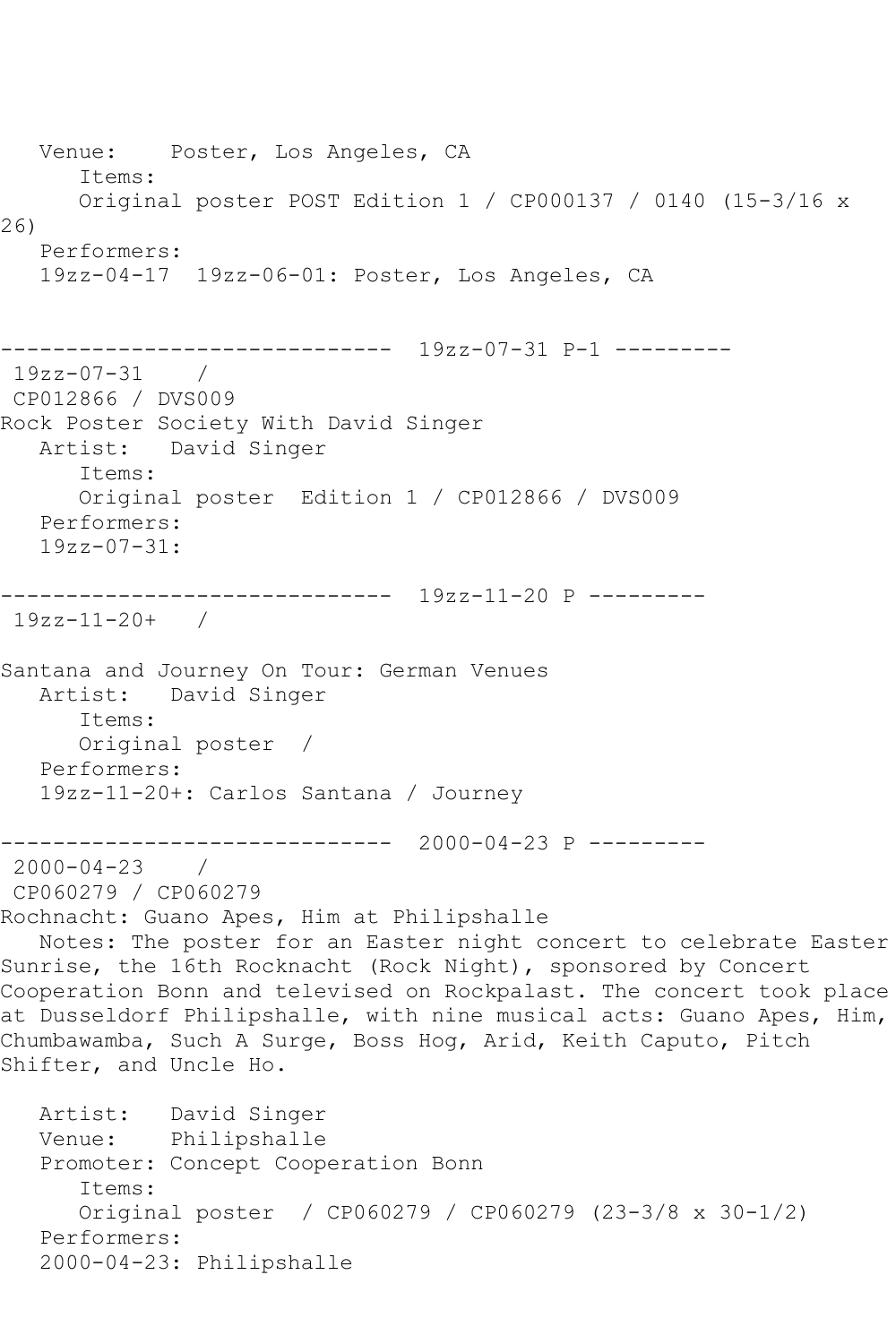Guano Apes / Him / Chumbawamba / Such a Surge / Boss Hog / Arid / Keith Caputo / Pitch Shifter / Uncle Ho ------------------------------ 2001 P-1 --------- 2001 / CP005779 / CP01028 Rock Poster Society Notes: Signed and Numbered Edition of 600. This print depicts a fantasy gallery gathering of rock poster aficionados. On the wall are shown various dance posters of the 1960s designed by well known artists of the period for the famous Avalon Ballroom, in San Francisco, run by a group of hippies known as The Family Dog. The montage is a humorous representation of actual art shows sponsored by a California organization of poster collectors known as TRPS (or "trips"), an acronym of The Rock Poster Society. Private Notes: \* A/A- CHECK Artist: David Singer Items: Original poster Edition 1 / CP005779 / CP01028 / CP021607 / XM2001 Performers: 2001: ------------------------------ BGCA 2001-12-28 P --------- 2001-12-28 / BGCA CP043033 String Cheese Incident, G. Love and Special Sauce at Bill Graham Civic Auditorium - San Francisco, CA Notes: This poster commemorates a series of concerts over the New Year holidays of 2001–2002, at Bill Graham Civic Auditorium, San Francisco, California. The theme of this event, Superheroes Ball, prompted the illustration of a Rock-It superheroine holding the Sun and ushering in the New Year as she sends a beam of cosmic energy down to San Francisco, the symbol in the Sun being the band's SCI logo. The featured bands on the poster, besides String Cheese Incident, are G. Love & Special Sauce, Taj Mahal & the Phantom Blues Band, and Keller Williams, with Magical Adventures by Peak Experience Productions. Private Notes: \* A/A- \$100 (6 posters) CHECK

Artist: David Singer<br>Venue: Bill Graham Bill Graham Civic Auditorium Promoter: Bill Graham Presents BGP Items: Original poster BGCA / CP043033 (18 x 24)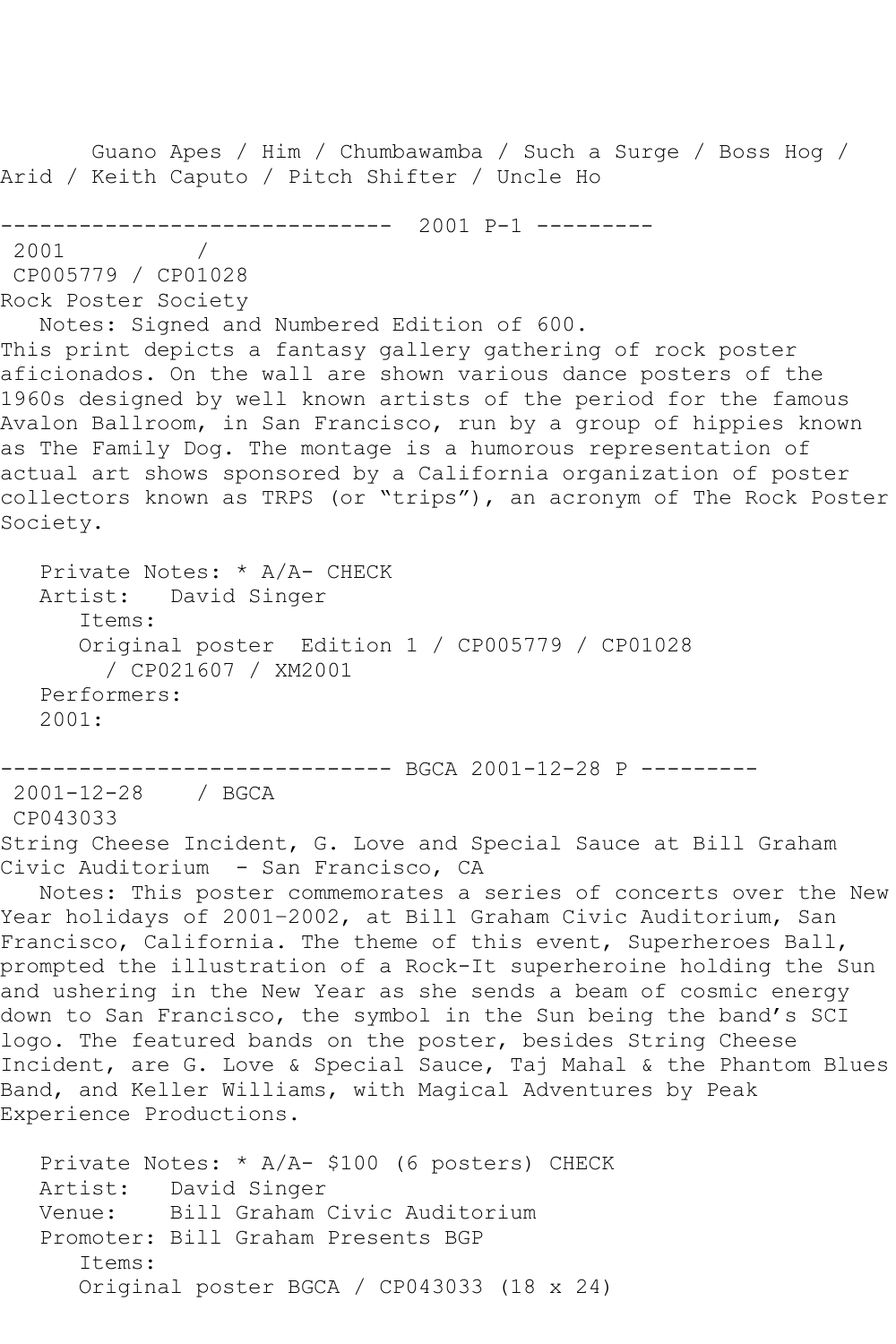Price: 100.00 Original poster BGCA / CP030023 / NB10049 (18 x 24) Performers: 2001-12-28: Bill Graham Civic Auditorium String Cheese Incident / G. Love and Special Sauce 2001-12-29: Taj Mahal / Phantom Blues Band 2001-12-31: Keller Williams ------------------------------ 2002 P --------- 2002 / CP004548 / CD05809 Classic Posters.com Logo by David Singer Notes: This logo of the initials "CP" was done for ClassicPosters.com by David Singer. It is used on the site. Artist: David Singer Items: Original poster / CP004548 / CD05809 Performers: 2002: ------------------------------ 2002 P --------- 2002 / CP044935 Classic Posters Logo by David Singer Notes: This logo of the initials "CP" was done for ClassicPosters.com by David Singer. Artist: David Singer Items: Original poster (Original artwork) / CP044935 Performers: 2002: Classic Posters ------------------------------ 2002 P --------- 2002 / CP044936 Classic Posters Logo by David Singer Notes: This logo of the initials "CP" was done for ClassicPosters.com by David Singer. Artist: David Singer Items: Original poster (Original artwork) / CP044936 Original poster (Original artwork) / CP044937 Performers: 2002: Classic Posters ------------------------------ 2003 P --------- 2003 /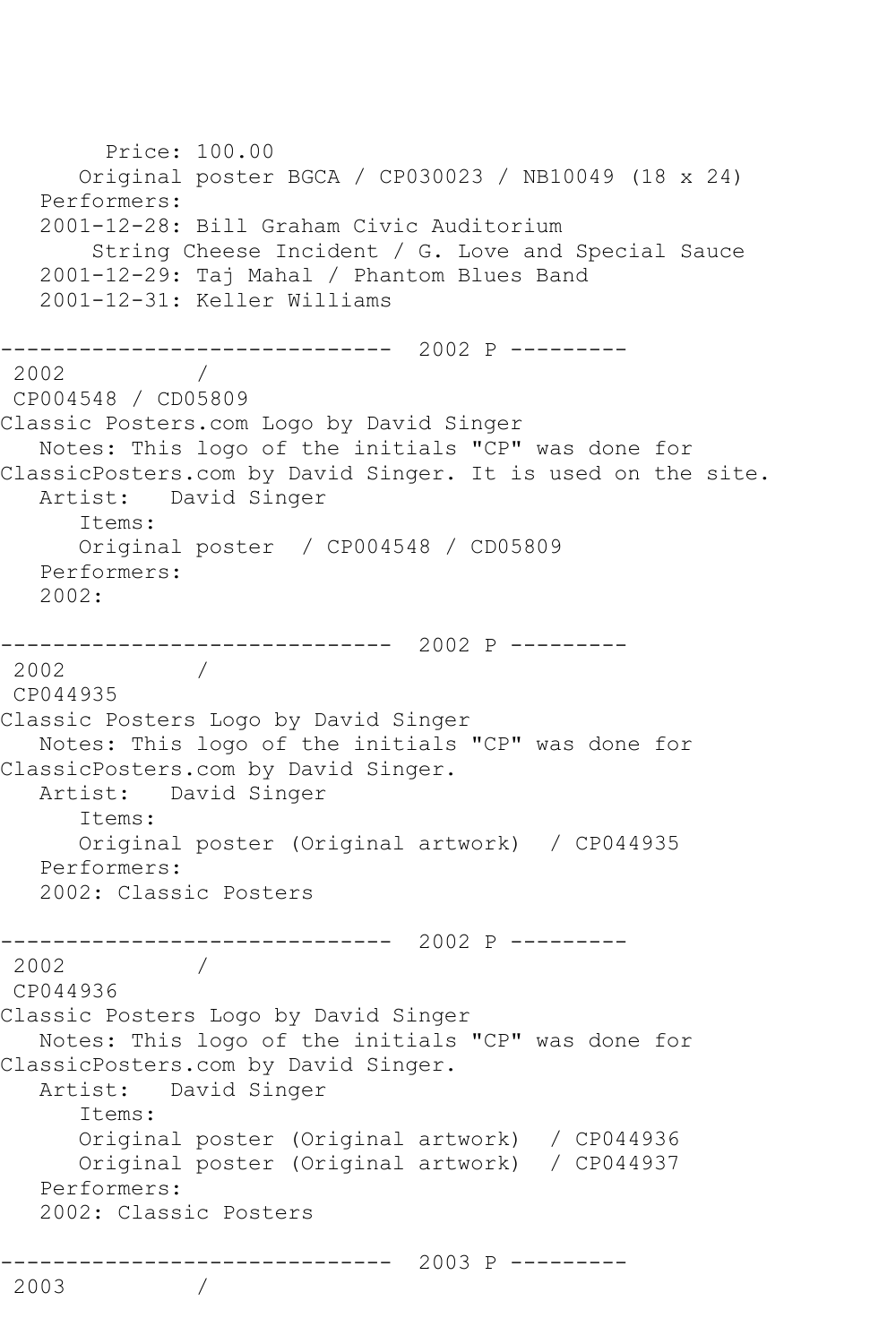## CP060284 / CP060284

America Be Vigilant by David Singer

 Notes: AMERICAN BE VIGILANT - 2003 (18 x 24 inches). Published by Classic Posters, this poster shows a young woman as a vigilant Spirit of Liberty. She wears the traditional Liberty Cap and is wrapped in the Stars-and-Stripes of the American Flag, before a great American Eagle with wings outspread. The scene behind her is a famous painting by the artist Erastus Salisbury Field (1805-1900), titled "The Historical Monument of the American Republic." Field's monumental vision, painted on a 9 x 13 foot canvas - now displayed at the Museam of Fine Art, in Springfield, Massachusetts - is a series of towers covered with panels depicting important events in the history of America and the United States, and standing along the top of the towers are rows of angels holding American flags. The poster reads AMERICA BE VIGILANT and UNITED WE STAND at the top, and below, ETERNAL VIGILANCE IS THE PRICE OF LIBERTY, the well known maxim attributed to John P. Curran, in 1790.

 Benefit: United We Stand Artist: David Singer Promoter: ClassicPosters.com Items: Original poster / CP060284 / CP060284 (18 x 24) Performers: 2003: ------------------------------ TRIP NONE P-1 --------- NONE / TRIP CP012865 / DVS008 TRPS Rock Poster Society Artist: David Singer Venue: TRIPS Rock Poster Society Items: Original poster TRIP Edition 1 / CP012865 / DVS008 Performers: NONE: TRIPS Rock Poster Society ------------------------------ zzzz-zz-zz P -------- zzzz-zz-zz / CP044949 Logo by David Singer Artist: David Singer Items: Original poster / CP044949 Performers: zzzz-zz-zz: